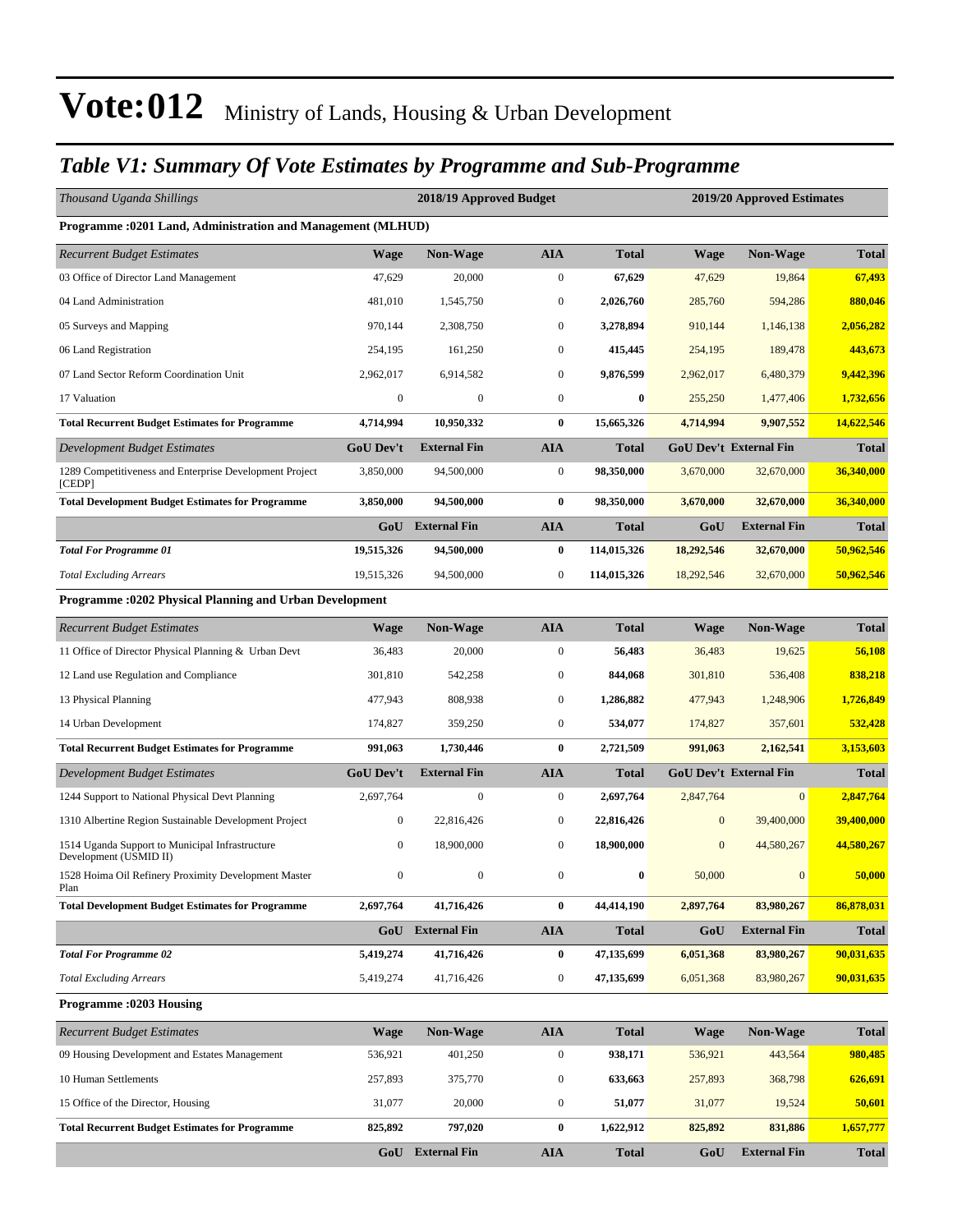| <b>Total For Programme 03</b>                                | 1,622,912        | $\bf{0}$            | $\bf{0}$         | 1,622,912    | 1,657,777   |                               | 1,657,777    |
|--------------------------------------------------------------|------------------|---------------------|------------------|--------------|-------------|-------------------------------|--------------|
| <b>Total Excluding Arrears</b>                               | 1,622,912        | $\boldsymbol{0}$    | $\boldsymbol{0}$ | 1,622,912    | 1,657,777   | $\overline{0}$                | 1,657,777    |
| <b>Programme: 0249 Policy, Planning and Support Services</b> |                  |                     |                  |              |             |                               |              |
| <b>Recurrent Budget Estimates</b>                            | Wage             | Non-Wage            | <b>AIA</b>       | <b>Total</b> | <b>Wage</b> | Non-Wage                      | <b>Total</b> |
| 01 Finance and administration                                | 1,256,731        | 16,880,950          | 2,880,000        | 21,017,681   | 1,256,731   | 30,605,432                    | 31,862,163   |
| 02 Planning and Quality Assurance                            | 284,795          | 930,000             | $\boldsymbol{0}$ | 1,214,795    | 284,795     | 958,214                       | 1,243,009    |
| 16 Internal Audit                                            | 29,388           | 67,462              | $\boldsymbol{0}$ | 96,850       | 29,388      | 66,238                        | 95,626       |
| <b>Total Recurrent Budget Estimates for Programme</b>        | 1,570,914        | 17,878,412          | 2,880,000        | 22,329,326   | 1,570,914   | 31,629,884                    | 33,200,797   |
| Development Budget Estimates                                 | <b>GoU Dev't</b> | <b>External Fin</b> | <b>AIA</b>       | <b>Total</b> |             | <b>GoU Dev't External Fin</b> | <b>Total</b> |
| 1331 Support to MLHUD                                        | 13,553,800       | $\mathbf{0}$        | $\boldsymbol{0}$ | 13,553,800   | 2,353,200   | $\overline{0}$                | 2,353,200    |
| <b>Total Development Budget Estimates for Programme</b>      | 13,553,800       | $\bf{0}$            | $\bf{0}$         | 13,553,800   | 2,353,200   | $\mathbf{0}$                  | 2,353,200    |
|                                                              | GoU              | <b>External Fin</b> | <b>AIA</b>       | <b>Total</b> | GoU         | <b>External Fin</b>           | <b>Total</b> |
| <b>Total For Programme 49</b>                                | 33,003,126       | $\bf{0}$            | 2,880,000        | 35,883,126   | 35,553,997  | $\bf{0}$                      | 35,553,997   |
| <b>Total Excluding Arrears</b>                               | 23,870,735       | $\mathbf{0}$        | 2,880,000        | 26,750,735   | 35,553,997  | $\Omega$                      | 35,553,997   |
| <b>Total Vote 012</b>                                        | 59,560,637       | 136,216,426         | 2,880,000        | 198,657,063  | 61,555,688  | 116,650,267                   | 178,205,955  |
| <b>Total Excluding Arrears</b>                               | 50,428,246       | 136,216,426         | 2,880,000        | 189,524,672  | 61,555,688  | 116,650,267                   | 178,205,955  |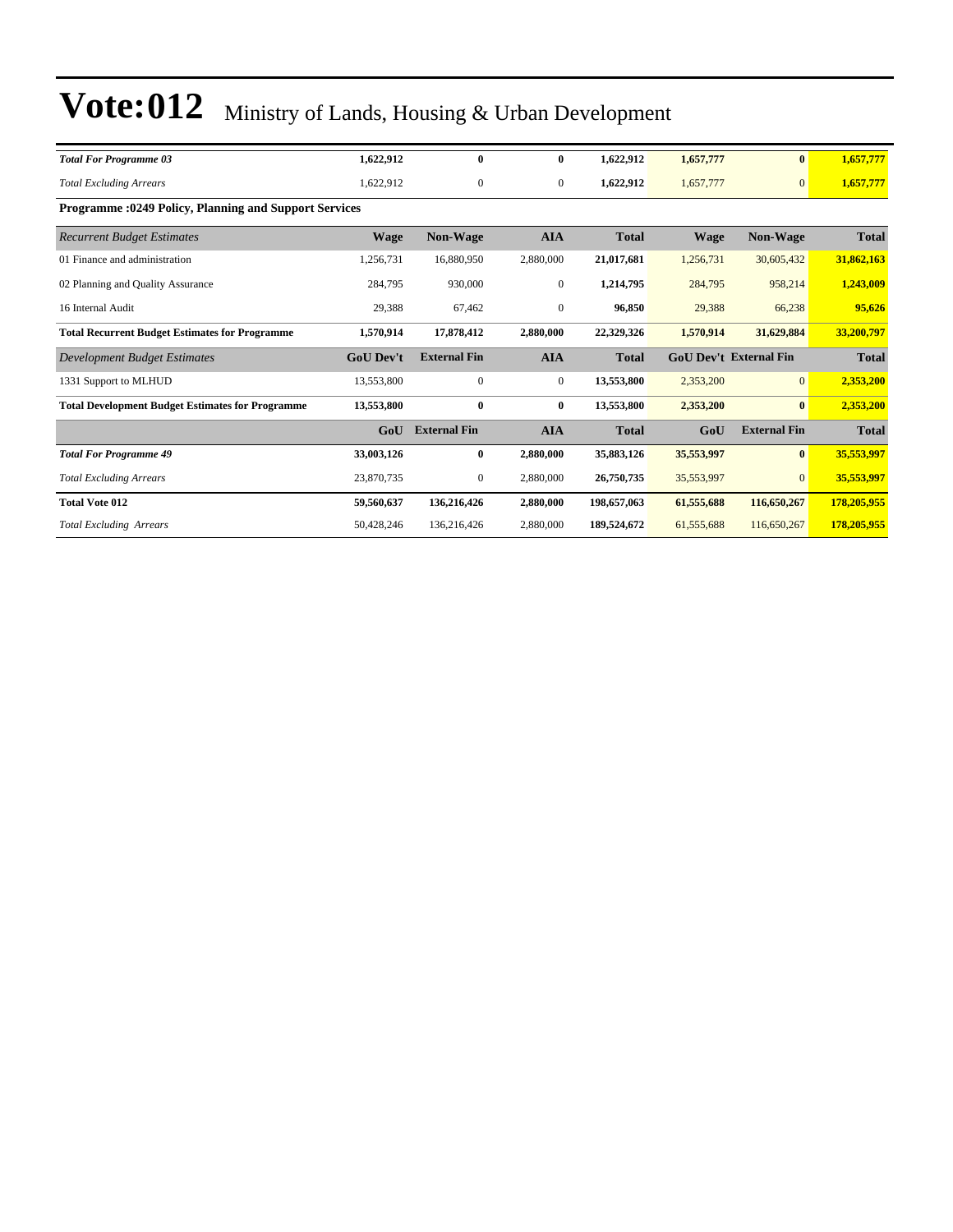#### *Table V2: Summary Vote Estimates by Item*

| Thousand Uganda Shillings                                   |            | 2018/19 Approved Budget |                  |              | 2019/20Approved Estimates |                     |              |  |  |
|-------------------------------------------------------------|------------|-------------------------|------------------|--------------|---------------------------|---------------------|--------------|--|--|
|                                                             | GoU        | <b>External Fin</b>     | <b>AIA</b>       | <b>Total</b> | GoU                       | <b>External Fin</b> | <b>Total</b> |  |  |
| <b>Employees, Goods and Services (Outputs Provided)</b>     | 40,923,626 | 110,107,787             | $\bf{0}$         | 151,031,413  | 55,350,581                | 81,976,723          | 137,327,304  |  |  |
| 211101 General Staff Salaries                               | 7,435,685  | $\bf{0}$                | $\bf{0}$         | 7,435,685    | 7,375,685                 | $\bf{0}$            | 7,375,685    |  |  |
| 211102 Contract Staff Salaries                              | 753,577    | 3,672,012               | $\bf{0}$         | 4,425,589    | 813,577                   | 5,039,973           | 5,853,550    |  |  |
| 211103 Allowances (Inc. Casuals, Temporary)                 | 1,451,624  | 321,600                 | $\bf{0}$         | 1,773,224    | 1,784,115                 | 117,000             | 1,901,115    |  |  |
| 212101 Social Security Contributions                        | 75,358     | 368,641                 | $\bf{0}$         | 443,999      | 81,358                    | 611,057             | 692,415      |  |  |
| 212102 Pension for General Civil Service                    | 2,668,976  | $\bf{0}$                | $\bf{0}$         | 2,668,976    | 3,000,799                 | $\bf{0}$            | 3.000.799    |  |  |
| 212201 Social Security Contributions                        | $\bf{0}$   | $\bf{0}$                | 0                | 0            | $\bf{0}$                  | 1,780               | 1,780        |  |  |
| 213001 Medical expenses (To employees)                      | 13,000     | $\bf{0}$                | $\bf{0}$         | 13,000       | 60,537                    | $\bf{0}$            | 60,537       |  |  |
| 213002 Incapacity, death benefits and funeral expenses      | 60,000     | $\bf{0}$                | $\bf{0}$         | 60,000       | 50,000                    | $\bf{0}$            | 50,000       |  |  |
| 213004 Gratuity Expenses                                    | 1,021,671  | $\bf{0}$                | $\bf{0}$         | 1,021,671    | 1,021,671                 | $\bf{0}$            | 1,021,671    |  |  |
| 221001 Advertising and Public Relations                     | 73,340     | 458,400                 | $\bf{0}$         | 531,740      | 53,340                    | 528,750             | 582,090      |  |  |
| 221002 Workshops and Seminars                               | 1,887,539  | 1,270,295               | $\bf{0}$         | 3,157,834    | 2,042,379                 | 5,695,125           | 7,737,504    |  |  |
| 221003 Staff Training                                       | 730,694    | 70,066                  | $\bf{0}$         | 800,760      | 836,000                   | 2,129,719           | 2,965,719    |  |  |
| 221005 Hire of Venue (chairs, projector, etc)               | 10,000     | 262,800                 | $\bf{0}$         | 272,800      | 67,000                    | 100,000             | 167,000      |  |  |
| 221007 Books, Periodicals & Newspapers                      | 66,680     | 20,000                  | 0                | 86,680       | 92,580                    | 76,863              | 169,443      |  |  |
| 221008 Computer supplies and Information Technology<br>(TT) | 584,608    | 840,000                 | $\bf{0}$         | 1,424,608    | 528,743                   | 603,725             | 1,132,468    |  |  |
| 221009 Welfare and Entertainment                            | 471,506    | 56,000                  | $\bf{0}$         | 527,506      | 503,950                   | 67,967              | 571,917      |  |  |
| 221011 Printing, Stationery, Photocopying and Binding       | 1,151,033  | $\bf{0}$                | $\bf{0}$         | 1,151,033    | 1,233,810                 | 426,475             | 1,660,284    |  |  |
| 221012 Small Office Equipment                               | 54,700     | $\bf{0}$                | $\bf{0}$         | 54,700       | 61,700                    | 75,000              | 136,700      |  |  |
| 221016 IFMS Recurrent costs                                 | 53,700     | $\bf{0}$                | $\bf{0}$         | 53,700       | 77,700                    | $\bf{0}$            | 77,700       |  |  |
| 221017 Subscriptions                                        | 112,800    | $\bf{0}$                | $\bf{0}$         | 112,800      | 556,800                   | $\bf{0}$            | 556,800      |  |  |
| 221020 IPPS Recurrent Costs                                 | 45,000     | $\bf{0}$                | $\bf{0}$         | 45,000       | 45,000                    | $\bf{0}$            | 45,000       |  |  |
| 222001 Telecommunications                                   | 233,680    | $\bf{0}$                | $\bf{0}$         | 233,680      | 166,162                   | 76,863              | 243,025      |  |  |
| 222002 Postage and Courier                                  | 20,244     | $\bf{0}$                | $\bf{0}$         | 20,244       | 20,000                    | $\bf{0}$            | 20,000       |  |  |
| 222003 Information and communications technology<br>(ICT)   | 1,114,980  | 20,000                  | 0                | 1,134,980    | 1,093,908                 | 1,874,313           | 2,968,220    |  |  |
| 223001 Property Expenses                                    | 60,000     | $\bf{0}$                | $\bf{0}$         | 60,000       | 10,000                    | $\bf{0}$            | 10,000       |  |  |
| 223002 Rates                                                | 0          | $\bf{0}$                | $\bf{0}$         | 0            | 10,000                    | $\bf{0}$            | 10,000       |  |  |
| 223004 Guard and Security services                          | 474,250    | $\bf{0}$                | $\bf{0}$         | 474,250      | 791,375                   | $\bf{0}$            | 791,375      |  |  |
| 223005 Electricity                                          | 321,199    | 220,000                 | $\bf{0}$         | 541,199      | 640,000                   | 76,863              | 716,863      |  |  |
| 223006 Water                                                | 196,000    | 20,000                  | $\bf{0}$         | 216,000      | 76,000                    | 76,863              | 152,863      |  |  |
| 223901 Rent – (Produced Assets) to other govt. units        | 0          | $\bf{0}$                | $\bf{0}$         | 0            | $\pmb{0}$                 | 281,250             | 281,250      |  |  |
| 224004 Cleaning and Sanitation                              | 185,300    | $\bf{0}$                | $\bf{0}$         | 185,300      | 107,300                   | $\bf{0}$            | 107,300      |  |  |
| 224005 Uniforms, Beddings and Protective Gear               | 162,000    | $\bf{0}$                | $\bf{0}$         | 162,000      | 12,000                    | $\bf{0}$            | 12,000       |  |  |
| 225001 Consultancy Services- Short term                     | 485,000    | 4,601,270               | $\bf{0}$         | 5,086,270    | 1,388,008                 | 18,797,784          | 20,185,792   |  |  |
| 225002 Consultancy Services-Long-term                       | 1,950,000  | 88,914,080              | $\bf{0}$         | 90,864,080   | 2,856,000                 | 25,607,088          | 28,463,088   |  |  |
| 226001 Insurances                                           | 0          | 268,000                 | $\bf{0}$         | 268,000      | $\bf{0}$                  | 395                 | 395          |  |  |
| 227001 Travel inland                                        | 2,653,560  | 2,818,477               | $\bf{0}$         | 5,472,037    | 3,177,840                 | 9,906,497           | 13,084,338   |  |  |
| 227002 Travel abroad                                        | 396,500    | 1,564,509               | $\bf{0}$         | 1,961,009    | 541,210                   | 1,781,922           | 2,323,132    |  |  |
| 227004 Fuel, Lubricants and Oils                            | 1,832,876  | 1,480,000               | $\bf{0}$         | 3,312,876    | 2,364,943                 | 4,803,720           | 7,168,663    |  |  |
| 228001 Maintenance - Civil                                  | 625,270    | 1,890,000               | $\boldsymbol{0}$ | 2,515,270    | 485,893                   | 254,000             | 739,893      |  |  |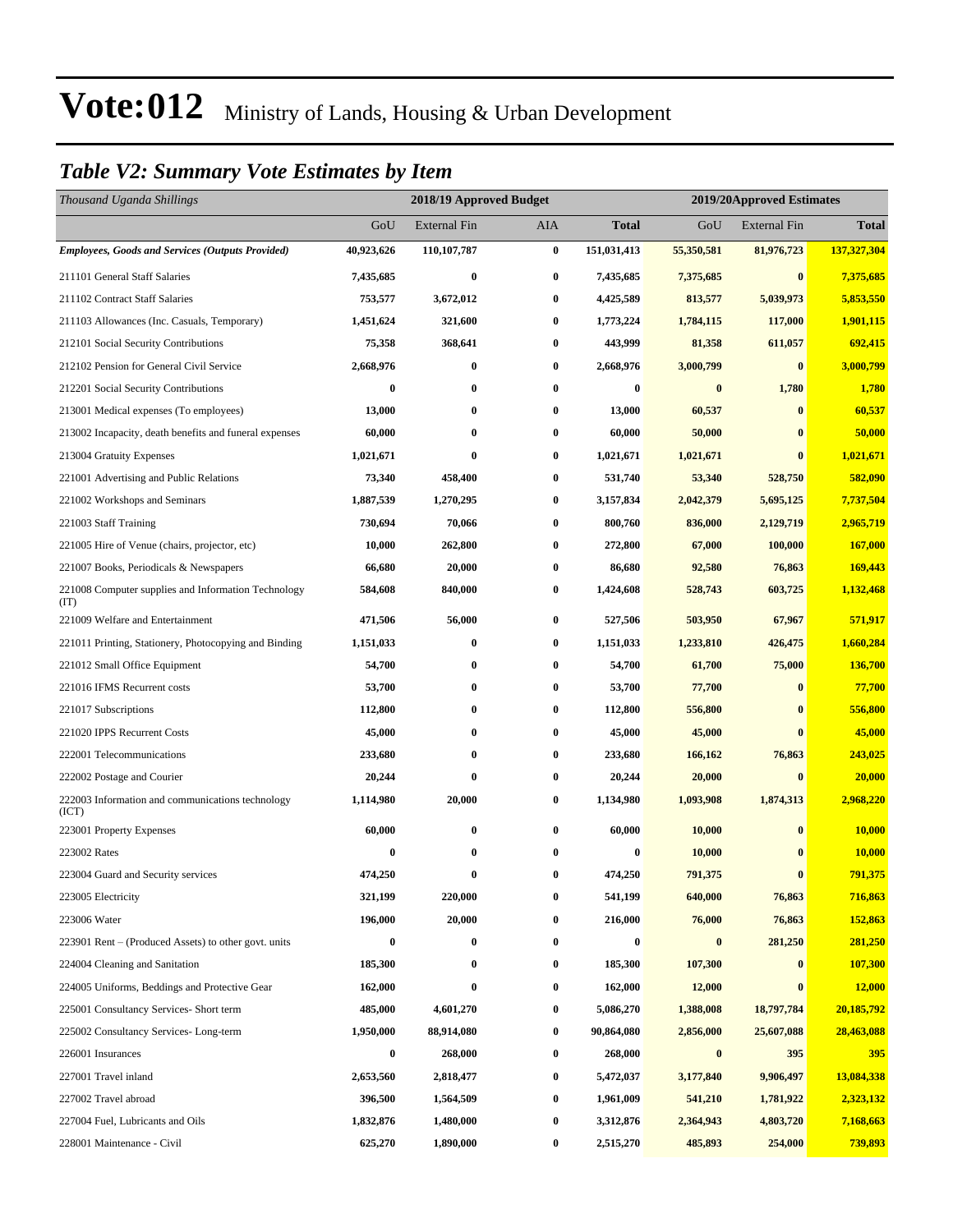| 228002 Maintenance - Vehicles                                      | 623,275    | 971,636     | $\bf{0}$  | 1,594,911   | 830,199      | 1,870,514    | 2,700,713               |
|--------------------------------------------------------------------|------------|-------------|-----------|-------------|--------------|--------------|-------------------------|
| 228003 Maintenance - Machinery, Equipment &<br>Furniture           | 468,000    | $\bf{0}$    | $\bf{0}$  | 468,000     | 93,000       | 200,000      | 293,000                 |
| 228004 Maintenance – Other                                         | $\bf{0}$   | $\bf{0}$    | $\bf{0}$  | $\bf{0}$    | $\bf{0}$     | 318,750      | 318,750                 |
| 281401 Rental – non produced assets                                | 0          | $\bf{0}$    | 0         | $\bf{0}$    | $\bf{0}$     | 576,469      | 576,469                 |
| 282104 Compensation to 3rd Parties                                 | 10,400,000 | $\bf{0}$    | $\bf{0}$  | 10,400,000  | 20,400,000   | $\bf{0}$     | 20,400,000              |
| <b>Grants, Transfers and Subsides (Outputs Funded)</b>             | 3,000,000  | $\bf{0}$    | 2,880,000 | 5,880,000   | 4,765,487    | $\mathbf{0}$ | 4,765,487               |
| 262101 Contributions to International Organisations<br>(Current)   | $\bf{0}$   | $\bf{0}$    | 2,880,000 | 2,880,000   | 1,715,487    | $\bf{0}$     | 1,715,487               |
| 263104 Transfers to other govt. Units (Current)                    | 3,000,000  | $\bf{0}$    | $\bf{0}$  | 3,000,000   | 3,050,000    | $\bf{0}$     | 3,050,000               |
| <b>Investment</b> (Capital Purchases)                              | 6,504,620  | 26,108,638  | $\bf{0}$  | 32,613,258  | 1,439,620    | 34,673,544   | 36,113,164              |
| 281501 Environment Impact Assessment for Capital<br>Works          | 0          | 219,000     | 0         | 219,000     | $\bf{0}$     | 1,950,000    | 1,950,000               |
| 281503 Engineering and Design Studies & Plans for<br>capital works | $\bf{0}$   | 1,626,737   | 0         | 1,626,737   | $\bf{0}$     | 1,073,757    | 1,073,757               |
| 281504 Monitoring, Supervision & Appraisal of capital<br>works     | 238,400    | $\bf{0}$    | $\bf{0}$  | 238,400     | 133,000      | $\bf{0}$     | 133,000                 |
| 312101 Non-Residential Buildings                                   | 0          | 2,483,746   | 0         | 2,483,746   | $\bf{0}$     | $\mathbf{0}$ | $\overline{\mathbf{0}}$ |
| 312103 Roads and Bridges.                                          | 0          | 13,017,021  | 0         | 13,017,021  | $\bf{0}$     | 27,168,314   | 27,168,314              |
| 312104 Other Structures                                            | $\bf{0}$   | 1,970,000   | 0         | 1,970,000   | $\bf{0}$     | 4,481,473    | 4,481,473               |
| 312201 Transport Equipment                                         | 4,657,000  | 2,575,000   | 0         | 7,232,000   | $\mathbf{0}$ | $\bf{0}$     | $\bf{0}$                |
| 312202 Machinery and Equipment                                     | 657,200    | 4,217,135   | 0         | 4,874,335   | 274,120      | $\bf{0}$     | 274,120                 |
| 312203 Furniture & Fixtures                                        | 322,000    | $\bf{0}$    | $\bf{0}$  | 322,000     | 402,500      | $\bf{0}$     | 402,500                 |
| 312213 ICT Equipment                                               | 630,020    | $\bf{0}$    | $\bf{0}$  | 630,020     | 630,000      | $\bf{0}$     | 630,000                 |
| <b>Arrears</b>                                                     | 9,132,391  | $\bf{0}$    | $\bf{0}$  | 9,132,391   | $\bf{0}$     | $\mathbf{0}$ | $\overline{\mathbf{0}}$ |
| 321605 Domestic arrears (Budgeting)                                | 9,050,000  | $\bf{0}$    | 0         | 9,050,000   | $\bf{0}$     | $\mathbf{0}$ | $\overline{\mathbf{0}}$ |
| 321608 General Public Service Pension arrears<br>(Budgeting)       | 82,391     | $\bf{0}$    | 0         | 82,391      | $\bf{0}$     | $\mathbf{0}$ | $\bf{0}$                |
| <b>Grand Total Vote 012</b>                                        | 59,560,637 | 136,216,426 | 2,880,000 | 198,657,063 | 61,555,688   | 116,650,267  | 178,205,955             |
| <b>Total Excluding Arrears</b>                                     | 50,428,246 | 136,216,426 | 2,880,000 | 189,524,672 | 61,555,688   | 116,650,267  | 178,205,955             |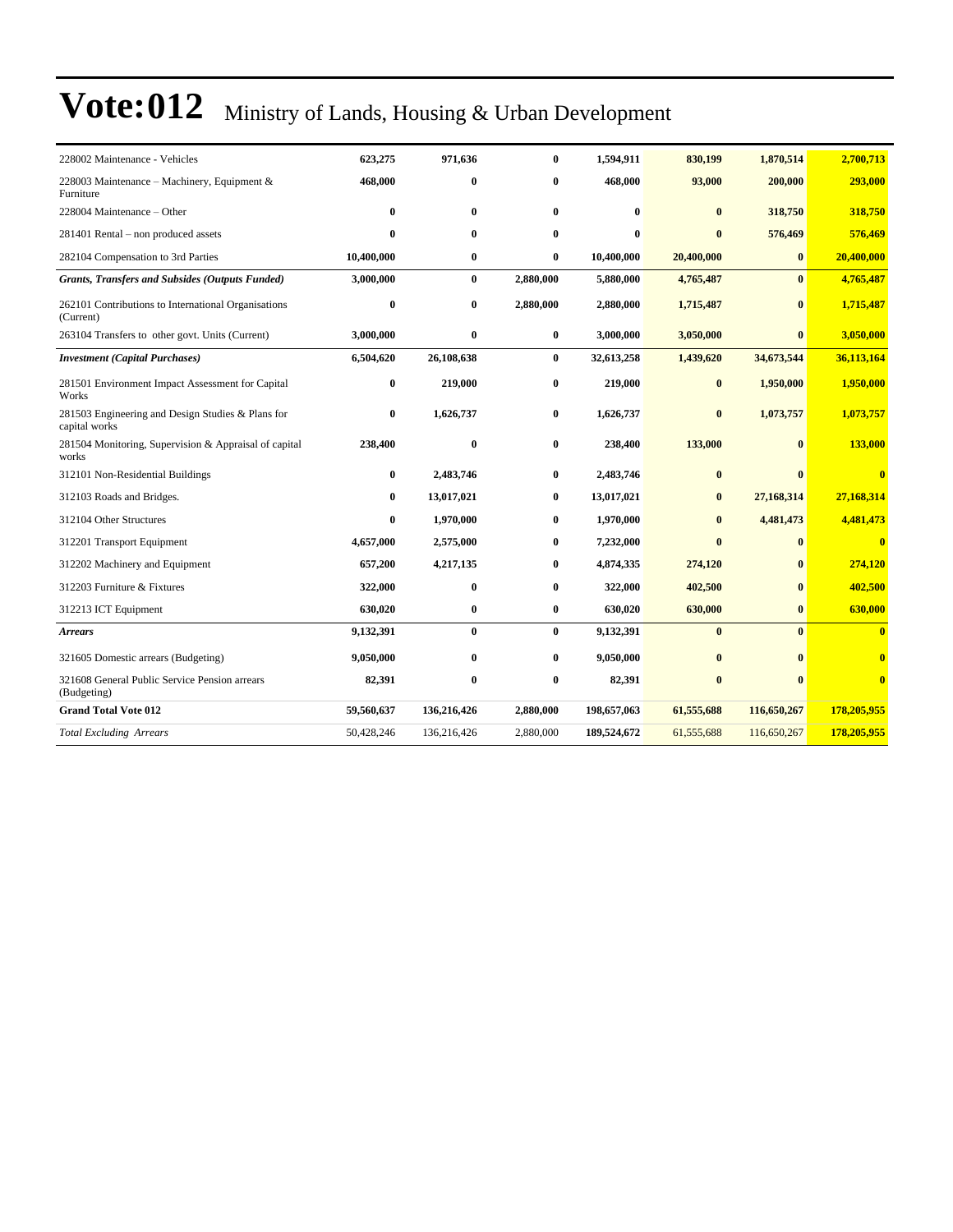#### *Table V3: Detailed Estimates by Programme, Sub Programme, Output and Item*

#### *Programme :0201 Land, Administration and Management (MLHUD)*

*Recurrent Budget Estimates*

#### **SubProgramme 03 Office of Director Land Management**

| Thousand Uganda Shillings                                |                | 2018/19 Approved Budget |                |              |                | 2019/20 Approved Estimates |              |
|----------------------------------------------------------|----------------|-------------------------|----------------|--------------|----------------|----------------------------|--------------|
| <b>Outputs Provided</b>                                  | Wage           | Non Wage                | <b>AIA</b>     | <b>Total</b> | Wage           | Non Wage                   | <b>Total</b> |
| Output 020101 Land Policy, Plans, Strategies and Reports |                |                         |                |              |                |                            |              |
| 211101 General Staff Salaries                            | 47,629         | $\mathbf{0}$            | $\overline{0}$ | 47,629       | 47,629         | $\mathbf{0}$               | 47,629       |
| 211103 Allowances (Inc. Casuals, Temporary)              | $\overline{0}$ | 3,452                   | $\overline{0}$ | 3,452        | $\mathbf{0}$   | 3,452                      | 3,452        |
| 221007 Books, Periodicals & Newspapers                   | $\overline{0}$ | 480                     | $\Omega$       | 480          | $\mathbf{0}$   | 480                        | 480          |
| 221009 Welfare and Entertainment                         | $\overline{0}$ | 1,200                   | $\overline{0}$ | 1,200        | $\mathbf{0}$   | 1,200                      | 1,200        |
| 221011 Printing, Stationery, Photocopying and Binding    | $\overline{0}$ | 1,000                   | $\overline{0}$ | 1,000        | $\mathbf{0}$   | 1,000                      | 1,000        |
| 222001 Telecommunications                                | $\Omega$       | 800                     | $\Omega$       | 800          | $\overline{0}$ | 800                        | 800          |
| 227001 Travel inland                                     | $\overline{0}$ | 11,068                  | $\overline{0}$ | 11,068       | $\mathbf{0}$   | 11,068                     | 11,068       |
| 227004 Fuel, Lubricants and Oils                         | $\overline{0}$ | 2,000                   | $\overline{0}$ | 2,000        | $\mathbf{0}$   | 1,864                      | 1,864        |
| <b>Total Cost of Output 01</b>                           | 47,629         | 20,000                  | 0              | 67,629       | 47,629         | 19,864                     | 67,493       |
| <b>Total Cost Of Outputs Provided</b>                    | 47,629         | 20,000                  | $\bf{0}$       | 67,629       | 47,629         | 19,864                     | 67,493       |
| <b>Total Cost for SubProgramme 03</b>                    | 47,629         | 20,000                  | $\bf{0}$       | 67,629       | 47,629         | 19,864                     | 67,493       |
| <b>Total Excluding Arrears</b>                           | 47,629         | 20,000                  | $\overline{0}$ | 67,629       | 47,629         | 19,864                     | 67,493       |

#### **SubProgramme 04 Land Administration**

| Thousand Uganda Shillings                                   |                  | 2018/19 Approved Budget |                |              |                  | 2019/20 Approved Estimates |              |
|-------------------------------------------------------------|------------------|-------------------------|----------------|--------------|------------------|----------------------------|--------------|
| <b>Outputs Provided</b>                                     | Wage             | Non Wage                | <b>AIA</b>     | <b>Total</b> | Wage             | Non Wage                   | <b>Total</b> |
| Output 020101 Land Policy, Plans, Strategies and Reports    |                  |                         |                |              |                  |                            |              |
| 211101 General Staff Salaries                               | 401,010          | $\mathbf{0}$            | $\overline{0}$ | 401.010      | 285,760          | $\overline{0}$             | 285,760      |
| 211103 Allowances (Inc. Casuals, Temporary)                 | $\boldsymbol{0}$ | 10,000                  | $\overline{0}$ | 10,000       | $\boldsymbol{0}$ | 20,000                     | 20,000       |
| 221002 Workshops and Seminars                               | $\overline{0}$   | 12,000                  | $\overline{0}$ | 12,000       | $\mathbf{0}$     | 12,000                     | 12,000       |
| 221011 Printing, Stationery, Photocopying and Binding       | $\overline{0}$   | 8,000                   | $\overline{0}$ | 8,000        | $\overline{0}$   | 20,000                     | 20,000       |
| <b>Total Cost of Output 01</b>                              | 401,010          | 30,000                  | 0              | 431,010      | 285,760          | 52,000                     | 337,760      |
| Output 020103 Inspection and Valuation of Land and Property |                  |                         |                |              |                  |                            |              |
| 211101 General Staff Salaries                               | 20,000           | $\overline{0}$          | $\overline{0}$ | 20,000       | $\mathbf{0}$     | $\overline{0}$             | $\bf{0}$     |
| 211102 Contract Staff Salaries                              | 60,000           | $\Omega$                | $\Omega$       | 60,000       | $\overline{0}$   | $\Omega$                   | $\bf{0}$     |
| 211103 Allowances (Inc. Casuals, Temporary)                 | $\overline{0}$   | 200,000                 | $\overline{0}$ | 200,000      | $\overline{0}$   | $\mathbf{0}$               | $\bf{0}$     |
| 212101 Social Security Contributions                        | $\overline{0}$   | 6,000                   | $\overline{0}$ | 6,000        | $\boldsymbol{0}$ | $\mathbf{0}$               | $\bf{0}$     |
| 221002 Workshops and Seminars                               | $\overline{0}$   | 117,022                 | $\overline{0}$ | 117,022      | $\overline{0}$   | $\Omega$                   | $\bf{0}$     |
| 221003 Staff Training                                       | $\Omega$         | 400,000                 | $\Omega$       | 400,000      | $\overline{0}$   | $\mathbf{0}$               | $\mathbf{0}$ |
| 221009 Welfare and Entertainment                            | $\overline{0}$   | 35,086                  | $\overline{0}$ | 35,086       | $\overline{0}$   | $\mathbf{0}$               | $\bf{0}$     |
| 221017 Subscriptions                                        | $\overline{0}$   | 10,000                  | $\Omega$       | 10,000       | $\overline{0}$   | $\Omega$                   | $\bf{0}$     |
| 222001 Telecommunications                                   | $\overline{0}$   | 8,000                   | $\overline{0}$ | 8,000        | $\overline{0}$   | $\mathbf{0}$               | $\bf{0}$     |
| 225001 Consultancy Services- Short term                     | $\overline{0}$   | 220,000                 | $\Omega$       | 220,000      | $\overline{0}$   | $\Omega$                   | $\bf{0}$     |
| 227001 Travel inland                                        | $\overline{0}$   | 252,642                 | $\overline{0}$ | 252,642      | $\overline{0}$   | $\overline{0}$             | $\bf{0}$     |
| 227004 Fuel. Lubricants and Oils                            | $\mathbf{0}$     | 106,000                 | $\overline{0}$ | 106,000      | $\overline{0}$   | $\mathbf{0}$               | $\mathbf{0}$ |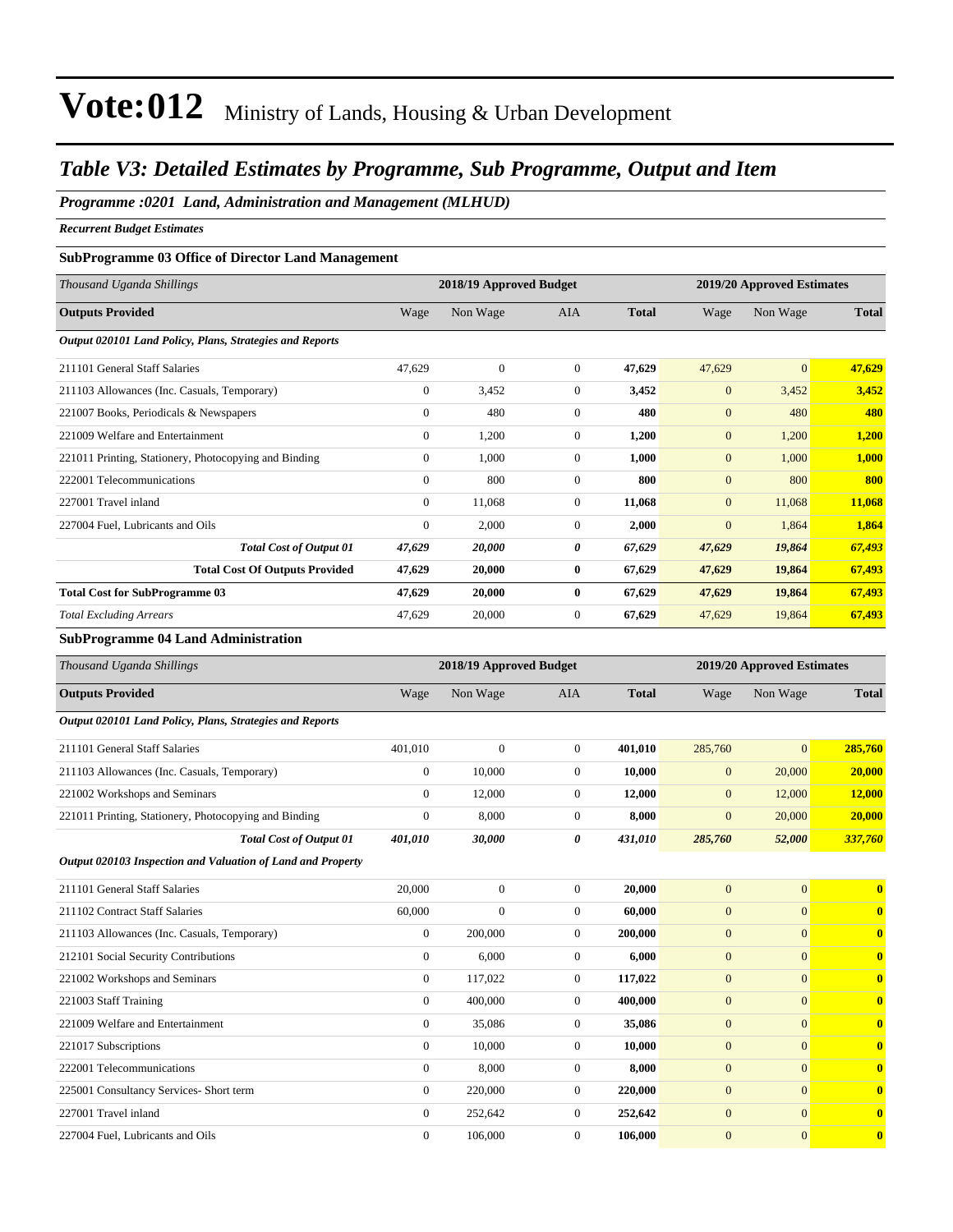| 228002 Maintenance - Vehicles                                         | $\boldsymbol{0}$ | 20,000                  | $\boldsymbol{0}$ | 20,000       | $\mathbf{0}$          | $\boldsymbol{0}$           | $\bf{0}$              |
|-----------------------------------------------------------------------|------------------|-------------------------|------------------|--------------|-----------------------|----------------------------|-----------------------|
| <b>Total Cost of Output 03</b>                                        | 80,000           | 1,374,750               | 0                | 1,454,750    | $\boldsymbol{\theta}$ | $\pmb{\theta}$             | $\boldsymbol{\theta}$ |
| Output 020105 Capacity Building in Land Administration and Management |                  |                         |                  |              |                       |                            |                       |
| 211103 Allowances (Inc. Casuals, Temporary)                           | $\boldsymbol{0}$ | 35,000                  | $\boldsymbol{0}$ | 35,000       | $\boldsymbol{0}$      | 24,000                     | 24,000                |
| 221002 Workshops and Seminars                                         | $\overline{0}$   | $\boldsymbol{0}$        | $\boldsymbol{0}$ | $\bf{0}$     | $\boldsymbol{0}$      | 132,000                    | 132,000               |
| 221003 Staff Training                                                 | $\boldsymbol{0}$ | $\boldsymbol{0}$        | $\boldsymbol{0}$ | $\bf{0}$     | $\mathbf{0}$          | 26,000                     | 26,000                |
| 221008 Computer supplies and Information Technology (IT)              | $\boldsymbol{0}$ | 10,000                  | $\boldsymbol{0}$ | 10,000       | $\boldsymbol{0}$      | 10,000                     | 10,000                |
| 221009 Welfare and Entertainment                                      | $\boldsymbol{0}$ | 12,000                  | $\boldsymbol{0}$ | 12,000       | $\mathbf{0}$          | 20,000                     | 20,000                |
| 221011 Printing, Stationery, Photocopying and Binding                 | $\boldsymbol{0}$ | 10,000                  | $\boldsymbol{0}$ | 10,000       | $\boldsymbol{0}$      | 10,000                     | <b>10,000</b>         |
| 221012 Small Office Equipment                                         | $\boldsymbol{0}$ | $\boldsymbol{0}$        | $\boldsymbol{0}$ | $\bf{0}$     | $\boldsymbol{0}$      | 2,000                      | 2,000                 |
| 221017 Subscriptions                                                  | $\boldsymbol{0}$ | 12,000                  | $\mathbf{0}$     | 12,000       | $\boldsymbol{0}$      | 12,000                     | 12,000                |
| 222001 Telecommunications                                             | $\boldsymbol{0}$ | 8,000                   | $\boldsymbol{0}$ | 8,000        | $\boldsymbol{0}$      | 8,000                      | 8,000                 |
| 227001 Travel inland                                                  | $\boldsymbol{0}$ | 30,000                  | $\boldsymbol{0}$ | 30,000       | $\mathbf{0}$          | 200,000                    | 200,000               |
| 227004 Fuel, Lubricants and Oils                                      | $\boldsymbol{0}$ | 14,000                  | $\boldsymbol{0}$ | 14,000       | $\boldsymbol{0}$      | 78,286                     | 78,286                |
| 228002 Maintenance - Vehicles                                         | $\boldsymbol{0}$ | 10,000                  | $\boldsymbol{0}$ | 10,000       | $\boldsymbol{0}$      | 20,000                     | 20,000                |
| <b>Total Cost of Output 05</b>                                        | 0                | 141,000                 | 0                | 141,000      | $\boldsymbol{\theta}$ | 542,286                    | 542,286               |
| <b>Total Cost Of Outputs Provided</b>                                 | 481,010          | 1,545,750               | $\bf{0}$         | 2,026,760    | 285,760               | 594,286                    | 880,046               |
| <b>Total Cost for SubProgramme 04</b>                                 | 481,010          | 1,545,750               | $\bf{0}$         | 2,026,760    | 285,760               | 594,286                    | 880.046               |
| <b>Total Excluding Arrears</b>                                        | 481,010          | 1,545,750               | $\boldsymbol{0}$ | 2,026,760    | 285,760               | 594,286                    | 880,046               |
| <b>SubProgramme 05 Surveys and Mapping</b>                            |                  |                         |                  |              |                       |                            |                       |
|                                                                       |                  |                         |                  |              |                       |                            |                       |
| Thousand Uganda Shillings                                             |                  | 2018/19 Approved Budget |                  |              |                       | 2019/20 Approved Estimates |                       |
| <b>Outputs Provided</b>                                               | Wage             | Non Wage                | AIA              | <b>Total</b> | Wage                  | Non Wage                   | <b>Total</b>          |
| <b>Output 020104 Surveys and Mapping</b>                              |                  |                         |                  |              |                       |                            |                       |
| 211101 General Staff Salaries                                         | 970,144          | $\mathbf{0}$            | $\boldsymbol{0}$ | 970,144      | 910,144               | $\mathbf{0}$               | 910,144               |
| 211103 Allowances (Inc. Casuals, Temporary)                           | $\boldsymbol{0}$ | 300,000                 | $\mathbf{0}$     | 300,000      | $\boldsymbol{0}$      | 201,699                    | 201,699               |
| 221001 Advertising and Public Relations                               | $\boldsymbol{0}$ | 4,340                   | $\boldsymbol{0}$ | 4,340        | $\boldsymbol{0}$      | 4,340                      | 4,340                 |
| 221002 Workshops and Seminars                                         | $\boldsymbol{0}$ | 229,290                 | $\boldsymbol{0}$ | 229,290      | $\boldsymbol{0}$      | 125,000                    | 125,000               |
| 221007 Books, Periodicals & Newspapers                                | $\boldsymbol{0}$ | 1,500                   | $\boldsymbol{0}$ | 1,500        | $\boldsymbol{0}$      | 1,500                      | 1,500                 |
| 221008 Computer supplies and Information Technology (IT)              | $\boldsymbol{0}$ | 30,000                  | $\boldsymbol{0}$ | 30,000       | $\boldsymbol{0}$      | 30,000                     | 30,000                |
| 221009 Welfare and Entertainment                                      | $\mathbf{0}$     | 20,000                  | $\mathbf{0}$     | 20,000       | $\boldsymbol{0}$      | 20,000                     | 20,000                |
| 221011 Printing, Stationery, Photocopying and Binding                 | $\boldsymbol{0}$ | 42,200                  | $\boldsymbol{0}$ | 42,200       | $\boldsymbol{0}$      | 42,200                     | 42,200                |
| 221017 Subscriptions                                                  | $\boldsymbol{0}$ | 20,000                  | $\boldsymbol{0}$ | 20,000       | $\boldsymbol{0}$      | 264,000                    | 264,000               |
| 222001 Telecommunications                                             | $\boldsymbol{0}$ | 2,010                   | $\boldsymbol{0}$ | 2,010        | $\boldsymbol{0}$      | 2,000                      | 2,000                 |
| 222003 Information and communications technology (ICT)                | $\boldsymbol{0}$ | 758,400                 | $\boldsymbol{0}$ | 758,400      | $\boldsymbol{0}$      | 10,000                     | 10,000                |
| 223006 Water                                                          | $\boldsymbol{0}$ | 6,000                   | $\boldsymbol{0}$ | 6,000        | $\boldsymbol{0}$      | 6,000                      | 6,000                 |
| 227001 Travel inland                                                  | $\boldsymbol{0}$ | 210,943                 | $\boldsymbol{0}$ | 210,943      | $\boldsymbol{0}$      | 130,000                    | 130,000               |
| 227002 Travel abroad                                                  | $\overline{0}$   | 81,500                  | $\boldsymbol{0}$ | 81,500       | $\mathbf{0}$          | 81,500                     | 81,500                |
| 227004 Fuel, Lubricants and Oils                                      | $\boldsymbol{0}$ | 116,430                 | $\boldsymbol{0}$ | 116,430      | $\boldsymbol{0}$      | 81,399                     | 81,399                |
| 228001 Maintenance - Civil                                            | $\boldsymbol{0}$ | 439,377                 | $\boldsymbol{0}$ | 439,377      | $\boldsymbol{0}$      | 100,000                    | 100,000               |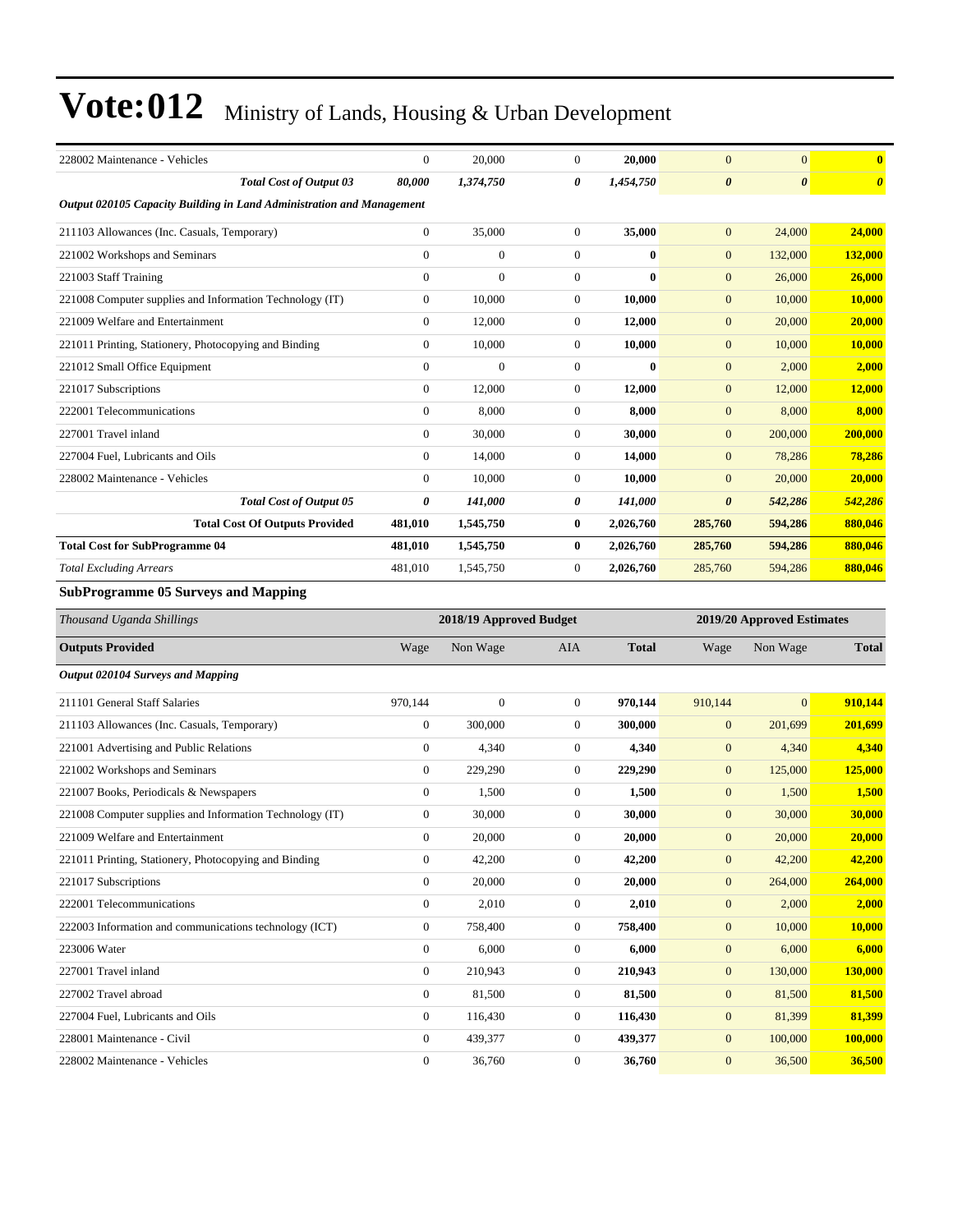| 228003 Maintenance - Machinery, Equipment & Furniture                 | $\boldsymbol{0}$ | 10,000                  | $\boldsymbol{0}$ | 10,000       | $\mathbf{0}$     | 10,000                     | 10,000        |
|-----------------------------------------------------------------------|------------------|-------------------------|------------------|--------------|------------------|----------------------------|---------------|
| <b>Total Cost of Output 04</b>                                        | 970,144          | 2,308,750               | 0                | 3,278,894    | 910,144          | 1,146,138                  | 2,056,282     |
| <b>Total Cost Of Outputs Provided</b>                                 | 970,144          | 2,308,750               | $\bf{0}$         | 3,278,894    | 910,144          | 1,146,138                  | 2,056,282     |
| <b>Total Cost for SubProgramme 05</b>                                 | 970,144          | 2,308,750               | $\bf{0}$         | 3,278,894    | 910,144          | 1,146,138                  | 2,056,282     |
| <b>Total Excluding Arrears</b>                                        | 970,144          | 2,308,750               | $\mathbf{0}$     | 3,278,894    | 910,144          | 1,146,138                  | 2,056,282     |
| <b>SubProgramme 06 Land Registration</b>                              |                  |                         |                  |              |                  |                            |               |
| Thousand Uganda Shillings                                             |                  | 2018/19 Approved Budget |                  |              |                  | 2019/20 Approved Estimates |               |
| <b>Outputs Provided</b>                                               | Wage             | Non Wage                | <b>AIA</b>       | <b>Total</b> | Wage             | Non Wage                   | <b>Total</b>  |
| <b>Output 020102 Land Registration</b>                                |                  |                         |                  |              |                  |                            |               |
| 211101 General Staff Salaries                                         | 254,195          | $\Omega$                | $\theta$         | 254,195      | 254,195          | $\Omega$                   | 254,195       |
| 211103 Allowances (Inc. Casuals, Temporary)                           | $\boldsymbol{0}$ | 50,000                  | $\boldsymbol{0}$ | 50,000       | $\mathbf{0}$     | 50,000                     | 50,000        |
| 221002 Workshops and Seminars                                         | $\overline{0}$   | 50,000                  | $\overline{0}$   | 50,000       | $\boldsymbol{0}$ | 50,000                     | 50,000        |
| 221003 Staff Training                                                 | $\boldsymbol{0}$ | 10,000                  | $\boldsymbol{0}$ | 10,000       | $\boldsymbol{0}$ | 15,000                     | 15,000        |
| 221007 Books, Periodicals & Newspapers                                | $\boldsymbol{0}$ | 200                     | $\boldsymbol{0}$ | 200          | $\boldsymbol{0}$ | 6,400                      | 6,400         |
| 221009 Welfare and Entertainment                                      | $\overline{0}$   | 6,000                   | $\overline{0}$   | 6,000        | $\boldsymbol{0}$ | 10,000                     | 10,000        |
| 221011 Printing, Stationery, Photocopying and Binding                 | $\boldsymbol{0}$ | 10,000                  | $\boldsymbol{0}$ | 10,000       | $\boldsymbol{0}$ | 2,000                      | 2,000         |
| 222001 Telecommunications                                             | $\overline{0}$   | $\mathbf{0}$            | $\theta$         | $\bf{0}$     | $\boldsymbol{0}$ | 10,000                     | 10,000        |
| 227001 Travel inland                                                  | $\overline{0}$   | 3,200                   | $\mathbf{0}$     | 3,200        | $\mathbf{0}$     | 16,800                     | <b>16,800</b> |
| 227004 Fuel, Lubricants and Oils                                      | $\overline{0}$   | 26,850                  | $\boldsymbol{0}$ | 26,850       | $\overline{0}$   | 24,278                     | 24,278        |
| 228002 Maintenance - Vehicles                                         | $\boldsymbol{0}$ | 5,000                   | $\mathbf{0}$     | 5,000        | $\mathbf{0}$     | 5,000                      | 5,000         |
| <b>Total Cost of Output 02</b>                                        | 254,195          | 161,250                 | 0                | 415,445      | 254,195          | 189,478                    | 443,673       |
| <b>Total Cost Of Outputs Provided</b>                                 | 254,195          | 161,250                 | $\bf{0}$         | 415,445      | 254,195          | 189,478                    | 443,673       |
| <b>Total Cost for SubProgramme 06</b>                                 | 254,195          | 161,250                 | $\bf{0}$         | 415,445      | 254,195          | 189,478                    | 443,673       |
| <b>Total Excluding Arrears</b>                                        | 254,195          | 161,250                 | $\theta$         | 415,445      | 254,195          | 189,478                    | 443,673       |
| <b>SubProgramme 07 Land Sector Reform Coordination Unit</b>           |                  |                         |                  |              |                  |                            |               |
| Thousand Uganda Shillings                                             |                  | 2018/19 Approved Budget |                  |              |                  | 2019/20 Approved Estimates |               |
| <b>Outputs Provided</b>                                               | Wage             | Non Wage                | AIA              | <b>Total</b> | Wage             | Non Wage                   | <b>Total</b>  |
| Output 020101 Land Policy, Plans, Strategies and Reports              |                  |                         |                  |              |                  |                            |               |
| 211101 General Staff Salaries                                         | 2,384,840        | $\mathbf{0}$            | $\boldsymbol{0}$ | 2,384,840    | 2,384,840        | $\mathbf{0}$               | 2,384,840     |
| 221002 Workshops and Seminars                                         | $\boldsymbol{0}$ | 100,000                 | $\mathbf{0}$     | 100,000      | $\boldsymbol{0}$ | $\mathbf{0}$               | $\bf{0}$      |
| <b>Total Cost of Output 01</b>                                        | 2,384,840        | 100,000                 | 0                | 2,484,840    | 2,384,840        | $\boldsymbol{\theta}$      | 2,384,840     |
| Output 020105 Capacity Building in Land Administration and Management |                  |                         |                  |              |                  |                            |               |

| 221003 Staff Training                            |                                | 0       | 98.194       | 0        | 98.194  | $\overline{0}$        | $\overline{0}$        |              |
|--------------------------------------------------|--------------------------------|---------|--------------|----------|---------|-----------------------|-----------------------|--------------|
|                                                  | <b>Total Cost of Output 05</b> | 0       | 98,194       | 0        | 98.194  | $\boldsymbol{\theta}$ | $\boldsymbol{\theta}$ |              |
| <b>Output 020106 Land Information Management</b> |                                |         |              |          |         |                       |                       |              |
| 211102 Contract Staff Salaries                   |                                | 577,177 | $\mathbf{0}$ | 0        | 577.177 | 577,177               | $\overline{0}$        | 577,177      |
| 211103 Allowances (Inc. Casuals, Temporary)      |                                |         | 50.891       | 0        | 50.891  | $\mathbf{0}$          | $\Omega$              | $\mathbf{0}$ |
| 212101 Social Security Contributions             |                                |         | 57,718       | $\Omega$ | 57.718  | $\overline{0}$        | 57,718                | 57,718       |
| 221001 Advertising and Public Relations          |                                |         | 50,000       |          | 50,000  | $\Omega$              | $\overline{0}$        |              |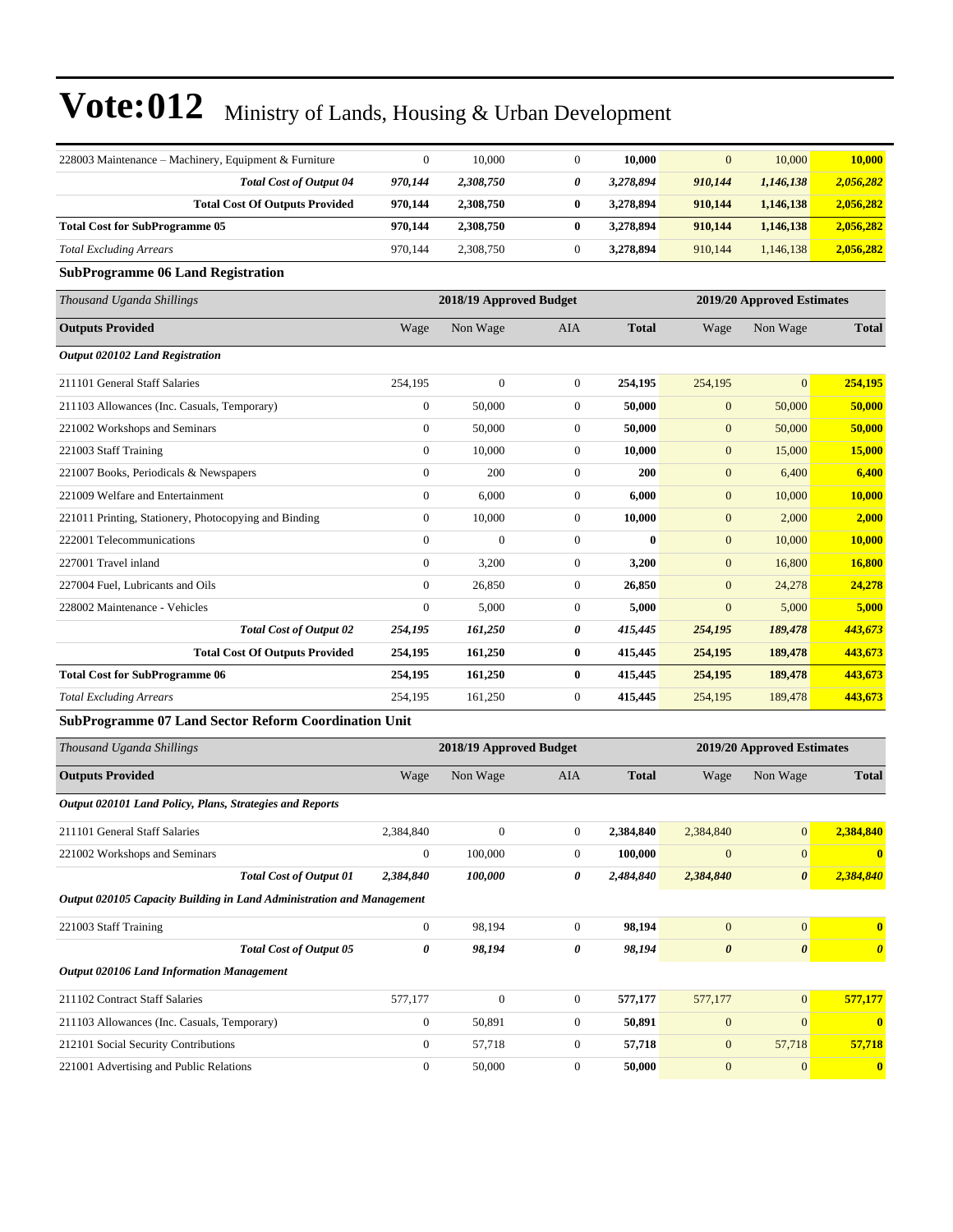| 221002 Workshops and Seminars                            | $\boldsymbol{0}$                                   | 100,167                                                | $\boldsymbol{0}$                               | 100,167                       | $\boldsymbol{0}$                               | $\mathbf{0}$              | $\bf{0}$           |
|----------------------------------------------------------|----------------------------------------------------|--------------------------------------------------------|------------------------------------------------|-------------------------------|------------------------------------------------|---------------------------|--------------------|
| 221008 Computer supplies and Information Technology (IT) | $\boldsymbol{0}$                                   | 370,000                                                | $\boldsymbol{0}$                               | 370,000                       | $\boldsymbol{0}$                               | 212,479                   | 212,479            |
| 221009 Welfare and Entertainment                         | $\mathbf{0}$                                       | 40,000                                                 | $\boldsymbol{0}$                               | 40,000                        | $\boldsymbol{0}$                               | $\mathbf{0}$              | $\mathbf{0}$       |
| 221011 Printing, Stationery, Photocopying and Binding    | $\boldsymbol{0}$                                   | 625,983                                                | $\boldsymbol{0}$                               | 625,983                       | $\boldsymbol{0}$                               | 625,983                   | 625,983            |
| 221012 Small Office Equipment                            | $\theta$                                           | 20,000                                                 | $\mathbf{0}$                                   | 20,000                        | $\boldsymbol{0}$                               | 20,000                    | 20,000             |
| 222001 Telecommunications                                | $\boldsymbol{0}$                                   | 80,000                                                 | $\mathbf{0}$                                   | 80,000                        | $\boldsymbol{0}$                               | $\mathbf{0}$              | $\bf{0}$           |
| 222003 Information and communications technology (ICT)   | $\boldsymbol{0}$                                   | 298,180                                                | $\boldsymbol{0}$                               | 298,180                       | $\boldsymbol{0}$                               | 1,023,028                 | 1,023,028          |
| 223001 Property Expenses                                 | $\mathbf{0}$                                       | 50,000                                                 | $\boldsymbol{0}$                               | 50,000                        | $\boldsymbol{0}$                               | $\mathbf{0}$              | $\mathbf{0}$       |
| 223004 Guard and Security services                       | $\boldsymbol{0}$                                   | 374,250                                                | $\boldsymbol{0}$                               | 374,250                       | $\boldsymbol{0}$                               | 691,375                   | 691,375            |
| 223005 Electricity                                       | $\mathbf{0}$                                       | 101,199                                                | $\mathbf{0}$                                   | 101,199                       | $\boldsymbol{0}$                               | 520,000                   | 520,000            |
| 223006 Water                                             | $\boldsymbol{0}$                                   | 40,000                                                 | $\boldsymbol{0}$                               | 40,000                        | $\boldsymbol{0}$                               | 60,000                    | 60,000             |
| 224004 Cleaning and Sanitation                           | $\mathbf{0}$                                       | 78,000                                                 | $\mathbf{0}$                                   | 78,000                        | $\mathbf{0}$                                   | $\mathbf{0}$              | $\mathbf{0}$       |
| 224005 Uniforms, Beddings and Protective Gear            | $\boldsymbol{0}$                                   | 150,000                                                | $\boldsymbol{0}$                               | 150,000                       | $\mathbf{0}$                                   | $\mathbf{0}$              | $\mathbf{0}$       |
| 227001 Travel inland                                     | $\boldsymbol{0}$                                   | 300,000                                                | $\boldsymbol{0}$                               | 300,000                       | $\mathbf{0}$                                   | $\overline{0}$            | $\bf{0}$           |
| 227004 Fuel, Lubricants and Oils                         | $\mathbf{0}$                                       | 250,000                                                | $\mathbf{0}$                                   | 250,000                       | $\boldsymbol{0}$                               | 139,797                   | 139,797            |
| 228001 Maintenance - Civil                               | $\boldsymbol{0}$                                   | 100,000                                                | $\mathbf{0}$                                   | 100,000                       | $\boldsymbol{0}$                               | $\mathbf{0}$              | $\bf{0}$           |
| 228002 Maintenance - Vehicles                            | $\mathbf{0}$                                       | 200,000                                                | $\boldsymbol{0}$                               | 200,000                       | $\boldsymbol{0}$                               | 130,000                   | 130,000            |
| 228003 Maintenance - Machinery, Equipment & Furniture    | $\mathbf{0}$                                       | 380,000                                                | $\mathbf{0}$                                   | 380,000                       | $\mathbf{0}$                                   | $\mathbf{0}$              | $\mathbf{0}$       |
| <b>Total Cost of Output 06</b>                           | 577,177                                            | 3,716,388                                              | 0                                              | 4,293,565                     | 577,177                                        | 3,480,379                 | 4,057,556          |
| <b>Total Cost Of Outputs Provided</b>                    | 2,962,017                                          | 3,914,582                                              | $\bf{0}$                                       | 6,876,599                     | 2,962,017                                      | 3,480,379                 | 6,442,396          |
| <b>Outputs Funded</b>                                    | Wage                                               | Non Wage                                               | AIA                                            | <b>Total</b>                  | Wage                                           | Non Wage                  | <b>Total</b>       |
| <b>Output 020151 Ministry Zonal Offices</b>              |                                                    |                                                        |                                                |                               |                                                |                           |                    |
| 263104 Transfers to other govt. Units (Current)          | $\boldsymbol{0}$                                   | 3,000,000                                              | $\mathbf{0}$                                   | 3,000,000                     | $\boldsymbol{0}$                               | 3,000,000                 | 3,000,000          |
| o/w Kampala                                              | $\theta$                                           | 200,000                                                | 0                                              | 200,000                       | $\boldsymbol{\theta}$                          | $\boldsymbol{\theta}$     | $\mathbf{0}$       |
| o/w Wakiso                                               | $\theta$                                           | 300,000                                                | 0                                              | 300,000                       | $\boldsymbol{\theta}$                          | $\boldsymbol{\theta}$     | $\mathbf{0}$       |
| o/w Masaka                                               | $\theta$                                           | 200,000                                                | $\theta$                                       | 200,000                       | $\boldsymbol{\theta}$                          | $\boldsymbol{\theta}$     | $\bf{0}$           |
| o/w Mukono                                               | $\theta$                                           | 200,000                                                | 0                                              | 200,000                       | $\boldsymbol{\theta}$                          | $\boldsymbol{\theta}$     | $\bf{0}$           |
| o/w Kibaale                                              | $\theta$                                           | 150,000                                                | 0                                              | 150,000                       |                                                |                           |                    |
| o/w Mbarara                                              | $\theta$                                           |                                                        |                                                |                               |                                                |                           |                    |
| o/w Jinja                                                |                                                    |                                                        |                                                |                               | $\boldsymbol{\theta}$                          | $\boldsymbol{\theta}$     | $\bf{0}$           |
|                                                          |                                                    | 200,000                                                | $\theta$                                       | 200,000                       | $\boldsymbol{\theta}$                          | $\boldsymbol{\theta}$     | $\mathbf{0}$       |
|                                                          | $\theta$                                           | 200,000                                                | 0                                              | 200,000                       | $\boldsymbol{\theta}$                          | $\boldsymbol{\theta}$     | $\bf{0}$           |
| o/w Lira                                                 | $\boldsymbol{\mathit{0}}$                          | 150,000                                                | 0                                              | 150,000                       | $\boldsymbol{\mathit{0}}$                      | $\boldsymbol{\mathit{0}}$ | $\mathbf{0}$       |
| o/w Arua                                                 | $\boldsymbol{\mathit{0}}$                          | 150,000                                                | $\theta$                                       | 150,000                       | $\boldsymbol{\mathit{0}}$                      | $\boldsymbol{\mathit{0}}$ | $\mathbf{0}$       |
| o/w Mbale                                                | $\boldsymbol{\mathit{0}}$                          | 150,000                                                | $\theta$                                       | 150,000                       | $\boldsymbol{\mathit{0}}$                      | $\boldsymbol{\mathit{0}}$ | $\bf{0}$           |
| o/w Kabarole                                             | $\boldsymbol{\mathit{0}}$                          | 150,000                                                | $\boldsymbol{\theta}$                          | 150,000                       | $\boldsymbol{o}$                               | $\boldsymbol{\mathit{0}}$ | $\bf{0}$           |
| o/w Gulu                                                 | $\boldsymbol{\theta}$                              | 150,000                                                | $\theta$                                       | 150,000                       | $\boldsymbol{\mathit{0}}$                      | $\boldsymbol{\theta}$     | $\bf{0}$           |
| o/w Masindi                                              | $\theta$                                           | 150,000                                                | $\theta$                                       | 150,000                       | $\boldsymbol{\mathit{0}}$                      | $\boldsymbol{\theta}$     | $\bf{0}$           |
| o/w Additional new 6 MZO's                               | $\boldsymbol{\mathit{0}}$                          | 650,000                                                | $\theta$                                       | 650,000                       | $\boldsymbol{\mathit{0}}$                      | $\boldsymbol{\mathit{0}}$ | $\mathbf{0}$       |
| o/w Kampala                                              | $\boldsymbol{\mathit{0}}$                          | $\boldsymbol{\mathit{0}}$                              | $\theta$                                       | $\bf{0}$                      | $\boldsymbol{\mathit{0}}$                      | 200,000                   | 200,000            |
| o/w Wakiso                                               | $\boldsymbol{\mathit{0}}$                          | $\boldsymbol{\mathit{0}}$                              | $\boldsymbol{\theta}$                          | $\bf{0}$                      | $\boldsymbol{\theta}$                          | 300,000                   | 300,000            |
| o/w Masaka                                               | $\boldsymbol{\mathit{0}}$                          | $\boldsymbol{\mathit{0}}$                              | $\theta$                                       | $\bf{0}$                      | $\boldsymbol{\theta}$                          | 200,000                   | 200,000            |
| o/w Mukono                                               | $\boldsymbol{\theta}$                              | $\boldsymbol{\mathit{0}}$                              | $\theta$                                       | $\bf{0}$                      | $\boldsymbol{\theta}$                          | 200,000                   | 200,000            |
| o/w Kibaale                                              | $\boldsymbol{\mathit{0}}$                          | $\boldsymbol{\mathit{0}}$                              | $\boldsymbol{\theta}$                          | $\boldsymbol{0}$              | $\boldsymbol{\theta}$                          | 150,000                   | 150,000            |
| o/w Mbarara                                              | $\boldsymbol{\mathit{0}}$                          | $\boldsymbol{\mathit{0}}$                              | $\theta$                                       | $\bf{0}$                      | $\boldsymbol{\theta}$                          | 200,000                   | 200,000            |
| o/w Jinja<br>o/w Lira                                    | $\boldsymbol{\mathit{0}}$<br>$\boldsymbol{\theta}$ | $\boldsymbol{\mathit{0}}$<br>$\boldsymbol{\mathit{0}}$ | $\boldsymbol{\theta}$<br>$\boldsymbol{\theta}$ | $\boldsymbol{0}$<br>$\pmb{0}$ | $\boldsymbol{\theta}$<br>$\boldsymbol{\theta}$ | 200,000<br>150,000        | 200,000<br>150,000 |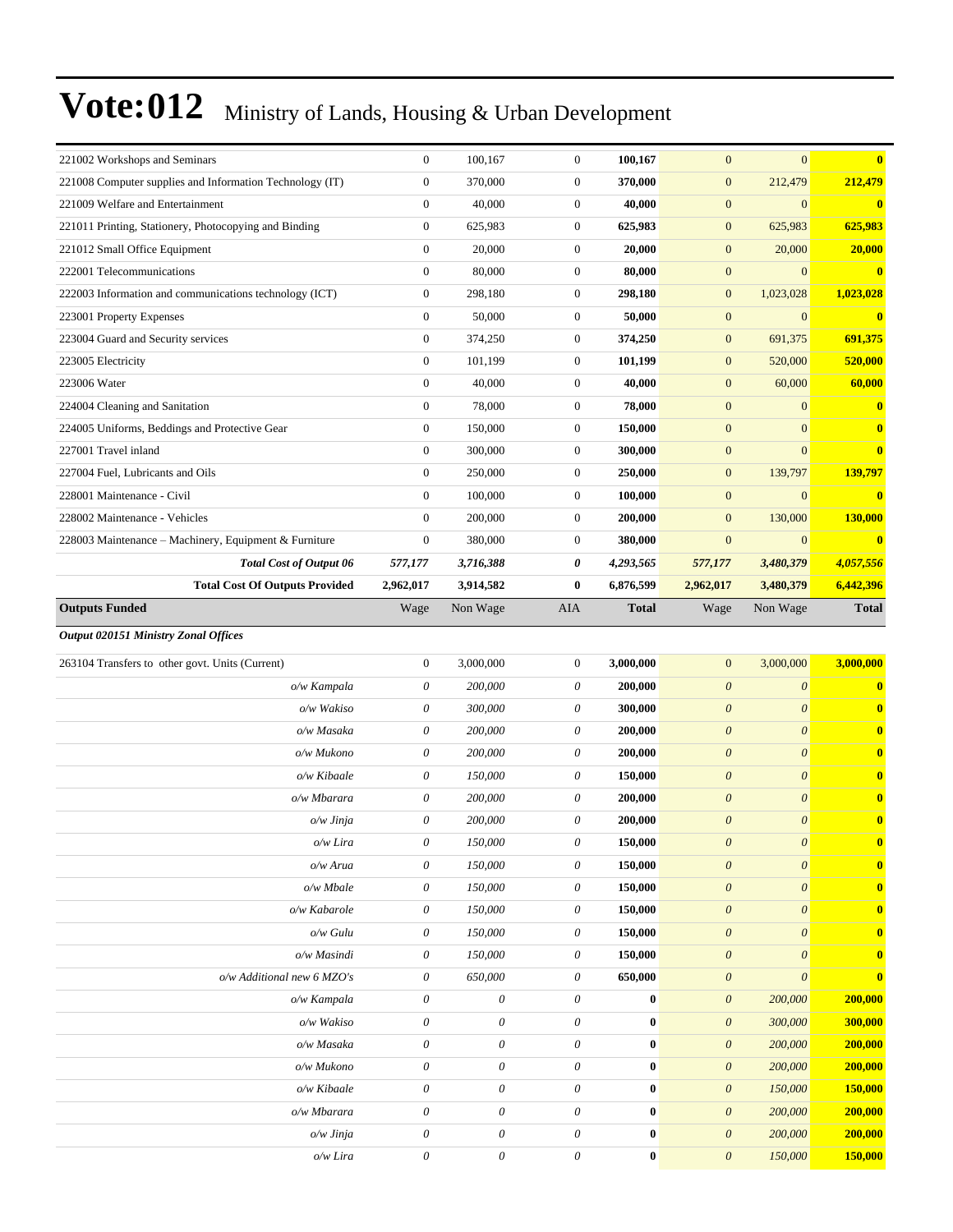| o/w Arua                              | 0         | $\theta$  | 0            | $\bf{0}$  | $\theta$              | 150,000   | 150,000   |
|---------------------------------------|-----------|-----------|--------------|-----------|-----------------------|-----------|-----------|
| $o/w$ Mbale                           | 0         | $\theta$  | $\theta$     | $\bf{0}$  | $\theta$              | 150,000   | 150,000   |
| o/w Kabarole                          | 0         | $\theta$  | $\theta$     | $\bf{0}$  | $\theta$              | 150,000   | 150,000   |
| o/w Gulu                              | 0         | $\theta$  | $\theta$     | $\bf{0}$  | $\theta$              | 150,000   | 150,000   |
| o/w Masindi                           | 0         | $\theta$  | $\theta$     | $\bf{0}$  | $\theta$              | 150,000   | 150,000   |
| o/w Additional 6 News                 | 0         | $\theta$  | $\theta$     | $\bf{0}$  | $\theta$              | 650,000   | 650,000   |
| <b>Total Cost of Output 51</b>        | $\theta$  | 3,000,000 | 0            | 3,000,000 | $\boldsymbol{\theta}$ | 3,000,000 | 3,000,000 |
| <b>Total Cost Of Outputs Funded</b>   | $\bf{0}$  | 3,000,000 | $\bf{0}$     | 3,000,000 | $\mathbf{0}$          | 3,000,000 | 3,000,000 |
| <b>Total Cost for SubProgramme 07</b> | 2,962,017 | 6,914,582 | $\bf{0}$     | 9,876,599 | 2,962,017             | 6,480,379 | 9,442,396 |
| <b>Total Excluding Arrears</b>        | 2,962,017 | 6,914,582 | $\mathbf{0}$ | 9,876,599 | 2,962,017             | 6,480,379 | 9,442,396 |

#### **SubProgramme 17 Valuation**

| Thousand Uganda Shillings                                   |                | 2018/19 Approved Budget |              |              |                  | 2019/20 Approved Estimates |              |
|-------------------------------------------------------------|----------------|-------------------------|--------------|--------------|------------------|----------------------------|--------------|
| <b>Outputs Provided</b>                                     | Wage           | Non Wage                | <b>AIA</b>   | <b>Total</b> | Wage             | Non Wage                   | <b>Total</b> |
| Output 020103 Inspection and Valuation of Land and Property |                |                         |              |              |                  |                            |              |
| 211101 General Staff Salaries                               | $\overline{0}$ | $\boldsymbol{0}$        | $\mathbf{0}$ | $\bf{0}$     | 135,250          | $\mathbf{0}$               | 135,250      |
| 211102 Contract Staff Salaries                              | $\overline{0}$ | $\boldsymbol{0}$        | $\Omega$     | $\mathbf{0}$ | 120,000          | $\Omega$                   | 120,000      |
| 211103 Allowances (Inc. Casuals, Temporary)                 | $\overline{0}$ | $\boldsymbol{0}$        | $\mathbf{0}$ | $\bf{0}$     | $\boldsymbol{0}$ | 40,000                     | 40,000       |
| 212101 Social Security Contributions                        | $\Omega$       | $\overline{0}$          | $\Omega$     | $\bf{0}$     | $\overline{0}$   | 12,000                     | 12,000       |
| 221002 Workshops and Seminars                               | $\overline{0}$ | $\overline{0}$          | $\Omega$     | $\mathbf{0}$ | $\overline{0}$   | 200,000                    | 200,000      |
| 221003 Staff Training                                       | $\overline{0}$ | $\overline{0}$          | $\mathbf{0}$ | $\bf{0}$     | $\mathbf{0}$     | 220,000                    | 220,000      |
| 221008 Computer supplies and Information Technology (IT)    | $\overline{0}$ | $\boldsymbol{0}$        | $\mathbf{0}$ | $\mathbf{0}$ | $\overline{0}$   | 84,000                     | 84,000       |
| 221009 Welfare and Entertainment                            | $\overline{0}$ | $\boldsymbol{0}$        | $\mathbf{0}$ | $\bf{0}$     | $\mathbf{0}$     | 50,000                     | 50,000       |
| 221011 Printing, Stationery, Photocopying and Binding       | $\overline{0}$ | $\overline{0}$          | $\Omega$     | $\mathbf{0}$ | $\overline{0}$   | 72,000                     | 72,000       |
| 221017 Subscriptions                                        | $\overline{0}$ | $\boldsymbol{0}$        | $\Omega$     | $\mathbf{0}$ | $\overline{0}$   | 10,000                     | 10,000       |
| 222001 Telecommunications                                   | $\mathbf{0}$   | $\overline{0}$          | $\Omega$     | $\bf{0}$     | $\overline{0}$   | 15,000                     | 15,000       |
| 227001 Travel inland                                        | $\overline{0}$ | $\boldsymbol{0}$        | $\mathbf{0}$ | $\mathbf{0}$ | $\overline{0}$   | 330,000                    | 330,000      |
| 227002 Travel abroad                                        | $\overline{0}$ | $\boldsymbol{0}$        | $\Omega$     | $\bf{0}$     | $\overline{0}$   | 140,731                    | 140,731      |
| 227004 Fuel, Lubricants and Oils                            | $\overline{0}$ | $\boldsymbol{0}$        | $\mathbf{0}$ | $\mathbf{0}$ | $\overline{0}$   | 223,675                    | 223,675      |
| 228002 Maintenance - Vehicles                               | $\Omega$       | $\overline{0}$          | $\Omega$     | $\mathbf{0}$ | $\overline{0}$   | 80,000                     | 80,000       |
| <b>Total Cost of Output 03</b>                              | 0              | 0                       | 0            | 0            | 255,250          | 1,477,406                  | 1,732,656    |
| <b>Total Cost Of Outputs Provided</b>                       | $\bf{0}$       | $\bf{0}$                | $\bf{0}$     | $\bf{0}$     | 255,250          | 1,477,406                  | 1,732,656    |
| <b>Total Cost for SubProgramme 17</b>                       | $\bf{0}$       | $\bf{0}$                | $\bf{0}$     | $\bf{0}$     | 255,250          | 1,477,406                  | 1,732,656    |
| <b>Total Excluding Arrears</b>                              | $\overline{0}$ | $\overline{0}$          | $\mathbf{0}$ | $\bf{0}$     | 255,250          | 1,477,406                  | 1,732,656    |

*Development Budget Estimates*

#### **Project 1289 Competitiveness and Enterprise Development Project [CEDP]**

| Thousand Uganda Shillings                                   |                               | 2018/19 Approved Budget |            |              | 2019/20 Approved Estimates |                        |         |
|-------------------------------------------------------------|-------------------------------|-------------------------|------------|--------------|----------------------------|------------------------|---------|
| <b>Outputs Provided</b>                                     | <b>GoU</b> Dev't External Fin |                         | <b>AIA</b> | <b>Total</b> |                            | GoU Dev't External Fin |         |
| Output 020103 Inspection and Valuation of Land and Property |                               |                         |            |              |                            |                        |         |
| 211103 Allowances (Inc. Casuals, Temporary)                 | $\Omega$                      | $\Omega$                | $\Omega$   | $\bf{0}$     | 340,500                    | $\overline{0}$         | 340,500 |
| 221001 Advertising and Public Relations                     | $\Omega$                      | $\theta$                | $\Omega$   | $\bf{0}$     | 10,000                     | $\overline{0}$         | 10.000  |
| 221002 Workshops and Seminars                               | 125,000                       | $\mathbf{0}$            | $\Omega$   | 125,000      | 255,000                    | $\overline{0}$         | 255,000 |
| 221003 Staff Training                                       | $\mathbf{0}$                  | $\Omega$                | $\Omega$   | $\bf{0}$     | 360,000                    | $\overline{0}$         | 360,000 |
| 221008 Computer supplies and Information Technology (IT)    | 70,000                        | $\Omega$                | $\Omega$   | 70,000       | 70,000                     | $\overline{0}$         | 70,000  |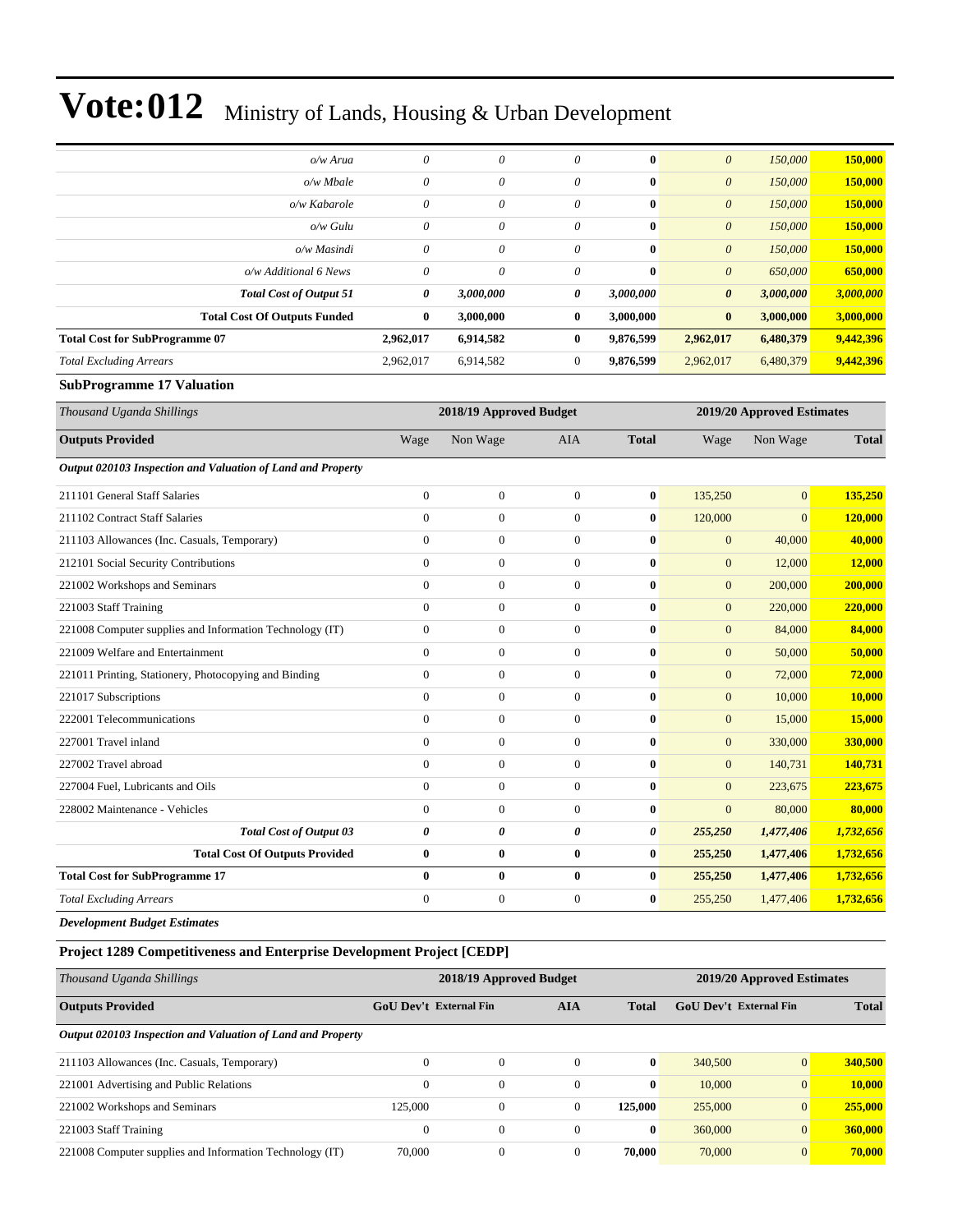| 225001 Consultancy Services- Short term                                | $\boldsymbol{0}$              | $\mathbf{0}$        | $\overline{0}$   | $\bf{0}$     | 500,000          | $\overline{0}$                | 500,000                 |
|------------------------------------------------------------------------|-------------------------------|---------------------|------------------|--------------|------------------|-------------------------------|-------------------------|
| 225002 Consultancy Services-Long-term                                  | $\boldsymbol{0}$              | $\boldsymbol{0}$    | $\boldsymbol{0}$ | $\bf{0}$     | 500,000          | $\boldsymbol{0}$              | 500,000                 |
| 227001 Travel inland                                                   | $\mathbf{0}$                  | $\boldsymbol{0}$    | $\boldsymbol{0}$ | 0            | 300,000          | $\boldsymbol{0}$              | 300,000                 |
| 227004 Fuel, Lubricants and Oils                                       | $\overline{0}$                | $\mathbf{0}$        | $\mathbf{0}$     | $\bf{0}$     | 242,000          | $\overline{0}$                | 242,000                 |
| 228002 Maintenance - Vehicles                                          | $\mathbf{0}$                  | $\boldsymbol{0}$    | $\boldsymbol{0}$ | $\bf{0}$     | 17,500           | $\mathbf{0}$                  | 17,500                  |
| Total Cost Of Output 020103                                            | 195,000                       | 0                   | 0                | 195,000      | 2,595,000        | $\boldsymbol{\theta}$         | 2,595,000               |
| <b>Output 020106 Land Information Management</b>                       |                               |                     |                  |              |                  |                               |                         |
| 211102 Contract Staff Salaries                                         | $\boldsymbol{0}$              | 201,600             | $\boldsymbol{0}$ | 201,600      | $\mathbf{0}$     | 178,100                       | <b>178,100</b>          |
| 211103 Allowances (Inc. Casuals, Temporary)                            | $\mathbf{0}$                  | 241.600             | $\boldsymbol{0}$ | 241,600      | 150,000          | 100,000                       | 250,000                 |
| 212101 Social Security Contributions                                   | $\mathbf{0}$                  | 21.600              | $\boldsymbol{0}$ | 21,600       | $\mathbf{0}$     | $\mathbf{0}$                  | $\overline{\mathbf{0}}$ |
| 212201 Social Security Contributions                                   | $\boldsymbol{0}$              | $\boldsymbol{0}$    | $\mathbf{0}$     | $\bf{0}$     | $\mathbf{0}$     | 1,780                         | 1,780                   |
| 221002 Workshops and Seminars                                          | $\boldsymbol{0}$              | 238,295             | $\boldsymbol{0}$ | 238,295      | 100,000          | 370,000                       | 470,000                 |
| 221003 Staff Training                                                  | $\mathbf{0}$                  | 30,000              | $\boldsymbol{0}$ | 30,000       | $\mathbf{0}$     | 86,250                        | 86,250                  |
| 221005 Hire of Venue (chairs, projector, etc)                          | $\mathbf{0}$                  | $\mathbf{0}$        | $\boldsymbol{0}$ | $\mathbf{0}$ | $\boldsymbol{0}$ | 100,000                       | 100,000                 |
| 221008 Computer supplies and Information Technology (IT)               | $\mathbf{0}$                  | $\mathbf{0}$        | $\mathbf{0}$     | $\bf{0}$     | $\mathbf{0}$     | 450,000                       | 450,000                 |
| 221009 Welfare and Entertainment                                       | $\boldsymbol{0}$              | 16,000              | $\mathbf{0}$     | 16,000       | $\mathbf{0}$     | 67,967                        | 67,967                  |
| 222003 Information and communications technology (ICT)                 | $\boldsymbol{0}$              | $\mathbf{0}$        | $\boldsymbol{0}$ | $\bf{0}$     | $\mathbf{0}$     | 1,300,000                     | 1,300,000               |
| 225001 Consultancy Services- Short term                                | $\boldsymbol{0}$              | 1,959,270           | $\boldsymbol{0}$ | 1,959,270    | $\mathbf{0}$     | 2,087,500                     | 2,087,500               |
| 225002 Consultancy Services-Long-term                                  | $\boldsymbol{0}$              | 82,834,080          | $\boldsymbol{0}$ | 82,834,080   | 400,000          | 25,607,088                    | 26,007,088              |
| 226001 Insurances                                                      | $\mathbf{0}$                  | 268,000             | $\boldsymbol{0}$ | 268,000      | $\mathbf{0}$     | 395                           | 395                     |
| 227001 Travel inland                                                   | $\boldsymbol{0}$              | 770,000             | $\boldsymbol{0}$ | 770,000      | 200,000          | 937,500                       | 1,137,500               |
| 227002 Travel abroad                                                   | $\boldsymbol{0}$              | 387,600             | $\boldsymbol{0}$ | 387,600      | $\mathbf{0}$     | 262,500                       | 262,500                 |
| 227004 Fuel, Lubricants and Oils                                       | $\boldsymbol{0}$              | 500,000             | $\boldsymbol{0}$ | 500,000      | 120,000          | 254,000                       | 374,000                 |
| 228001 Maintenance - Civil                                             | $\mathbf{0}$                  | $\mathbf{0}$        | $\boldsymbol{0}$ | $\bf{0}$     | $\mathbf{0}$     | 254,000                       | 254,000                 |
| 228002 Maintenance - Vehicles                                          | $\mathbf{0}$                  | 239,820             | $\boldsymbol{0}$ | 239,820      | 105,000          | 412,920                       | 517,920                 |
| 228003 Maintenance – Machinery, Equipment & Furniture                  | $\boldsymbol{0}$              | $\boldsymbol{0}$    | $\boldsymbol{0}$ | $\bf{0}$     | $\mathbf{0}$     | 200,000                       | 200,000                 |
| Total Cost Of Output 020106                                            | 0                             | 87,707,865          | 0                | 87,707,865   | 1,075,000        | 32,670,000                    | 33,745,000              |
| <b>Total Cost for Outputs Provided</b>                                 | 195,000                       | 87,707,865          | $\boldsymbol{0}$ | 87,902,865   | 3,670,000        | 32,670,000                    | 36,340,000              |
| <b>Capital Purchases</b>                                               | <b>GoU Dev't External Fin</b> |                     | <b>AIA</b>       | <b>Total</b> |                  | <b>GoU Dev't External Fin</b> | <b>Total</b>            |
| Output 020175 Purchase of Motor Vehicles and Other Transport Equipment |                               |                     |                  |              |                  |                               |                         |
| 312201 Transport Equipment                                             | 3,655,000                     | 2,575,000           | $\boldsymbol{0}$ | 6,230,000    | $\boldsymbol{0}$ | $\boldsymbol{0}$              | $\bf{0}$                |
| 312202 Machinery and Equipment                                         | $\boldsymbol{0}$              | 4,217,135           | $\boldsymbol{0}$ | 4,217,135    | $\boldsymbol{0}$ | $\boldsymbol{0}$              | $\boldsymbol{0}$        |
| Total Cost Of Output 020175                                            | 3,655,000                     | 6,792,135           | 0                | 10,447,135   | $\pmb{\theta}$   | $\boldsymbol{\theta}$         | $\boldsymbol{\theta}$   |
| <b>Total Cost for Capital Purchases</b>                                | 3,655,000                     | 6,792,135           | $\boldsymbol{0}$ | 10,447,135   | $\boldsymbol{0}$ | $\mathbf{0}$                  | $\bf{0}$                |
| <b>Total Cost for Project: 1289</b>                                    | 3,850,000                     | 94,500,000          | $\boldsymbol{0}$ | 98,350,000   | 3,670,000        | 32,670,000                    | 36,340,000              |
| <b>Total Excluding Arrears</b>                                         | 3,850,000                     | 94,500,000          | $\boldsymbol{0}$ | 98,350,000   | 3,670,000        | 32,670,000                    | 36,340,000              |
|                                                                        | GoU                           | <b>External Fin</b> | <b>AIA</b>       | <b>Total</b> | GoU              | <b>External Fin</b>           | <b>Total</b>            |
| <b>Total Cost for Programme 01</b>                                     | 19,515,326                    | 94,500,000          | $\bf{0}$         | 114,015,326  | 18,292,546       | 32,670,000                    | 50,962,546              |
| <b>Total Excluding Arrears</b>                                         | 19,515,326                    | 94,500,000          | $\boldsymbol{0}$ | 114,015,326  | 18,292,546       | 32,670,000                    | 50,962,546              |
| Programme :0202 Physical Planning and Urban Development                |                               |                     |                  |              |                  |                               |                         |

*Recurrent Budget Estimates*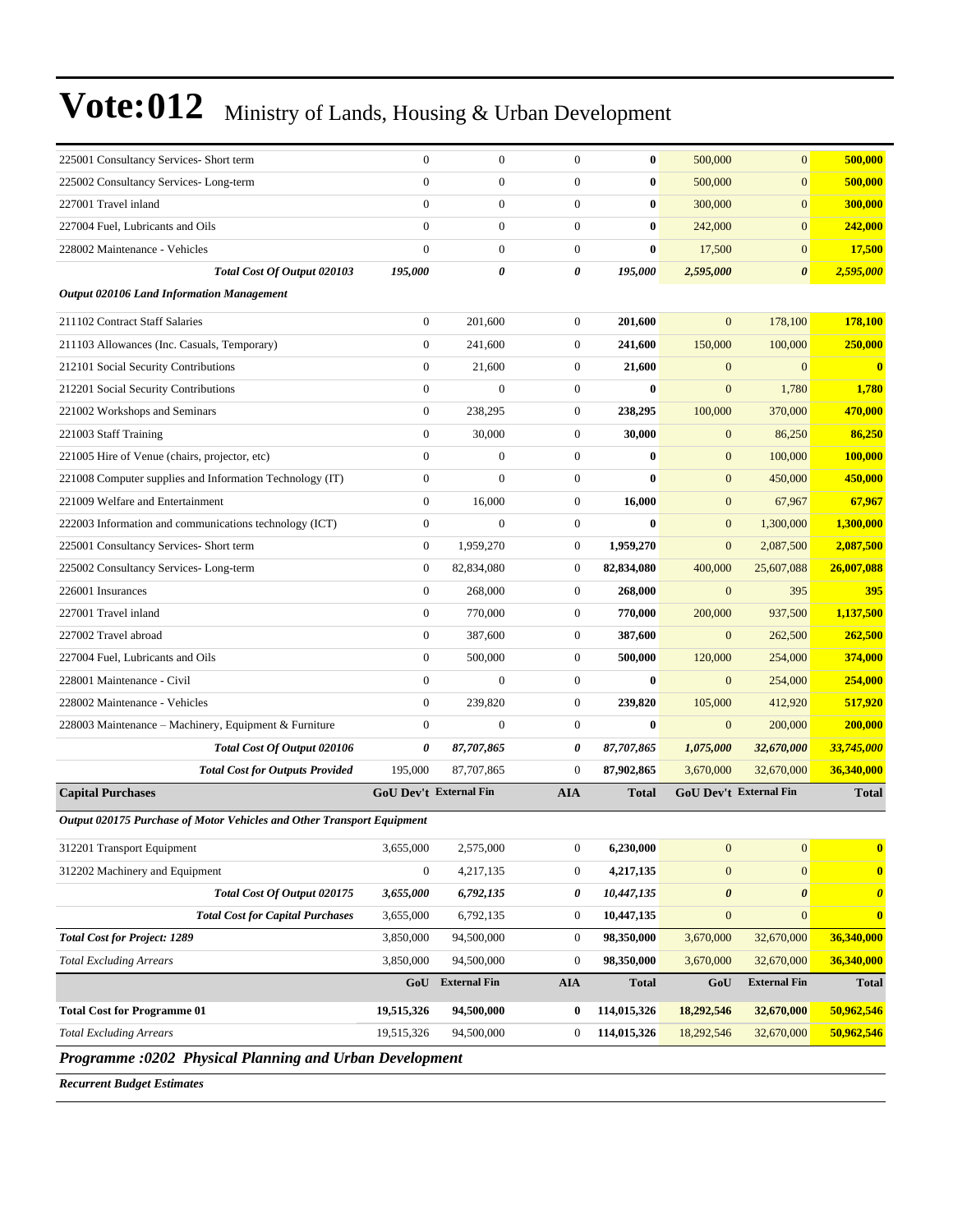| SubProgramme 11 Office of Director Physical Planning & Urban Devt              |                         |                         |                  |              |                            |                            |              |  |
|--------------------------------------------------------------------------------|-------------------------|-------------------------|------------------|--------------|----------------------------|----------------------------|--------------|--|
| Thousand Uganda Shillings                                                      | 2018/19 Approved Budget |                         |                  |              | 2019/20 Approved Estimates |                            |              |  |
| <b>Outputs Provided</b>                                                        | Wage                    | Non Wage                | AIA              | <b>Total</b> | Wage                       | Non Wage                   | <b>Total</b> |  |
| Output 020201 Physical Planning Policies, Strategies, Guidelines and Standards |                         |                         |                  |              |                            |                            |              |  |
| 211101 General Staff Salaries                                                  | 36,483                  | $\boldsymbol{0}$        | $\mathbf{0}$     | 36,483       | 36,483                     | $\mathbf{0}$               | 36,483       |  |
| 211103 Allowances (Inc. Casuals, Temporary)                                    | $\boldsymbol{0}$        | 7,000                   | $\boldsymbol{0}$ | 7,000        | $\mathbf{0}$               | $\mathbf{0}$               | $\bf{0}$     |  |
| 221009 Welfare and Entertainment                                               | $\boldsymbol{0}$        | 2,100                   | $\mathbf{0}$     | 2,100        | $\mathbf{0}$               | $\mathbf{0}$               | $\bf{0}$     |  |
| 227001 Travel inland                                                           | $\overline{0}$          | 5,394                   | $\boldsymbol{0}$ | 5,394        | $\mathbf{0}$               | $\mathbf{0}$               | $\bf{0}$     |  |
| 227004 Fuel, Lubricants and Oils                                               | $\boldsymbol{0}$        | 5,506                   | $\mathbf{0}$     | 5,506        | $\boldsymbol{0}$           | $\mathbf{0}$               | $\bf{0}$     |  |
| <b>Total Cost of Output 01</b>                                                 | 36,483                  | 20,000                  | 0                | 56,483       | 36,483                     | $\boldsymbol{\theta}$      | 36,483       |  |
| <b>Output 020202 Field Inspection</b>                                          |                         |                         |                  |              |                            |                            |              |  |
| 211103 Allowances (Inc. Casuals, Temporary)                                    | $\boldsymbol{0}$        | $\boldsymbol{0}$        | $\boldsymbol{0}$ | $\bf{0}$     | $\mathbf{0}$               | 7,000                      | 7,000        |  |
| 221009 Welfare and Entertainment                                               | $\boldsymbol{0}$        | $\mathbf{0}$            | $\boldsymbol{0}$ | $\bf{0}$     | $\mathbf{0}$               | 2,100                      | 2,100        |  |
| 227001 Travel inland                                                           | $\overline{0}$          | $\mathbf{0}$            | $\mathbf{0}$     | $\bf{0}$     | $\boldsymbol{0}$           | 5,394                      | 5,394        |  |
| 227004 Fuel, Lubricants and Oils                                               | $\mathbf{0}$            | $\mathbf{0}$            | $\boldsymbol{0}$ | $\bf{0}$     | $\boldsymbol{0}$           | 5,131                      | 5,131        |  |
| <b>Total Cost of Output 02</b>                                                 | 0                       | 0                       | 0                | 0            | 0                          | 19,625                     | 19,625       |  |
| <b>Total Cost Of Outputs Provided</b>                                          | 36,483                  | 20,000                  | $\bf{0}$         | 56,483       | 36,483                     | 19,625                     | 56,108       |  |
| <b>Total Cost for SubProgramme 11</b>                                          | 36,483                  | 20,000                  | $\bf{0}$         | 56,483       | 36,483                     | 19,625                     | 56,108       |  |
| <b>Total Excluding Arrears</b>                                                 | 36,483                  | 20,000                  | $\boldsymbol{0}$ | 56,483       | 36,483                     | 19,625                     | 56,108       |  |
| <b>SubProgramme 12 Land use Regulation and Compliance</b>                      |                         |                         |                  |              |                            |                            |              |  |
| Thousand Uganda Shillings                                                      |                         | 2018/19 Approved Budget |                  |              |                            | 2019/20 Approved Estimates |              |  |
| <b>Outputs Provided</b>                                                        | Wage                    | Non Wage                | AIA              | <b>Total</b> | Wage                       | Non Wage                   | <b>Total</b> |  |
| Output 020201 Physical Planning Policies, Strategies, Guidelines and Standards |                         |                         |                  |              |                            |                            |              |  |
| 211101 General Staff Salaries                                                  | 301,810                 | $\boldsymbol{0}$        | $\mathbf{0}$     | 301,810      | 301,810                    | $\mathbf{0}$               | 301,810      |  |
| 211103 Allowances (Inc. Casuals, Temporary)                                    | $\boldsymbol{0}$        | 22,000                  | $\boldsymbol{0}$ | 22,000       | $\boldsymbol{0}$           | $\mathbf{0}$               | $\bf{0}$     |  |
| 221002 Workshops and Seminars                                                  | $\boldsymbol{0}$        | 28,000                  | $\mathbf{0}$     | 28,000       | $\mathbf{0}$               | $\mathbf{0}$               | $\bf{0}$     |  |
| 221003 Staff Training                                                          | $\boldsymbol{0}$        | 1,000                   | $\boldsymbol{0}$ | 1,000        | $\boldsymbol{0}$           | $\mathbf{0}$               | $\bf{0}$     |  |
| 221007 Books, Periodicals & Newspapers                                         | $\boldsymbol{0}$        | 2,000                   | $\boldsymbol{0}$ | 2,000        | $\boldsymbol{0}$           | 1,200                      | 1,200        |  |
| 221009 Welfare and Entertainment                                               | $\boldsymbol{0}$        | 3,000                   | $\boldsymbol{0}$ | 3,000        | $\mathbf{0}$               | 4,000                      | 4,000        |  |
| 221011 Printing, Stationery, Photocopying and Binding                          | $\boldsymbol{0}$        | 10,000                  | $\mathbf{0}$     | 10,000       | $\mathbf{0}$               | $\boldsymbol{0}$           | $\bf{0}$     |  |
| 222001 Telecommunications                                                      | $\boldsymbol{0}$        | $\boldsymbol{0}$        | $\boldsymbol{0}$ | $\bf{0}$     | $\boldsymbol{0}$           | $\mathbf{0}$               | $\bf{0}$     |  |
| 225001 Consultancy Services- Short term                                        | $\boldsymbol{0}$        | $\mathbf{0}$            | $\overline{0}$   | $\bf{0}$     | $\mathbf{0}$               | 140,000                    | 140,000      |  |
| 227001 Travel inland                                                           | $\boldsymbol{0}$        | 45,000                  | $\overline{0}$   | 45,000       | $\boldsymbol{0}$           | 30,000                     | 30,000       |  |
| 227004 Fuel, Lubricants and Oils                                               | $\boldsymbol{0}$        | 34,000                  | $\boldsymbol{0}$ | 34,000       | $\mathbf{0}$               | 18,640                     | 18,640       |  |
| 228002 Maintenance - Vehicles                                                  | $\boldsymbol{0}$        | 5,000                   | $\overline{0}$   | 5,000        | $\boldsymbol{0}$           | 4,800                      | 4,800        |  |
| <b>Total Cost of Output 01</b>                                                 | 301,810                 | 150,000                 | 0                | 451,810      | 301,810                    | 198,640                    | 500,449      |  |

*Output 020202 Field Inspection*

| 211103 Allowances (Inc. Casuals, Temporary)   | 16,000   | 16,000 | 4.000 | 4.000 |
|-----------------------------------------------|----------|--------|-------|-------|
| 221001 Advertising and Public Relations       | $\Omega$ | 0      | 4.000 | 4,000 |
| 221002 Workshops and Seminars                 |          | 0      | 8.000 | 8,000 |
| 221003 Staff Training                         | 5.000    | 5.000  | 2.000 | 2.000 |
| 221005 Hire of Venue (chairs, projector, etc) |          | 0      | 4.000 | 4,000 |
| 221007 Books, Periodicals & Newspapers        | 3.000    | 3.000  | 3.000 | 3.000 |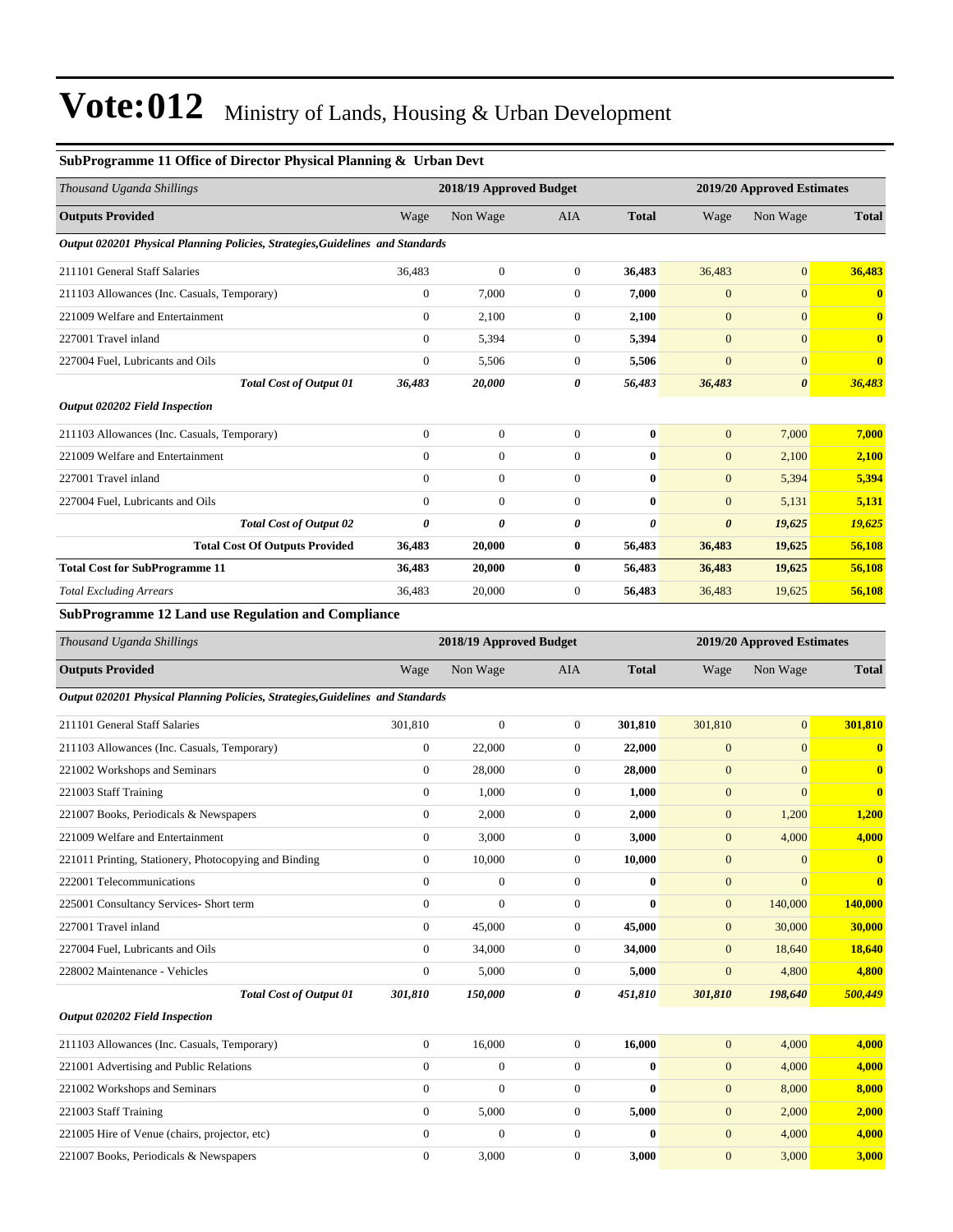| 221008 Computer supplies and Information Technology (IT)                       | $\mathbf{0}$          | 11,000                  | $\boldsymbol{0}$ | 11,000       | $\mathbf{0}$          | 11,000                     | 11,000       |
|--------------------------------------------------------------------------------|-----------------------|-------------------------|------------------|--------------|-----------------------|----------------------------|--------------|
| 221009 Welfare and Entertainment                                               | $\mathbf{0}$          | 4,000                   | $\boldsymbol{0}$ | 4,000        | $\mathbf{0}$          | 18,000                     | 18,000       |
| 221011 Printing, Stationery, Photocopying and Binding                          | $\mathbf{0}$          | 7,000                   | $\boldsymbol{0}$ | 7,000        | $\mathbf{0}$          | 5,000                      | 5,000        |
| 221012 Small Office Equipment                                                  | $\boldsymbol{0}$      | $\overline{0}$          | $\boldsymbol{0}$ | $\bf{0}$     | $\mathbf{0}$          | 8,000                      | 8,000        |
| 222001 Telecommunications                                                      | $\boldsymbol{0}$      | 3,000                   | $\boldsymbol{0}$ | 3,000        | $\boldsymbol{0}$      | 3,000                      | 3,000        |
| 222003 Information and communications technology (ICT)                         | $\boldsymbol{0}$      | $\boldsymbol{0}$        | $\boldsymbol{0}$ | $\bf{0}$     | $\mathbf{0}$          | 6,000                      | 6,000        |
| 227001 Travel inland                                                           | $\mathbf{0}$          | 33,500                  | $\boldsymbol{0}$ | 33,500       | $\boldsymbol{0}$      | 40,000                     | 40,000       |
| 227004 Fuel, Lubricants and Oils                                               | $\boldsymbol{0}$      | 25,000                  | $\boldsymbol{0}$ | 25,000       | $\mathbf{0}$          | 24,232                     | 24,232       |
| 228002 Maintenance - Vehicles                                                  | $\boldsymbol{0}$      | 5,000                   | $\boldsymbol{0}$ | 5,000        | $\mathbf{0}$          | 8,000                      | 8,000        |
| <b>Total Cost of Output 02</b>                                                 | $\pmb{\theta}$        | 112,500                 | 0                | 112,500      | $\pmb{\theta}$        | 148,232                    | 148,232      |
| Output 020205 Support Supervision and Capacity Building                        |                       |                         |                  |              |                       |                            |              |
| 211103 Allowances (Inc. Casuals, Temporary)                                    | $\boldsymbol{0}$      | 3,000                   | $\boldsymbol{0}$ | 3,000        | $\mathbf{0}$          | 3,000                      | 3,000        |
| 221002 Workshops and Seminars                                                  | $\boldsymbol{0}$      | 9,000                   | $\boldsymbol{0}$ | 9,000        | $\mathbf{0}$          | 6,000                      | 6,000        |
| 221003 Staff Training                                                          | $\boldsymbol{0}$      | 3,000                   | $\boldsymbol{0}$ | 3,000        | $\mathbf{0}$          | 3,000                      | 3,000        |
| 221007 Books, Periodicals & Newspapers                                         | $\mathbf{0}$          | $\boldsymbol{0}$        | $\boldsymbol{0}$ | $\bf{0}$     | $\mathbf{0}$          | 2,000                      | 2,000        |
| 221008 Computer supplies and Information Technology (IT)                       | $\mathbf{0}$          | $\overline{0}$          | $\boldsymbol{0}$ | $\bf{0}$     | $\mathbf{0}$          | 4,500                      | 4,500        |
| 221009 Welfare and Entertainment                                               | $\bf{0}$              | 2,000                   | $\boldsymbol{0}$ | 2,000        | $\mathbf{0}$          | 8,000                      | 8,000        |
| 221011 Printing, Stationery, Photocopying and Binding                          | $\theta$              | $\boldsymbol{0}$        | $\boldsymbol{0}$ | $\bf{0}$     | $\mathbf{0}$          | 2,000                      | 2,000        |
| 221012 Small Office Equipment                                                  | $\boldsymbol{0}$      | $\boldsymbol{0}$        | $\boldsymbol{0}$ | $\bf{0}$     | $\mathbf{0}$          | 4,000                      | 4,000        |
| 222001 Telecommunications                                                      | $\boldsymbol{0}$      | 3,000                   | $\boldsymbol{0}$ | 3,000        | $\mathbf{0}$          | 3,000                      | 3,000        |
| 225001 Consultancy Services- Short term                                        | $\mathbf{0}$          | 200,000                 | $\boldsymbol{0}$ | 200,000      | $\mathbf{0}$          | 60,000                     | 60,000       |
| 227001 Travel inland                                                           | $\bf{0}$              | 30,758                  | $\boldsymbol{0}$ | 30,758       | $\mathbf{0}$          | 50,758                     | 50,758       |
| 227004 Fuel, Lubricants and Oils                                               | $\theta$              | 27,000                  | $\boldsymbol{0}$ | 27,000       | $\boldsymbol{0}$      | 37,279                     | 37,279       |
| 228002 Maintenance - Vehicles                                                  | $\boldsymbol{0}$      | 2,000                   | $\boldsymbol{0}$ | 2,000        | $\mathbf{0}$          | 6,000                      | 6,000        |
| <b>Total Cost of Output 05</b>                                                 | $\boldsymbol{\theta}$ | 279,758                 | 0                | 279,758      | $\boldsymbol{\theta}$ | 189,537                    | 189,537      |
| <b>Total Cost Of Outputs Provided</b>                                          | 301,810               | 542,258                 | $\bf{0}$         | 844,068      | 301,810               | 536,408                    | 838,218      |
| <b>Total Cost for SubProgramme 12</b>                                          | 301,810               | 542,258                 | $\bf{0}$         | 844,068      | 301,810               | 536,408                    | 838,218      |
| <b>Total Excluding Arrears</b>                                                 | 301,810               | 542,258                 | $\boldsymbol{0}$ | 844,068      | 301,810               | 536,408                    | 838,218      |
| <b>SubProgramme 13 Physical Planning</b>                                       |                       |                         |                  |              |                       |                            |              |
| Thousand Uganda Shillings                                                      |                       | 2018/19 Approved Budget |                  |              |                       | 2019/20 Approved Estimates |              |
| <b>Outputs Provided</b>                                                        | Wage                  | Non Wage                | <b>AIA</b>       | <b>Total</b> | Wage                  | Non Wage                   | <b>Total</b> |
| Output 020201 Physical Planning Policies, Strategies, Guidelines and Standards |                       |                         |                  |              |                       |                            |              |
| 221002 Workshops and Seminars                                                  | $\boldsymbol{0}$      | 10,476                  | $\boldsymbol{0}$ | 10,476       | $\boldsymbol{0}$      | 10,476                     | 10,476       |
| 221011 Printing, Stationery, Photocopying and Binding                          | $\boldsymbol{0}$      | $\boldsymbol{0}$        | $\boldsymbol{0}$ | $\bf{0}$     | $\boldsymbol{0}$      | 5,777                      | 5,777        |
| 227001 Travel inland                                                           | $\boldsymbol{0}$      | 24,077                  | $\boldsymbol{0}$ | 24,077       | $\boldsymbol{0}$      | 24,077                     | 24,077       |
| 227004 Fuel, Lubricants and Oils                                               | $\boldsymbol{0}$      | 20,777                  | $\boldsymbol{0}$ | 20,777       | $\mathbf{0}$          | 13,980                     | 13,980       |
| <b>Total Cost of Output 01</b>                                                 | $\pmb{\theta}$        | 55,330                  | 0                | 55,330       | $\pmb{\theta}$        | 54,310                     | 54,310       |
| <b>Output 020202 Field Inspection</b>                                          |                       |                         |                  |              |                       |                            |              |
| 221002 Workshops and Seminars                                                  | $\boldsymbol{0}$      | $\boldsymbol{0}$        | $\boldsymbol{0}$ | $\bf{0}$     | $\mathbf{0}$          | 22,500                     | 22,500       |
| 227001 Travel inland                                                           | $\boldsymbol{0}$      | 50,000                  | $\boldsymbol{0}$ | 50,000       | $\boldsymbol{0}$      | 50,000                     | 50,000       |
| 227004 Fuel, Lubricants and Oils                                               | $\boldsymbol{0}$      | $\boldsymbol{0}$        | $\boldsymbol{0}$ | $\bf{0}$     | $\mathbf{0}$          | 25,629                     | 25,629       |

*Total Cost of Output 02 0 50,000 0 50,000 0 98,129 98,129*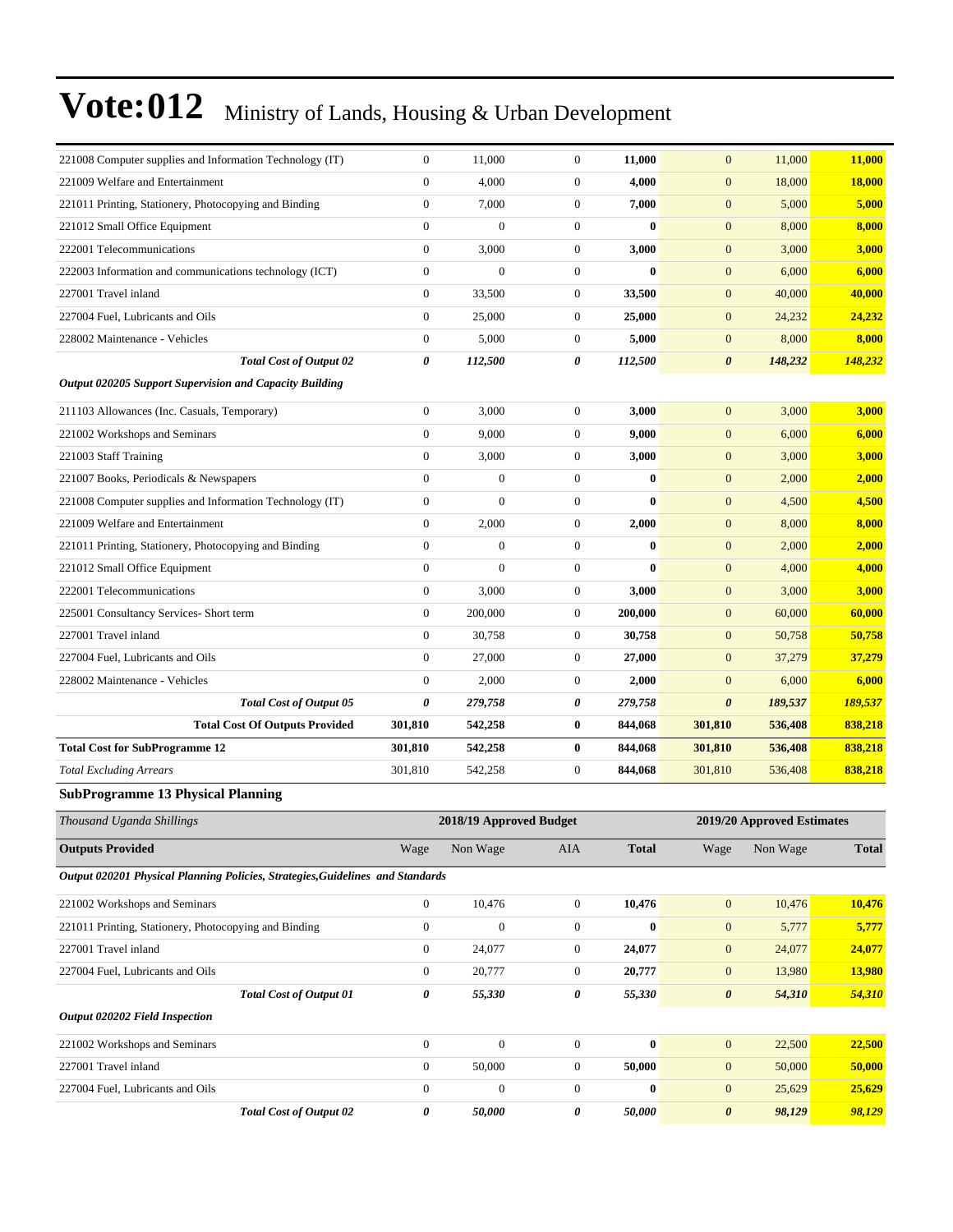#### *Output 020203 Devt of Physical Devt Plans*

| 211103 Allowances (Inc. Casuals, Temporary)                                                      | $\boldsymbol{0}$ | 10,000                  | $\boldsymbol{0}$ | 10,000       | $\boldsymbol{0}$      | 10,000                     | 10,000        |
|--------------------------------------------------------------------------------------------------|------------------|-------------------------|------------------|--------------|-----------------------|----------------------------|---------------|
| <b>Output 020202 Field Inspection</b>                                                            |                  |                         |                  |              |                       |                            |               |
| <b>Outputs Provided</b>                                                                          | Wage             | Non Wage                | AIA              | <b>Total</b> | Wage                  | Non Wage                   | <b>Total</b>  |
| Thousand Uganda Shillings                                                                        |                  | 2018/19 Approved Budget |                  |              |                       | 2019/20 Approved Estimates |               |
| <b>SubProgramme 14 Urban Development</b>                                                         |                  |                         |                  |              |                       |                            |               |
| <b>Total Excluding Arrears</b>                                                                   | 477,943          | 808,938                 | $\boldsymbol{0}$ | 1,286,882    | 477,943               | 1,248,906                  | 1,726,849     |
| <b>Total Cost for SubProgramme 13</b>                                                            | 477,943          | 808,938                 | $\bf{0}$         | 1,286,882    | 477,943               | 1,248,906                  | 1,726,849     |
| <b>Total Cost Of Outputs Provided</b>                                                            | 477,943          | 808,938                 | $\bf{0}$         | 1,286,882    | 477,943               | 1,248,906                  | 1,726,849     |
| <b>Total Cost of Output 05</b>                                                                   | 0                | 99,000                  | 0                | 99,000       | $\boldsymbol{\theta}$ | 495,939                    | 495,939       |
| 228002 Maintenance - Vehicles                                                                    | $\mathbf{0}$     | $\boldsymbol{0}$        | $\boldsymbol{0}$ | $\bf{0}$     | $\boldsymbol{0}$      | 10,000                     | 10,000        |
| 227004 Fuel, Lubricants and Oils                                                                 | $\overline{0}$   | 30,000                  | $\mathbf{0}$     | 30,000       | $\boldsymbol{0}$      | 41,939                     | 41,939        |
| 227001 Travel inland                                                                             | $\boldsymbol{0}$ | 34,000                  | $\mathbf{0}$     | 34,000       | $\boldsymbol{0}$      | 50,000                     | 50,000        |
| 225001 Consultancy Services- Short term                                                          | $\boldsymbol{0}$ | $\boldsymbol{0}$        | $\mathbf{0}$     | $\bf{0}$     | $\mathbf{0}$          | 300,000                    | 300,000       |
| 221011 Printing, Stationery, Photocopying and Binding                                            | $\boldsymbol{0}$ | $\boldsymbol{0}$        | $\boldsymbol{0}$ | $\bf{0}$     | $\boldsymbol{0}$      | 10,000                     | 10,000        |
| 221009 Welfare and Entertainment                                                                 | $\overline{0}$   | $\boldsymbol{0}$        | $\boldsymbol{0}$ | $\bf{0}$     | $\boldsymbol{0}$      | 8,000                      | 8,000         |
| 221007 Books, Periodicals & Newspapers                                                           | $\boldsymbol{0}$ | $\boldsymbol{0}$        | $\boldsymbol{0}$ | $\bf{0}$     | $\boldsymbol{0}$      | 4,000                      | 4,000         |
| 221003 Staff Training                                                                            | $\boldsymbol{0}$ | $\boldsymbol{0}$        | $\mathbf{0}$     | $\bf{0}$     | $\mathbf{0}$          | 12,000                     | 12,000        |
| 221002 Workshops and Seminars                                                                    | $\boldsymbol{0}$ | 30,000                  | $\mathbf{0}$     | 30,000       | $\mathbf{0}$          | 30,000                     | 30,000        |
| 211103 Allowances (Inc. Casuals, Temporary)                                                      | $\mathbf{0}$     | 5,000                   | $\boldsymbol{0}$ | 5,000        | $\mathbf{0}$          | 30,000                     | 30,000        |
| <b>Total Cost of Output 03</b><br><b>Output 020205 Support Supervision and Capacity Building</b> | 477,943          | 604,608                 | 0                | 1,082,552    | 477,943               | 600,527                    | 1,078,471     |
| 228003 Maintenance – Machinery, Equipment & Furniture                                            | $\boldsymbol{0}$ | 5,000                   | $\mathbf{0}$     | 5,000        | $\boldsymbol{0}$      | 5,000                      | 5,000         |
| 228002 Maintenance - Vehicles                                                                    | $\mathbf{0}$     | 4,000                   | $\mathbf{0}$     | 4,000        | $\mathbf{0}$          | 4,000                      | 4,000         |
| 227004 Fuel, Lubricants and Oils                                                                 | $\boldsymbol{0}$ | 60,000                  | $\mathbf{0}$     | 60,000       | $\mathbf{0}$          | 55,919                     | 55,919        |
| 227002 Travel abroad                                                                             | $\boldsymbol{0}$ | 16,000                  | $\boldsymbol{0}$ | 16,000       | $\mathbf{0}$          | 16,000                     | 16,000        |
| 227001 Travel inland                                                                             | $\mathbf{0}$     | 82,000                  | $\boldsymbol{0}$ | 82,000       | $\mathbf{0}$          | 82,000                     | 82,000        |
| 225002 Consultancy Services-Long-term                                                            | $\boldsymbol{0}$ | 250,000                 | $\mathbf{0}$     | 250,000      | $\mathbf{0}$          | 250,000                    | 250,000       |
| 222002 Postage and Courier                                                                       | $\boldsymbol{0}$ | 4,000                   | $\mathbf{0}$     | 4,000        | $\mathbf{0}$          | 4,000                      | 4,000         |
| 222001 Telecommunications                                                                        | $\boldsymbol{0}$ | 8,000                   | $\mathbf{0}$     | 8,000        | $\boldsymbol{0}$      | 8,000                      | 8,000         |
| 221012 Small Office Equipment                                                                    | $\boldsymbol{0}$ | 7,000                   | $\boldsymbol{0}$ | 7,000        | $\mathbf{0}$          | 7,000                      | 7,000         |
| 221011 Printing, Stationery, Photocopying and Binding                                            | $\boldsymbol{0}$ | 10,000                  | $\boldsymbol{0}$ | 10,000       | $\mathbf{0}$          | 10,000                     | 10,000        |
| 221009 Welfare and Entertainment                                                                 | $\boldsymbol{0}$ | 12,000                  | $\mathbf{0}$     | 12,000       | $\boldsymbol{0}$      | 12,000                     | 12,000        |
| 221008 Computer supplies and Information Technology (IT)                                         | $\boldsymbol{0}$ | 6,608                   | $\mathbf{0}$     | 6,608        | $\mathbf{0}$          | 6,608                      | 6,608         |
| 221005 Hire of Venue (chairs, projector, etc)                                                    | $\boldsymbol{0}$ | $\boldsymbol{0}$        | $\mathbf{0}$     | $\bf{0}$     | $\boldsymbol{0}$      | 19,000                     | <b>19,000</b> |
| 221003 Staff Training                                                                            | $\boldsymbol{0}$ | 12,000                  | $\boldsymbol{0}$ | 12,000       | $\mathbf{0}$          | 8,000                      | 8,000         |
| 221002 Workshops and Seminars                                                                    | $\boldsymbol{0}$ | 90,000                  | $\boldsymbol{0}$ | 90,000       | $\mathbf{0}$          | 75,000                     | 75,000        |
| 221001 Advertising and Public Relations                                                          | $\boldsymbol{0}$ | 15,000                  | $\mathbf{0}$     | 15,000       | $\boldsymbol{0}$      | 15,000                     | 15,000        |
| 212101 Social Security Contributions                                                             | $\boldsymbol{0}$ | 3,000                   | $\mathbf{0}$     | 3,000        | $\mathbf{0}$          | 3,000                      | 3,000         |
| 211103 Allowances (Inc. Casuals, Temporary)                                                      | $\boldsymbol{0}$ | 20,000                  | $\mathbf{0}$     | 20,000       | $\boldsymbol{0}$      | 20,000                     | 20,000        |
| 211102 Contract Staff Salaries                                                                   | 30,000           | $\boldsymbol{0}$        | $\boldsymbol{0}$ | 30,000       | 30,000                | $\overline{0}$             | 30,000        |
| 211101 General Staff Salaries                                                                    | 447,943          | $\boldsymbol{0}$        | $\mathbf{0}$     | 447,943      | 447,943               | $\overline{0}$             | 447,943       |
|                                                                                                  |                  |                         |                  |              |                       |                            |               |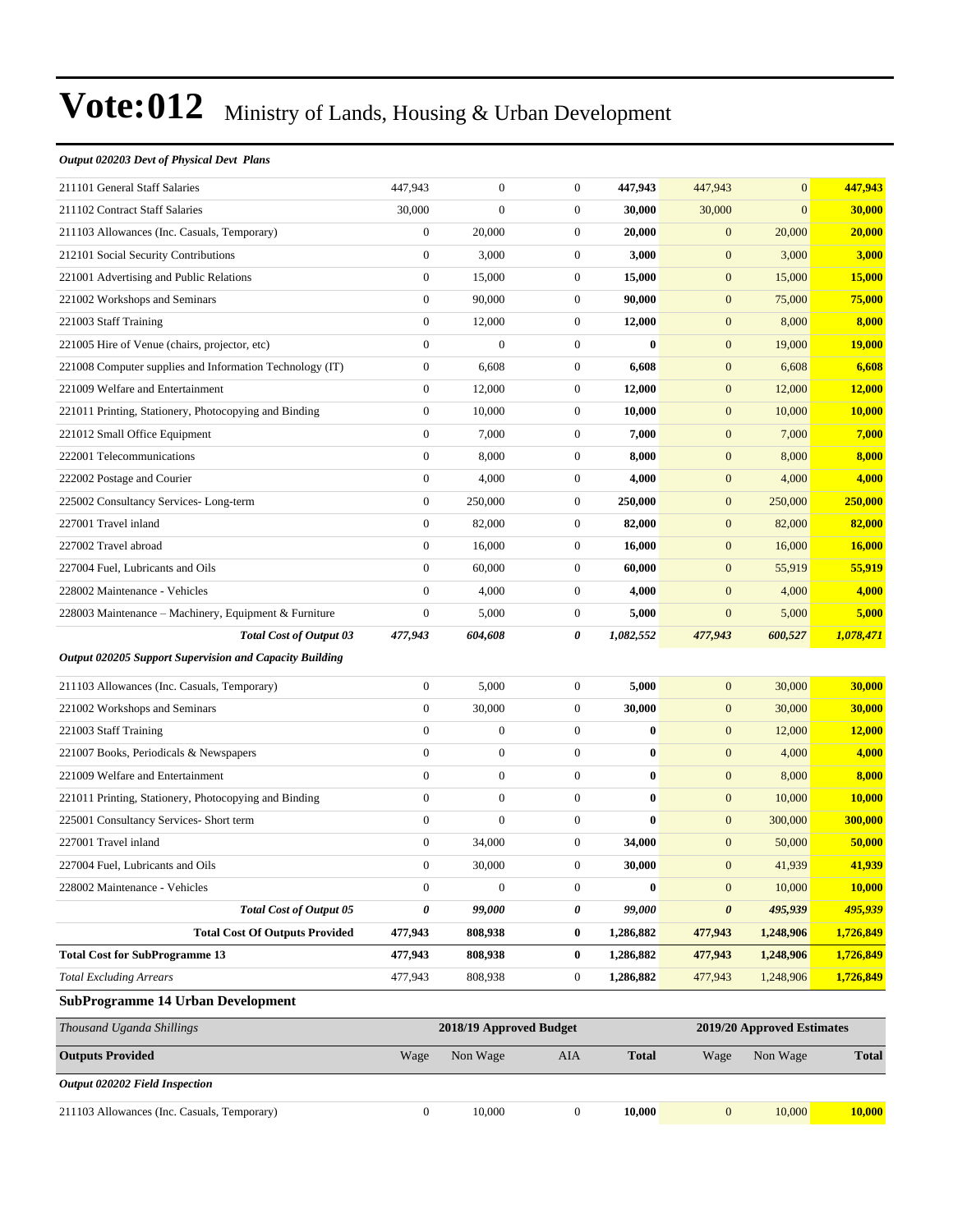| 221002 Workshops and Seminars                                             | $\mathbf{0}$     | 20,000           | $\boldsymbol{0}$ | 20,000   | $\mathbf{0}$          | 15,000       | 15,000   |
|---------------------------------------------------------------------------|------------------|------------------|------------------|----------|-----------------------|--------------|----------|
| 221007 Books, Periodicals & Newspapers                                    | $\overline{0}$   | 3,000            | $\boldsymbol{0}$ | 3,000    | $\boldsymbol{0}$      | 6,000        | 6,000    |
| 221009 Welfare and Entertainment                                          | $\boldsymbol{0}$ | 8,650            | $\boldsymbol{0}$ | 8,650    | $\mathbf{0}$          | 8,650        | 8,650    |
| 221011 Printing, Stationery, Photocopying and Binding                     | $\boldsymbol{0}$ | 14,350           | $\boldsymbol{0}$ | 14.350   | $\mathbf{0}$          | 15,350       | 15,350   |
| 221012 Small Office Equipment                                             | $\boldsymbol{0}$ | 4,000            | $\boldsymbol{0}$ | 4,000    | $\mathbf{0}$          | 4,000        | 4,000    |
| 222001 Telecommunications                                                 | $\mathbf{0}$     | $\boldsymbol{0}$ | $\boldsymbol{0}$ | $\bf{0}$ | $\mathbf{0}$          | 1,000        | 1,000    |
| 227001 Travel inland                                                      | $\overline{0}$   | 40,300           | $\boldsymbol{0}$ | 40,300   | $\boldsymbol{0}$      | 62,000       | 62,000   |
| 227004 Fuel, Lubricants and Oils                                          | $\boldsymbol{0}$ | 10,442           | $\boldsymbol{0}$ | 10,442   | $\mathbf{0}$          | 10,477       | 10,477   |
| <b>Total Cost of Output 02</b>                                            | 0                | 110,742          | 0                | 110,742  | $\boldsymbol{\theta}$ | 132,477      | 132,477  |
| <b>Output 020205 Support Supervision and Capacity Building</b>            |                  |                  |                  |          |                       |              |          |
| 211103 Allowances (Inc. Casuals, Temporary)                               | $\boldsymbol{0}$ | 5,000            | $\boldsymbol{0}$ | 5,000    | $\mathbf{0}$          | 6,000        | 6,000    |
| 221002 Workshops and Seminars                                             | $\mathbf{0}$     | 40,000           | $\boldsymbol{0}$ | 40,000   | $\mathbf{0}$          | 21,000       | 21,000   |
| 221003 Staff Training                                                     | $\mathbf{0}$     | 13,500           | $\boldsymbol{0}$ | 13,500   | $\mathbf{0}$          | 6,000        | 6,000    |
| 221005 Hire of Venue (chairs, projector, etc)                             | $\boldsymbol{0}$ | 10,000           | $\boldsymbol{0}$ | 10,000   | $\mathbf{0}$          | $\mathbf{0}$ | $\bf{0}$ |
| 221008 Computer supplies and Information Technology (IT)                  | $\boldsymbol{0}$ | 5,000            | $\boldsymbol{0}$ | 5,000    | $\mathbf{0}$          | 4,000        | 4,000    |
| 221009 Welfare and Entertainment                                          | $\boldsymbol{0}$ | 5,000            | $\boldsymbol{0}$ | 5,000    | $\mathbf{0}$          | 8,000        | 8,000    |
| 221011 Printing, Stationery, Photocopying and Binding                     | $\boldsymbol{0}$ | 13,000           | $\boldsymbol{0}$ | 13,000   | $\mathbf{0}$          | 13,000       | 13,000   |
| 227001 Travel inland                                                      | $\mathbf{0}$     | 10,000           | $\boldsymbol{0}$ | 10,000   | $\mathbf{0}$          | 25,000       | 25,000   |
| 227004 Fuel, Lubricants and Oils                                          | $\mathbf{0}$     | 5,000            | $\boldsymbol{0}$ | 5,000    | $\mathbf{0}$          | 10,252       | 10,252   |
| <b>Total Cost of Output 05</b>                                            | 0                | 106,500          | 0                | 106,500  | $\boldsymbol{\theta}$ | 93,252       | 93,252   |
| Output 020206 Urban Dev't Policies, Strategies , Guidelines and Standards |                  |                  |                  |          |                       |              |          |
| 211101 General Staff Salaries                                             | 174,827          | $\boldsymbol{0}$ | $\boldsymbol{0}$ | 174,827  | 174,827               | $\mathbf{0}$ | 174,827  |
| 211103 Allowances (Inc. Casuals, Temporary)                               | $\boldsymbol{0}$ | 10,000           | $\boldsymbol{0}$ | 10,000   | $\boldsymbol{0}$      | 4,000        | 4,000    |
| 221002 Workshops and Seminars                                             | $\boldsymbol{0}$ | 50,000           | $\boldsymbol{0}$ | 50,000   | $\mathbf{0}$          | 15,000       | 15,000   |
| 221007 Books, Periodicals & Newspapers                                    | $\boldsymbol{0}$ | 8,000            | $\boldsymbol{0}$ | 8,000    | $\mathbf{0}$          | 4,000        | 4,000    |
| 221008 Computer supplies and Information Technology (IT)                  | $\boldsymbol{0}$ | 8,000            | $\boldsymbol{0}$ | 8,000    | $\mathbf{0}$          | 5,000        | 5,000    |
| 221009 Welfare and Entertainment                                          | $\boldsymbol{0}$ | 10,000           | $\boldsymbol{0}$ | 10,000   | $\mathbf{0}$          | 5,000        | 5,000    |
| 221011 Printing, Stationery, Photocopying and Binding                     | $\boldsymbol{0}$ | 20,000           | $\boldsymbol{0}$ | 20,000   | $\mathbf{0}$          | 5,000        | 5,000    |
| 222001 Telecommunications                                                 | $\boldsymbol{0}$ | 6,008            | $\boldsymbol{0}$ | 6,008    | $\mathbf{0}$          | 4,000        | 4,000    |
| 225001 Consultancy Services- Short term                                   | $\boldsymbol{0}$ | $\boldsymbol{0}$ | $\boldsymbol{0}$ | $\bf{0}$ | $\mathbf{0}$          | 88,008       | 88,008   |
| 227004 Fuel, Lubricants and Oils                                          | $\boldsymbol{0}$ | 30,000           | $\boldsymbol{0}$ | 30,000   | $\mathbf{0}$          | 1,864        | 1,864    |
| <b>Total Cost of Output 06</b>                                            | 174,827          | 142,008          | 0                | 316,835  | 174,827               | 131,872      | 306,699  |
| <b>Total Cost Of Outputs Provided</b>                                     | 174,827          | 359,250          | $\boldsymbol{0}$ | 534,077  | 174,827               | 357,601      | 532,428  |
| <b>Total Cost for SubProgramme 14</b>                                     | 174,827          | 359,250          | $\bf{0}$         | 534,077  | 174,827               | 357,601      | 532,428  |
| <b>Total Excluding Arrears</b>                                            | 174,827          | 359,250          | $\boldsymbol{0}$ | 534,077  | 174,827               | 357,601      | 532,428  |
| <b>Development Budget Estimates</b>                                       |                  |                  |                  |          |                       |              |          |

#### **Project 1244 Support to National Physical Devt Planning**

| Thousand Uganda Shillings                                                      |                               | 2018/19 Approved Budget |            |              | 2019/20 Approved Estimates    |                |              |  |
|--------------------------------------------------------------------------------|-------------------------------|-------------------------|------------|--------------|-------------------------------|----------------|--------------|--|
| <b>Outputs Provided</b>                                                        | <b>GoU</b> Dev't External Fin |                         | <b>AIA</b> | <b>Total</b> | <b>GoU Dev't External Fin</b> |                | <b>Total</b> |  |
| Output 020201 Physical Planning Policies, Strategies, Guidelines and Standards |                               |                         |            |              |                               |                |              |  |
| 211103 Allowances (Inc. Casuals, Temporary)                                    | $\Omega$                      | $\Omega$                | $\Omega$   | $\mathbf{0}$ | 60,000                        | $\overline{0}$ | 60,000       |  |
| 221002 Workshops and Seminars                                                  | 100,000                       | $\theta$                | $\Omega$   | 100.000      | 100,000                       | $\overline{0}$ | 100,000      |  |
| 222003 Information and communications technology (ICT)                         | $\Omega$                      | $\Omega$                | $\Omega$   | $\bf{0}$     | 11,480                        | $\overline{0}$ | 11.480       |  |
| 225002 Consultancy Services-Long-term                                          | 250,000                       | $\Omega$                |            | 250,000      | 179,520                       | $\overline{0}$ | 179,520      |  |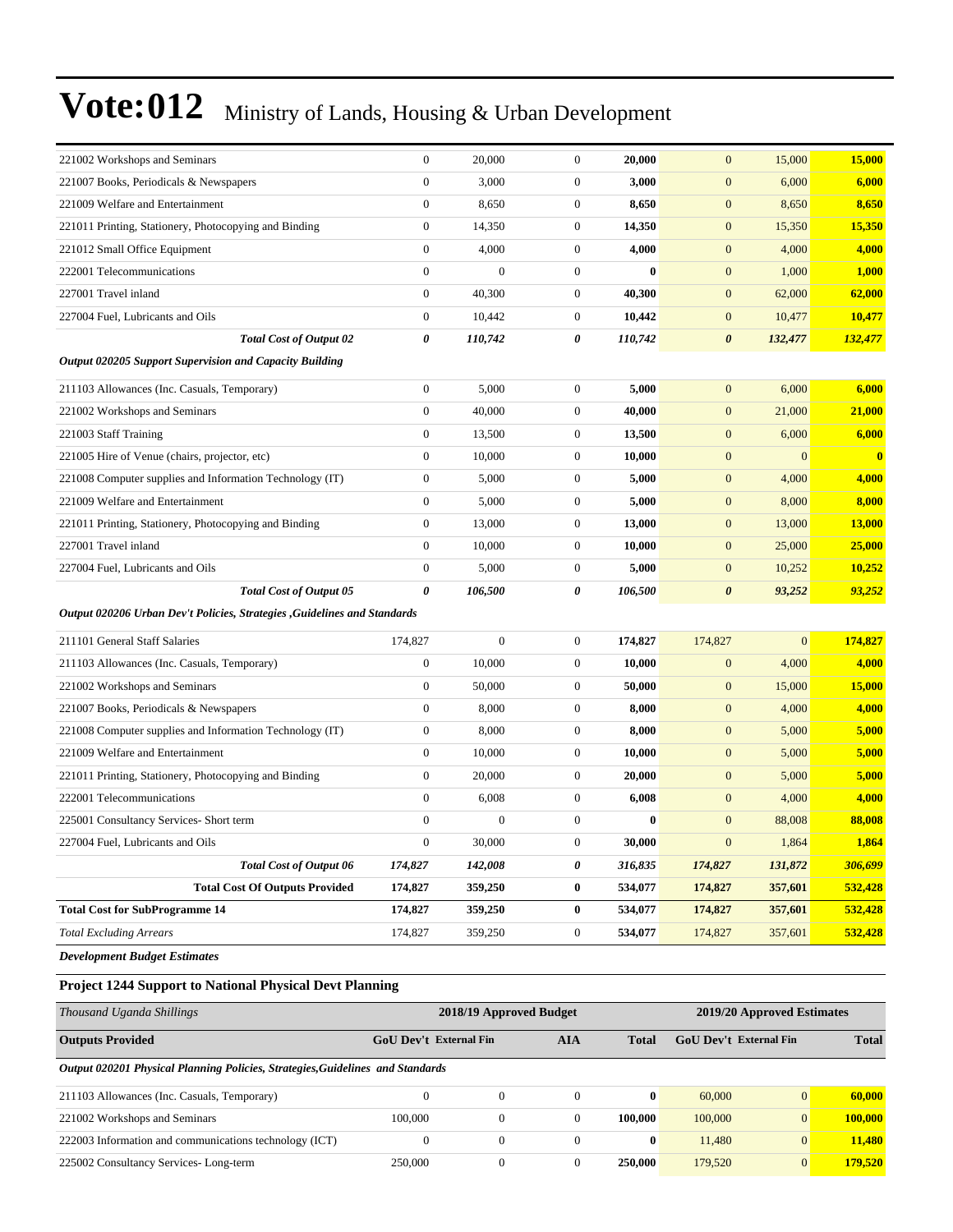| 227001 Travel inland                                     | 90,000           | $\boldsymbol{0}$ | $\boldsymbol{0}$      | 90,000    | 63,000           | $\overline{0}$        | 63,000       |
|----------------------------------------------------------|------------------|------------------|-----------------------|-----------|------------------|-----------------------|--------------|
| 227004 Fuel, Lubricants and Oils                         | 60,000           | $\boldsymbol{0}$ | $\mathbf{0}$          | 60,000    | 76,000           | $\boldsymbol{0}$      | 76,000       |
| Total Cost Of Output 020201                              | 500,000          | 0                | 0                     | 500,000   | 490,000          | $\boldsymbol{\theta}$ | 490,000      |
| <b>Output 020202 Field Inspection</b>                    |                  |                  |                       |           |                  |                       |              |
| 211103 Allowances (Inc. Casuals, Temporary)              | $\overline{0}$   | $\boldsymbol{0}$ | $\mathbf{0}$          | $\bf{0}$  | 18,764           | $\overline{0}$        | 18,764       |
| 221003 Staff Training                                    | $\overline{0}$   | $\boldsymbol{0}$ | $\boldsymbol{0}$      | $\bf{0}$  | 16,000           | $\overline{0}$        | 16,000       |
| 227001 Travel inland                                     | $\overline{0}$   | $\boldsymbol{0}$ | $\mathbf{0}$          | $\bf{0}$  | 130,000          | $\overline{0}$        | 130,000      |
| 227004 Fuel, Lubricants and Oils                         | $\mathbf{0}$     | $\boldsymbol{0}$ | $\mathbf{0}$          | $\bf{0}$  | 96,000           | $\overline{0}$        | 96,000       |
| Total Cost Of Output 020202                              | 0                | $\theta$         | $\boldsymbol{\theta}$ | 0         | 260,764          | 0                     | 260,764      |
| Output 020203 Devt of Physical Devt Plans                |                  |                  |                       |           |                  |                       |              |
| 211102 Contract Staff Salaries                           | 43,200           | $\boldsymbol{0}$ | $\boldsymbol{0}$      | 43,200    | 43,200           | $\overline{0}$        | 43,200       |
| 211103 Allowances (Inc. Casuals, Temporary)              | 50,000           | $\boldsymbol{0}$ | $\boldsymbol{0}$      | 50,000    | $\mathbf{0}$     | $\overline{0}$        | $\mathbf{0}$ |
| 212101 Social Security Contributions                     | 4,320            | $\boldsymbol{0}$ | $\mathbf{0}$          | 4,320     | 4,320            | $\overline{0}$        | 4,320        |
| 221002 Workshops and Seminars                            | 150,000          | $\boldsymbol{0}$ | $\mathbf{0}$          | 150,000   | $\mathbf{0}$     | $\overline{0}$        | $\bf{0}$     |
| 221003 Staff Training                                    | 20,000           | $\boldsymbol{0}$ | $\mathbf{0}$          | 20,000    | $\mathbf{0}$     | $\overline{0}$        | $\bf{0}$     |
| 221007 Books, Periodicals & Newspapers                   | 2,500            | $\boldsymbol{0}$ | $\mathbf{0}$          | 2,500     | $\mathbf{0}$     | $\overline{0}$        | $\bf{0}$     |
| 221008 Computer supplies and Information Technology (IT) | 20,000           | $\boldsymbol{0}$ | $\boldsymbol{0}$      | 20,000    | $\mathbf{0}$     | $\overline{0}$        | $\bf{0}$     |
| 221009 Welfare and Entertainment                         | 16,000           | $\boldsymbol{0}$ | $\mathbf{0}$          | 16,000    | $\mathbf{0}$     | $\overline{0}$        | $\bf{0}$     |
| 221011 Printing, Stationery, Photocopying and Binding    | 16.000           | $\boldsymbol{0}$ | $\mathbf{0}$          | 16,000    | $\mathbf{0}$     | $\overline{0}$        | $\bf{0}$     |
| 221012 Small Office Equipment                            | 20,000           | $\boldsymbol{0}$ | $\mathbf{0}$          | 20,000    | $\mathbf{0}$     | $\overline{0}$        | $\bf{0}$     |
| 222001 Telecommunications                                | 9,000            | $\boldsymbol{0}$ | $\boldsymbol{0}$      | 9,000     | $\mathbf{0}$     | $\overline{0}$        | $\bf{0}$     |
| 222002 Postage and Courier                               | 4,244            | $\boldsymbol{0}$ | $\mathbf{0}$          | 4,244     | $\mathbf{0}$     | $\overline{0}$        | $\bf{0}$     |
| 222003 Information and communications technology (ICT)   | 15,000           | $\boldsymbol{0}$ | $\mathbf{0}$          | 15,000    | $\mathbf{0}$     | $\overline{0}$        | $\bf{0}$     |
| 225001 Consultancy Services- Short term                  | 65,000           | $\boldsymbol{0}$ | $\mathbf{0}$          | 65,000    | $\mathbf{0}$     | $\overline{0}$        | $\bf{0}$     |
| 225002 Consultancy Services-Long-term                    | 1,450,000        | $\boldsymbol{0}$ | $\mathbf{0}$          | 1,450,000 | 1,479,480        | $\overline{0}$        | 1,479,480    |
| 227001 Travel inland                                     | 135,500          | $\boldsymbol{0}$ | $\mathbf{0}$          | 135,500   | $\mathbf{0}$     | $\overline{0}$        | $\bf{0}$     |
| 227002 Travel abroad                                     | 47,000           | $\boldsymbol{0}$ | $\mathbf{0}$          | 47,000    | $\mathbf{0}$     | $\overline{0}$        | $\bf{0}$     |
| 227004 Fuel, Lubricants and Oils                         | 90,000           | $\boldsymbol{0}$ | $\mathbf{0}$          | 90,000    | $\mathbf{0}$     | $\overline{0}$        | $\bf{0}$     |
| 228002 Maintenance - Vehicles                            | 20,000           | $\boldsymbol{0}$ | $\mathbf{0}$          | 20,000    | $\mathbf{0}$     | $\overline{0}$        | $\bf{0}$     |
| 228003 Maintenance – Machinery, Equipment & Furniture    | 20,000           | $\boldsymbol{0}$ | $\mathbf{0}$          | 20,000    | $\boldsymbol{0}$ | $\overline{0}$        | $\bf{0}$     |
| Total Cost Of Output 020203                              | 2,197,764        | 0                | 0                     | 2,197,764 | 1,527,000        | $\boldsymbol{\theta}$ | 1,527,000    |
| Output 020205 Support Supervision and Capacity Building  |                  |                  |                       |           |                  |                       |              |
| 221005 Hire of Venue (chairs, projector, etc)            | $\mathbf{0}$     | $\boldsymbol{0}$ | $\boldsymbol{0}$      | $\bf{0}$  | 44,000           | $\overline{0}$        | 44,000       |
| 221007 Books, Periodicals & Newspapers                   | $\boldsymbol{0}$ | $\boldsymbol{0}$ | $\mathbf{0}$          | $\bf{0}$  | 16,000           | $\mathbf{0}$          | 16,000       |
| 221008 Computer supplies and Information Technology (IT) | $\boldsymbol{0}$ | $\boldsymbol{0}$ | $\boldsymbol{0}$      | $\bf{0}$  | 12,156           | $\mathbf{0}$          | 12,156       |
| 221009 Welfare and Entertainment                         | $\boldsymbol{0}$ | $\boldsymbol{0}$ | $\mathbf{0}$          | $\bf{0}$  | 20,000           | $\overline{0}$        | 20,000       |
| 221011 Printing, Stationery, Photocopying and Binding    | $\overline{0}$   | $\boldsymbol{0}$ | $\mathbf{0}$          | $\bf{0}$  | 16,000           | $\boldsymbol{0}$      | 16,000       |
| 221012 Small Office Equipment                            | $\mathbf{0}$     | $\boldsymbol{0}$ | $\mathbf{0}$          | $\bf{0}$  | 12,000           | $\mathbf{0}$          | 12,000       |
| 222001 Telecommunications                                | $\boldsymbol{0}$ | $\boldsymbol{0}$ | $\mathbf{0}$          | $\bf{0}$  | 8,000            | $\mathbf{0}$          | 8,000        |
| 222002 Postage and Courier                               | $\mathbf{0}$     | $\boldsymbol{0}$ | $\boldsymbol{0}$      | $\bf{0}$  | 4,000            | $\mathbf{0}$          | 4,000        |
| 225001 Consultancy Services- Short term                  | $\boldsymbol{0}$ | $\boldsymbol{0}$ | $\mathbf{0}$          | $\bf{0}$  | 200,000          | $\mathbf{0}$          | 200,000      |
| 225002 Consultancy Services-Long-term                    | $\overline{0}$   | $\boldsymbol{0}$ | $\mathbf{0}$          | $\bf{0}$  | 47,000           | $\boldsymbol{0}$      | 47,000       |
| 227002 Travel abroad                                     | $\overline{0}$   | $\boldsymbol{0}$ | $\boldsymbol{0}$      | $\bf{0}$  | 60,844           | $\mathbf{0}$          | 60,844       |
| 227004 Fuel, Lubricants and Oils                         | $\boldsymbol{0}$ | $\boldsymbol{0}$ | $\mathbf{0}$          | $\bf{0}$  | 90,000           | $\mathbf{0}$          | 90,000       |
| 228002 Maintenance - Vehicles                            | $\boldsymbol{0}$ | $\boldsymbol{0}$ | $\boldsymbol{0}$      | $\bf{0}$  | 20,000           | $\boldsymbol{0}$      | 20,000       |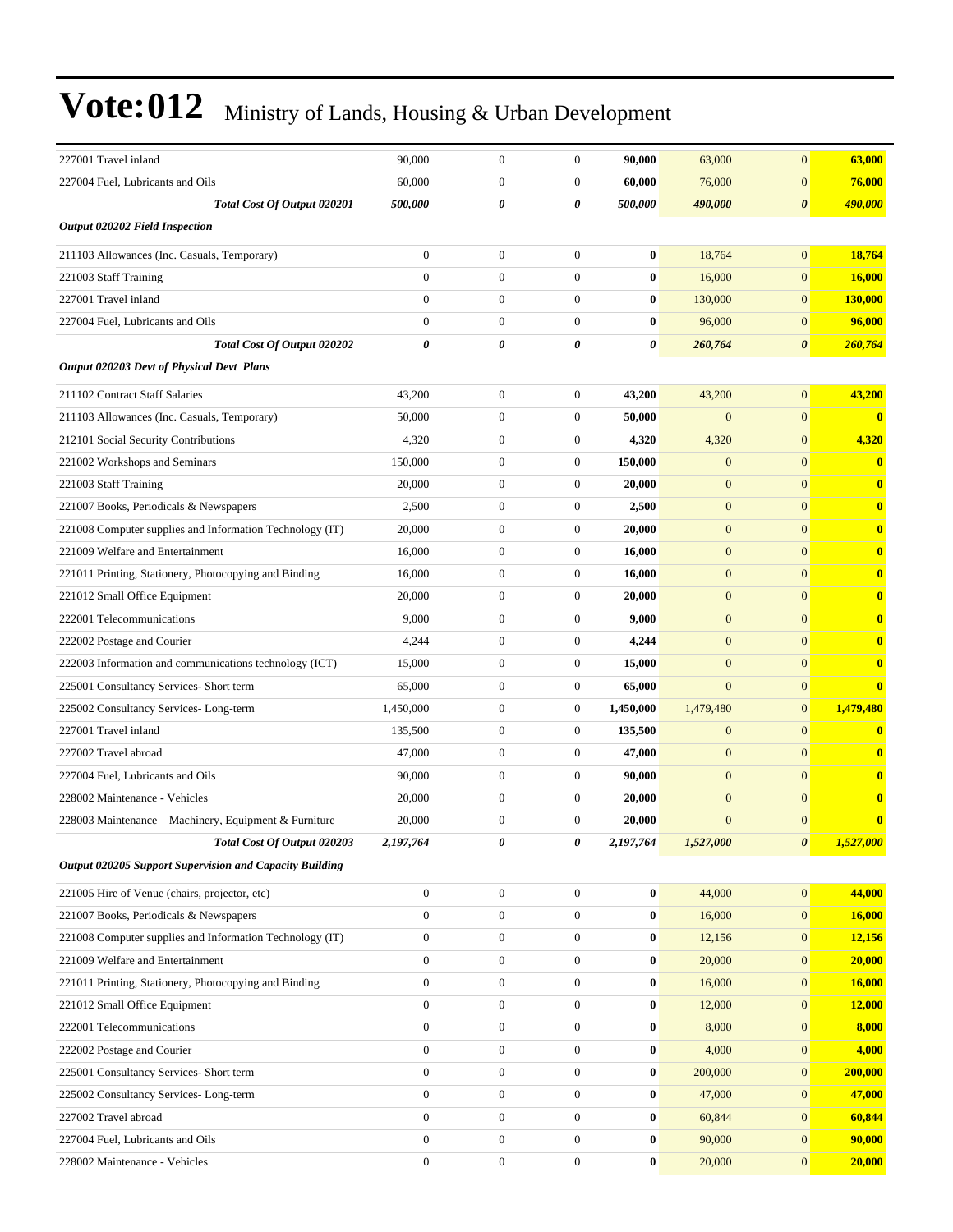| 228003 Maintenance – Machinery, Equipment & Furniture              | $\mathbf{0}$                  | $\mathbf{0}$            | $\theta$              | $\bf{0}$              | 20,000                | $\mathbf{0}$                  | 20,000                  |
|--------------------------------------------------------------------|-------------------------------|-------------------------|-----------------------|-----------------------|-----------------------|-------------------------------|-------------------------|
| Total Cost Of Output 020205                                        | $\boldsymbol{\theta}$         | 0                       | 0                     | $\boldsymbol{\theta}$ | 570,000               | $\boldsymbol{\theta}$         | 570,000                 |
| <b>Total Cost for Outputs Provided</b>                             | 2,697,764                     | $\mathbf{0}$            | $\mathbf{0}$          | 2,697,764             | 2,847,764             | $\mathbf{0}$                  | 2,847,764               |
| <b>Total Cost for Project: 1244</b>                                | 2,697,764                     | $\boldsymbol{0}$        | $\mathbf{0}$          | 2,697,764             | 2,847,764             | $\mathbf{0}$                  | 2,847,764               |
| <b>Total Excluding Arrears</b>                                     | 2,697,764                     | $\mathbf{0}$            | $\boldsymbol{0}$      | 2,697,764             | 2,847,764             | $\mathbf{0}$                  | 2,847,764               |
| Project 1310 Albertine Region Sustainable Development Project      |                               |                         |                       |                       |                       |                               |                         |
| Thousand Uganda Shillings                                          |                               | 2018/19 Approved Budget |                       |                       |                       | 2019/20 Approved Estimates    |                         |
| <b>Outputs Provided</b>                                            | <b>GoU Dev't External Fin</b> |                         | <b>AIA</b>            | <b>Total</b>          |                       | <b>GoU Dev't External Fin</b> | <b>Total</b>            |
| Output 020203 Devt of Physical Devt Plans                          |                               |                         |                       |                       |                       |                               |                         |
| 221002 Workshops and Seminars                                      | $\boldsymbol{0}$              | 72,000                  | $\mathbf{0}$          | 72,000                | $\mathbf{0}$          | $\overline{0}$                | $\bf{0}$                |
| 225001 Consultancy Services- Short term                            | $\boldsymbol{0}$              | 108,000                 | $\boldsymbol{0}$      | 108,000               | $\boldsymbol{0}$      | 138,219                       | 138,219                 |
| 227001 Travel inland                                               | $\boldsymbol{0}$              | 105,896                 | $\boldsymbol{0}$      | 105,896               | $\mathbf{0}$          | 365,625                       | 365,625                 |
| Total Cost Of Output 020203                                        | 0                             | 285,896                 | $\boldsymbol{\theta}$ | 285,896               | $\boldsymbol{\theta}$ | 503,844                       | 503,844                 |
| Output 020205 Support Supervision and Capacity Building            |                               |                         |                       |                       |                       |                               |                         |
| 211102 Contract Staff Salaries                                     | $\boldsymbol{0}$              | 1,070,412               | $\boldsymbol{0}$      | 1,070,412             | $\mathbf{0}$          | 1,399,217                     | 1,399,217               |
| 211103 Allowances (Inc. Casuals, Temporary)                        | $\boldsymbol{0}$              | 80,000                  | $\mathbf{0}$          | 80,000                | $\boldsymbol{0}$      | $\mathbf{0}$                  | $\bf{0}$                |
| 212101 Social Security Contributions                               | $\boldsymbol{0}$              | 107,041                 | $\boldsymbol{0}$      | 107,041               | $\boldsymbol{0}$      | $\mathbf{0}$                  | $\bf{0}$                |
| 221001 Advertising and Public Relations                            | $\boldsymbol{0}$              | 58,400                  | $\boldsymbol{0}$      | 58,400                | $\boldsymbol{0}$      | 168,750                       | 168,750                 |
| 221002 Workshops and Seminars                                      | $\boldsymbol{0}$              | $\mathbf{0}$            | $\boldsymbol{0}$      | $\bf{0}$              | $\boldsymbol{0}$      | 614,946                       | 614,946                 |
| 221003 Staff Training                                              | $\boldsymbol{0}$              | 40,066                  | $\boldsymbol{0}$      | 40,066                | $\mathbf{0}$          | 23,190                        | 23,190                  |
| 221005 Hire of Venue (chairs, projector, etc)                      | $\boldsymbol{0}$              | 262,800                 | $\boldsymbol{0}$      | 262,800               | $\boldsymbol{0}$      | $\mathbf{0}$                  | $\bf{0}$                |
| 221007 Books, Periodicals & Newspapers                             | $\boldsymbol{0}$              | 20,000                  | $\boldsymbol{0}$      | 20,000                | $\mathbf{0}$          | $\mathbf{0}$                  | $\bf{0}$                |
| 221009 Welfare and Entertainment                                   | $\boldsymbol{0}$              | 40,000                  | $\boldsymbol{0}$      | 40,000                | $\mathbf{0}$          | $\mathbf{0}$                  | $\mathbf{0}$            |
| 221011 Printing, Stationery, Photocopying and Binding              | $\boldsymbol{0}$              | $\boldsymbol{0}$        | $\boldsymbol{0}$      | $\bf{0}$              | $\boldsymbol{0}$      | 75,000                        | 75,000                  |
| 221012 Small Office Equipment                                      | $\boldsymbol{0}$              | $\boldsymbol{0}$        | $\boldsymbol{0}$      | $\bf{0}$              | $\mathbf{0}$          | 75,000                        | 75,000                  |
| 222003 Information and communications technology (ICT)             | $\boldsymbol{0}$              | 20,000                  | $\boldsymbol{0}$      | 20,000                | $\boldsymbol{0}$      | $\mathbf{0}$                  | $\bf{0}$                |
| 223005 Electricity                                                 | $\boldsymbol{0}$              | 20,000                  | $\boldsymbol{0}$      | 20,000                | $\mathbf{0}$          | $\mathbf{0}$                  | $\bf{0}$                |
| 223006 Water                                                       | $\boldsymbol{0}$              | 20,000                  | $\boldsymbol{0}$      | 20,000                | $\boldsymbol{0}$      | $\mathbf{0}$                  | $\bf{0}$                |
| 223901 Rent – (Produced Assets) to other govt. units               | $\boldsymbol{0}$              | $\boldsymbol{0}$        | $\boldsymbol{0}$      | $\bf{0}$              | $\boldsymbol{0}$      | 281,250                       | 281,250                 |
| 225001 Consultancy Services- Short term                            | $\mathbf{0}$                  | $\mathbf{0}$            | $\theta$              | $\bf{0}$              | $\mathbf{0}$          | 262,500                       | 262,500                 |
| 227001 Travel inland                                               | $\boldsymbol{0}$              | 982,581                 | $\boldsymbol{0}$      | 982,581               | $\mathbf{0}$          | 798,750                       | 798,750                 |
| 227002 Travel abroad                                               | $\boldsymbol{0}$              | 236,909                 | $\boldsymbol{0}$      | 236,909               | $\boldsymbol{0}$      | 92,759                        | 92,759                  |
| 228002 Maintenance - Vehicles                                      | $\boldsymbol{0}$              | 255,816                 | $\boldsymbol{0}$      | 255,816               | $\mathbf{0}$          | 112,500                       | 112,500                 |
| 228004 Maintenance - Other                                         | $\boldsymbol{0}$              | $\mathbf{0}$            | $\boldsymbol{0}$      | $\bf{0}$              | $\boldsymbol{0}$      | 318,750                       | 318,750                 |
| Total Cost Of Output 020205                                        | 0                             | 3,214,026               | 0                     | 3,214,026             | 0                     | 4,222,611                     | 4,222,611               |
| <b>Total Cost for Outputs Provided</b>                             | $\boldsymbol{0}$              | 3,499,922               | $\mathbf{0}$          | 3,499,922             | $\mathbf{0}$          | 4,726,456                     | 4,726,456               |
| <b>Capital Purchases</b>                                           | <b>GoU Dev't External Fin</b> |                         | <b>AIA</b>            | Total                 |                       | <b>GoU Dev't External Fin</b> | <b>Total</b>            |
| Output 020273 Roads, Streets and Highways                          |                               |                         |                       |                       |                       |                               |                         |
| 281501 Environment Impact Assessment for Capital Works             | $\boldsymbol{0}$              | 219,000                 | $\mathbf{0}$          | 219,000               | $\boldsymbol{0}$      | 900,000                       | 900,000                 |
| 281503 Engineering and Design Studies & Plans for capital<br>works | $\boldsymbol{0}$              | 1,626,737               | $\boldsymbol{0}$      | 1,626,737             | $\boldsymbol{0}$      | 1,073,757                     | 1,073,757               |
| 312101 Non-Residential Buildings                                   | $\boldsymbol{0}$              | 2,483,746               | $\overline{0}$        | 2,483,746             | $\boldsymbol{0}$      | $\mathbf{0}$                  | $\overline{\mathbf{0}}$ |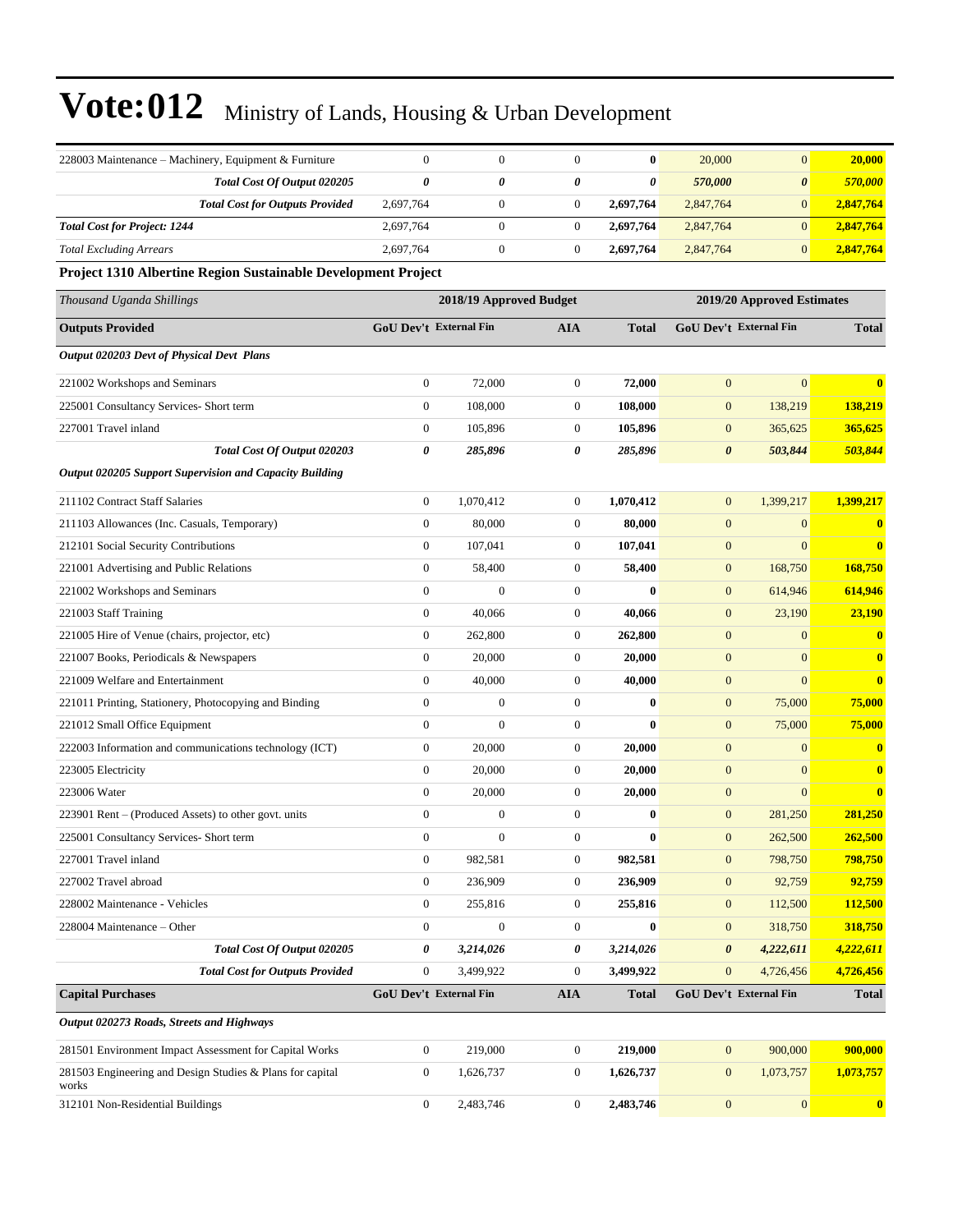| 312103 Roads and Bridges.                                                      | $\mathbf{0}$     | 13,017,021                    | $\boldsymbol{0}$      | 13,017,021            | $\boldsymbol{0}$              | 27,168,314                 | 27,168,314   |
|--------------------------------------------------------------------------------|------------------|-------------------------------|-----------------------|-----------------------|-------------------------------|----------------------------|--------------|
| Total Cost Of Output 020273                                                    | 0                | 17,346,503                    | 0                     | 17,346,503            | $\boldsymbol{\theta}$         | 29,142,071                 | 29,142,071   |
| Output 020279 Acquisition of Other Capital Assets                              |                  |                               |                       |                       |                               |                            |              |
| 281501 Environment Impact Assessment for Capital Works                         | $\boldsymbol{0}$ | $\mathbf{0}$                  | $\mathbf{0}$          | $\bf{0}$              | $\mathbf{0}$                  | 1,050,000                  | 1,050,000    |
| 312104 Other Structures                                                        | $\boldsymbol{0}$ | 1,970,000                     | $\boldsymbol{0}$      | 1,970,000             | $\mathbf{0}$                  | 4,481,473                  | 4,481,473    |
| Total Cost Of Output 020279                                                    | 0                | 1,970,000                     | 0                     | 1,970,000             | $\boldsymbol{\theta}$         | 5,531,473                  | 5,531,473    |
| <b>Total Cost for Capital Purchases</b>                                        | $\boldsymbol{0}$ | 19,316,503                    | $\mathbf{0}$          | 19,316,503            | $\mathbf{0}$                  | 34,673,544                 | 34,673,544   |
| <b>Total Cost for Project: 1310</b>                                            | $\boldsymbol{0}$ | 22,816,426                    | $\boldsymbol{0}$      | 22,816,426            | $\mathbf{0}$                  | 39,400,000                 | 39,400,000   |
| <b>Total Excluding Arrears</b>                                                 | $\boldsymbol{0}$ | 22,816,426                    | $\boldsymbol{0}$      | 22,816,426            | $\mathbf{0}$                  | 39,400,000                 | 39,400,000   |
| Project 1514 Uganda Support to Municipal Infrastructure Development (USMID II) |                  |                               |                       |                       |                               |                            |              |
| Thousand Uganda Shillings                                                      |                  | 2018/19 Approved Budget       |                       |                       |                               | 2019/20 Approved Estimates |              |
| <b>Outputs Provided</b>                                                        |                  | <b>GoU Dev't External Fin</b> | <b>AIA</b>            | <b>Total</b>          | <b>GoU Dev't External Fin</b> |                            | <b>Total</b> |
| Output 020201 Physical Planning Policies, Strategies, Guidelines and Standards |                  |                               |                       |                       |                               |                            |              |
| 211103 Allowances (Inc. Casuals, Temporary)                                    | $\mathbf{0}$     | $\mathbf{0}$                  | $\boldsymbol{0}$      | $\bf{0}$              | $\mathbf{0}$                  | 17,000                     | 17,000       |
| 221002 Workshops and Seminars                                                  | $\boldsymbol{0}$ | $\mathbf{0}$                  | $\mathbf{0}$          | $\bf{0}$              | $\mathbf{0}$                  | 368,625                    | 368,625      |
| 221003 Staff Training                                                          | $\overline{0}$   | $\mathbf{0}$                  | $\mathbf{0}$          | $\bf{0}$              | $\mathbf{0}$                  | 354,313                    | 354,313      |
| 225001 Consultancy Services- Short term                                        | $\mathbf{0}$     | $\mathbf{0}$                  | $\mathbf{0}$          | $\bf{0}$              | $\boldsymbol{0}$              | 1,710,782                  | 1,710,782    |
| 227001 Travel inland                                                           | $\overline{0}$   | $\mathbf{0}$                  | $\mathbf{0}$          | $\bf{0}$              | $\boldsymbol{0}$              | 843,000                    | 843,000      |
| 227004 Fuel, Lubricants and Oils                                               | $\mathbf{0}$     | $\mathbf{0}$                  | $\boldsymbol{0}$      | $\bf{0}$              | $\mathbf{0}$                  | 510,975                    | 510,975      |
| Total Cost Of Output 020201                                                    | 0                | 0                             | $\boldsymbol{\theta}$ | 0                     | $\boldsymbol{\theta}$         | 3,804,695                  | 3,804,695    |
| <b>Output 020203 Devt of Physical Devt Plans</b>                               |                  |                               |                       |                       |                               |                            |              |
| 221002 Workshops and Seminars                                                  | $\overline{0}$   | $\mathbf{0}$                  | $\overline{0}$        | $\bf{0}$              | $\mathbf{0}$                  | 826,272                    | 826,272      |
| 225001 Consultancy Services- Short term                                        | $\overline{0}$   | $\mathbf{0}$                  | $\mathbf{0}$          | $\bf{0}$              | $\mathbf{0}$                  | 2,891,952                  | 2,891,952    |
| 227001 Travel inland                                                           | $\overline{0}$   | $\mathbf{0}$                  | $\mathbf{0}$          | $\bf{0}$              | $\mathbf{0}$                  | 2,891,952                  | 2,891,952    |
| 227004 Fuel, Lubricants and Oils                                               | $\boldsymbol{0}$ | $\mathbf{0}$                  | $\boldsymbol{0}$      | $\bf{0}$              | $\mathbf{0}$                  | 1,650,976                  | 1,650,976    |
| Total Cost Of Output 020203                                                    | 0                | 0                             | $\boldsymbol{\theta}$ | $\boldsymbol{\theta}$ | $\boldsymbol{\theta}$         | 8,261,152                  | 8,261,152    |
| <b>Output 020205 Support Supervision and Capacity Building</b>                 |                  |                               |                       |                       |                               |                            |              |
| 211102 Contract Staff Salaries                                                 | $\boldsymbol{0}$ | 2,400,000                     | $\mathbf{0}$          | 2,400,000             | $\mathbf{0}$                  | 3,462,657                  | 3,462,657    |
| 212101 Social Security Contributions                                           | $\mathbf{0}$     | 240,000                       | $\theta$              | 240,000               | $\overline{0}$                | 611,057                    | 611,057      |
| 221001 Advertising and Public Relations                                        | $\boldsymbol{0}$ | 400,000                       | $\boldsymbol{0}$      | 400,000               | $\mathbf{0}$                  | 360,000                    | 360,000      |
| 221002 Workshops and Seminars                                                  | $\boldsymbol{0}$ | 960,000                       | $\boldsymbol{0}$      | 960,000               | $\bf{0}$                      | 3,130,969                  | 3,130,969    |
| 221003 Staff Training                                                          | $\boldsymbol{0}$ | $\boldsymbol{0}$              | $\boldsymbol{0}$      | $\bf{0}$              | $\mathbf{0}$                  | 1,665,967                  | 1,665,967    |
| 221007 Books, Periodicals & Newspapers                                         | $\boldsymbol{0}$ | $\boldsymbol{0}$              | $\boldsymbol{0}$      | $\bf{0}$              | $\boldsymbol{0}$              | 76,863                     | 76,863       |
| 221008 Computer supplies and Information Technology (IT)                       | $\boldsymbol{0}$ | 840,000                       | $\boldsymbol{0}$      | 840,000               | $\boldsymbol{0}$              | 153,725                    | 153,725      |
| 221011 Printing, Stationery, Photocopying and Binding                          | $\boldsymbol{0}$ | $\boldsymbol{0}$              | $\boldsymbol{0}$      | $\bf{0}$              | $\boldsymbol{0}$              | 264,900                    | 264,900      |
| 222001 Telecommunications                                                      | $\boldsymbol{0}$ | $\boldsymbol{0}$              | $\boldsymbol{0}$      | $\pmb{0}$             | $\mathbf{0}$                  | 76,863                     | 76,863       |
| 222003 Information and communications technology (ICT)                         | $\boldsymbol{0}$ | $\boldsymbol{0}$              | $\boldsymbol{0}$      | $\bf{0}$              | $\mathbf{0}$                  | 574,313                    | 574,313      |
| 223005 Electricity                                                             | $\boldsymbol{0}$ | 200,000                       | $\boldsymbol{0}$      | 200,000               | $\mathbf{0}$                  | 76,863                     | 76,863       |

223006 Water 0 0 0 **0** 0 76,863 **76,863** 225001 Consultancy Services- Short term 0 2,534,000 0 **2,534,000** 0 11,056,831 **11,056,831**

225002 Consultancy Services- Long-term 0 6,080,000 0 **6,080,000** 0 0 **0**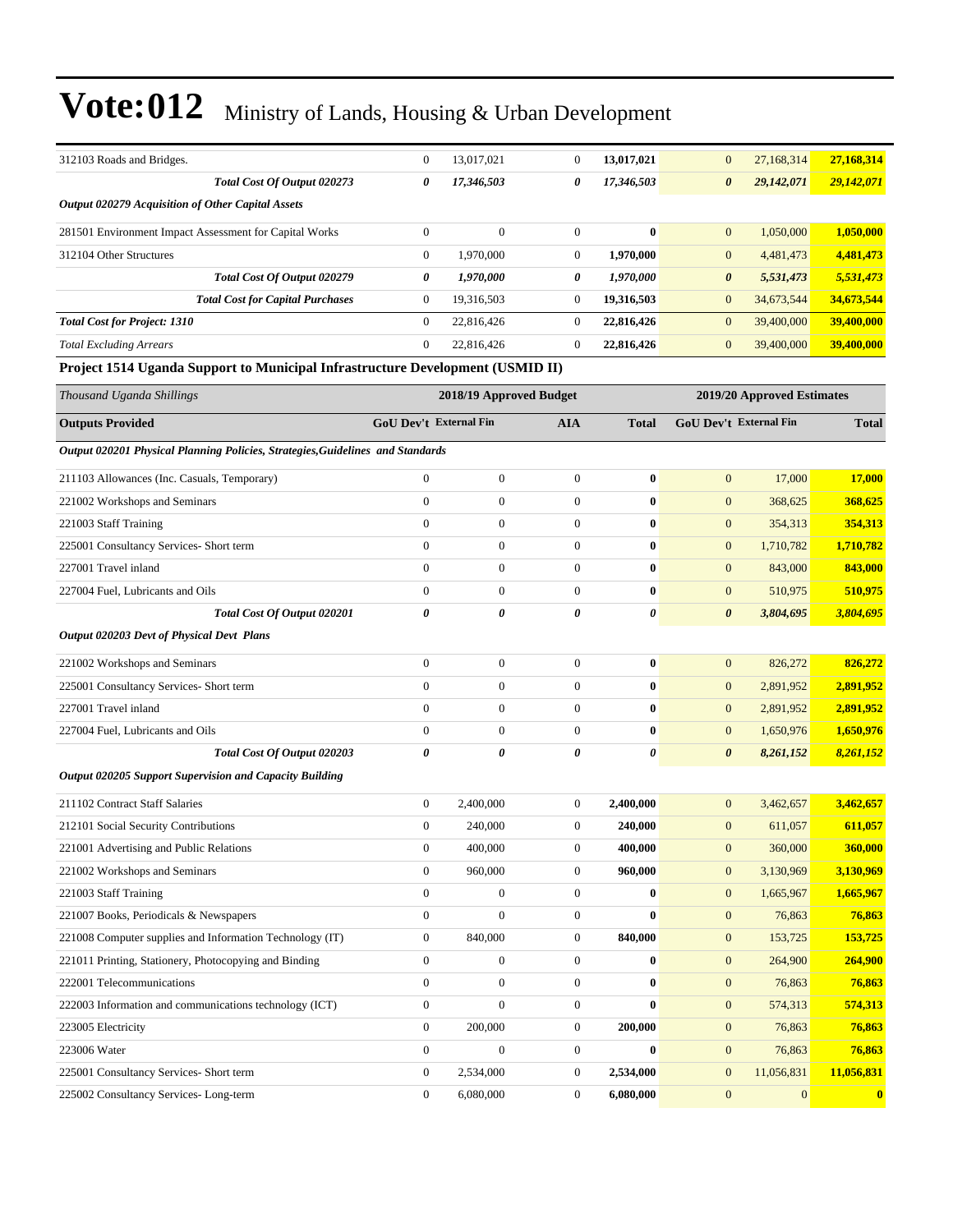| Thousand Uganda Shillings                                                 |                | 2018/19 Approved Budget |                |              |                       | 2019/20 Approved Estimates |                         |
|---------------------------------------------------------------------------|----------------|-------------------------|----------------|--------------|-----------------------|----------------------------|-------------------------|
| Project 1528 Hoima Oil Refinery Proximity Development Master Plan         |                |                         |                |              |                       |                            |                         |
| <b>Total Excluding Arrears</b>                                            | $\mathbf{0}$   | 18,900,000              | $\overline{0}$ | 18,900,000   | $\mathbf{0}$          | 44,580,267                 | 44,580,267              |
| <b>Total Cost for Project: 1514</b>                                       | $\mathbf{0}$   | 18,900,000              | $\overline{0}$ | 18,900,000   | $\overline{0}$        | 44,580,267                 | 44,580,267              |
| <b>Total Cost for Outputs Provided</b>                                    | $\mathbf{0}$   | 18,900,000              | $\overline{0}$ | 18,900,000   | $\overline{0}$        | 44,580,267                 | 44,580,267              |
| Total Cost Of Output 020206                                               | 0              | 0                       | 0              | $\theta$     | $\boldsymbol{\theta}$ | 2,000,000                  | 2,000,000               |
| 227004 Fuel, Lubricants and Oils                                          | $\mathbf{0}$   | $\overline{0}$          | $\overline{0}$ | $\mathbf{0}$ | $\mathbf{0}$          | 313,363                    | 313,363                 |
| 227001 Travel inland                                                      | $\mathbf{0}$   | $\overline{0}$          | $\overline{0}$ | $\bf{0}$     | $\overline{0}$        | 565,750                    | 565,750                 |
| 225001 Consultancy Services- Short term                                   | $\mathbf{0}$   | $\overline{0}$          | $\overline{0}$ | $\bf{0}$     | $\mathbf{0}$          | 650,000                    | 650,000                 |
| 221011 Printing, Stationery, Photocopying and Binding                     | $\mathbf{0}$   | $\overline{0}$          | $\overline{0}$ | $\bf{0}$     | $\mathbf{0}$          | 86,574                     | 86,574                  |
| 221002 Workshops and Seminars                                             | $\mathbf{0}$   | $\overline{0}$          | $\overline{0}$ | $\bf{0}$     | $\boldsymbol{0}$      | 384,313                    | 384,313                 |
| Output 020206 Urban Dev't Policies, Strategies , Guidelines and Standards |                |                         |                |              |                       |                            |                         |
| Total Cost Of Output 020205                                               | 0              | 18,900,000              | 0              | 18,900,000   | $\boldsymbol{\theta}$ | 30,514,420                 | 30,514,420              |
| 281401 Rental – non produced assets                                       | $\Omega$       | $\overline{0}$          | $\Omega$       | $\mathbf{0}$ | $\mathbf{0}$          | 576,469                    | 576,469                 |
| 228002 Maintenance - Vehicles                                             | $\overline{0}$ | 476,000                 | $\overline{0}$ | 476,000      | $\mathbf{0}$          | 1,345,094                  | 1,345,094               |
| 228001 Maintenance - Civil                                                | $\mathbf{0}$   | 1,890,000               | $\overline{0}$ | 1,890,000    | $\mathbf{0}$          | $\overline{0}$             | $\overline{\mathbf{0}}$ |
| 227004 Fuel, Lubricants and Oils                                          | $\mathbf{0}$   | 980,000                 | $\overline{0}$ | 980,000      | $\mathbf{0}$          | 2,074,407                  | 2,074,407               |
| 227002 Travel abroad                                                      | $\mathbf{0}$   | 940,000                 | $\overline{0}$ | 940,000      | $\mathbf{0}$          | 1,426,663                  | 1,426,663               |
| 227001 Travel inland                                                      | $\mathbf{0}$   | 960,000                 | $\overline{0}$ | 960,000      | $\mathbf{0}$          | 3,503,919                  | 3,503,919               |
|                                                                           |                |                         |                |              |                       |                            |                         |

| Inousana Uganaa Shiilings                                                      |                               | 2018/19 Approved Budget |                | <b>2019/20 Approved Esumates</b> |                               |                       |              |
|--------------------------------------------------------------------------------|-------------------------------|-------------------------|----------------|----------------------------------|-------------------------------|-----------------------|--------------|
| <b>Outputs Provided</b>                                                        | <b>GoU Dev't External Fin</b> |                         | <b>AIA</b>     | <b>Total</b>                     | <b>GoU</b> Dev't External Fin |                       | <b>Total</b> |
| Output 020201 Physical Planning Policies, Strategies, Guidelines and Standards |                               |                         |                |                                  |                               |                       |              |
| 221002 Workshops and Seminars                                                  | $\mathbf{0}$                  | $\mathbf{0}$            | $\Omega$       | $\bf{0}$                         | 50,000                        | $\mathbf{0}$          | 50,000       |
| Total Cost Of Output 020201                                                    | 0                             | 0                       | 0              | 0                                | 50,000                        | $\boldsymbol{\theta}$ | 50,000       |
| <b>Total Cost for Outputs Provided</b>                                         | $\overline{0}$                | $\boldsymbol{0}$        | $\mathbf{0}$   | $\bf{0}$                         | 50,000                        | $\mathbf{0}$          | 50,000       |
| <b>Total Cost for Project: 1528</b>                                            | $\mathbf{0}$                  | $\mathbf{0}$            | $\Omega$       | $\bf{0}$                         | 50,000                        | $\overline{0}$        | 50,000       |
| <b>Total Excluding Arrears</b>                                                 | $\mathbf{0}$                  | $\mathbf{0}$            | $\mathbf{0}$   | $\bf{0}$                         | 50,000                        | $\overline{0}$        | 50,000       |
|                                                                                | GoU                           | <b>External Fin</b>     | <b>AIA</b>     | <b>Total</b>                     | GoU                           | <b>External Fin</b>   | <b>Total</b> |
| <b>Total Cost for Programme 02</b>                                             | 5,419,274                     | 41,716,426              | $\bf{0}$       | 47,135,699                       | 6,051,368                     | 83,980,267            | 90,031,635   |
| <b>Total Excluding Arrears</b>                                                 | 5,419,274                     | 41,716,426              | $\overline{0}$ | 47,135,699                       | 6,051,368                     | 83,980,267            | 90,031,635   |
|                                                                                |                               |                         |                |                                  |                               |                       |              |

#### *Programme :0203 Housing*

*Recurrent Budget Estimates*

#### **SubProgramme 09 Housing Development and Estates Management**

| Thousand Uganda Shillings                                          |              | 2018/19 Approved Budget |              |              | 2019/20 Approved Estimates |          |              |  |
|--------------------------------------------------------------------|--------------|-------------------------|--------------|--------------|----------------------------|----------|--------------|--|
| <b>Outputs Provided</b>                                            | Wage         | Non Wage                | AIA          | <b>Total</b> | Wage                       | Non Wage | <b>Total</b> |  |
| <b>Output 020302 Technical Support and Administrative Services</b> |              |                         |              |              |                            |          |              |  |
| 211103 Allowances (Inc. Casuals, Temporary)                        | $\theta$     | 6.480                   | $\mathbf{0}$ | 6.480        | $\mathbf{0}$               | $\Omega$ | $\mathbf{0}$ |  |
| 221002 Workshops and Seminars                                      | $\mathbf{0}$ | 20,000                  | $\mathbf{0}$ | 20,000       | $\mathbf{0}$               | 20,000   | 20,000       |  |
| 221009 Welfare and Entertainment                                   | $\mathbf{0}$ | 11,470                  | $\mathbf{0}$ | 11,470       | $\overline{0}$             | 5,000    | 5,000        |  |
| 221011 Printing, Stationery, Photocopying and Binding              | $\mathbf{0}$ | 6,000                   | $\mathbf{0}$ | 6,000        | $\overline{0}$             | 6,000    | 6,000        |  |
| 222001 Telecommunications                                          | $\mathbf{0}$ | 2,000                   | $\mathbf{0}$ | 2,000        | $\overline{0}$             | 2,000    | 2,000        |  |
| 227001 Travel inland                                               | $\mathbf{0}$ | 58,000                  | $\mathbf{0}$ | 58,000       | $\overline{0}$             | 69,950   | 69,950       |  |
| 227004 Fuel, Lubricants and Oils                                   | $\mathbf{0}$ | 57,000                  | $\mathbf{0}$ | 57,000       | $\mathbf{0}$               | 58,000   | 58,000       |  |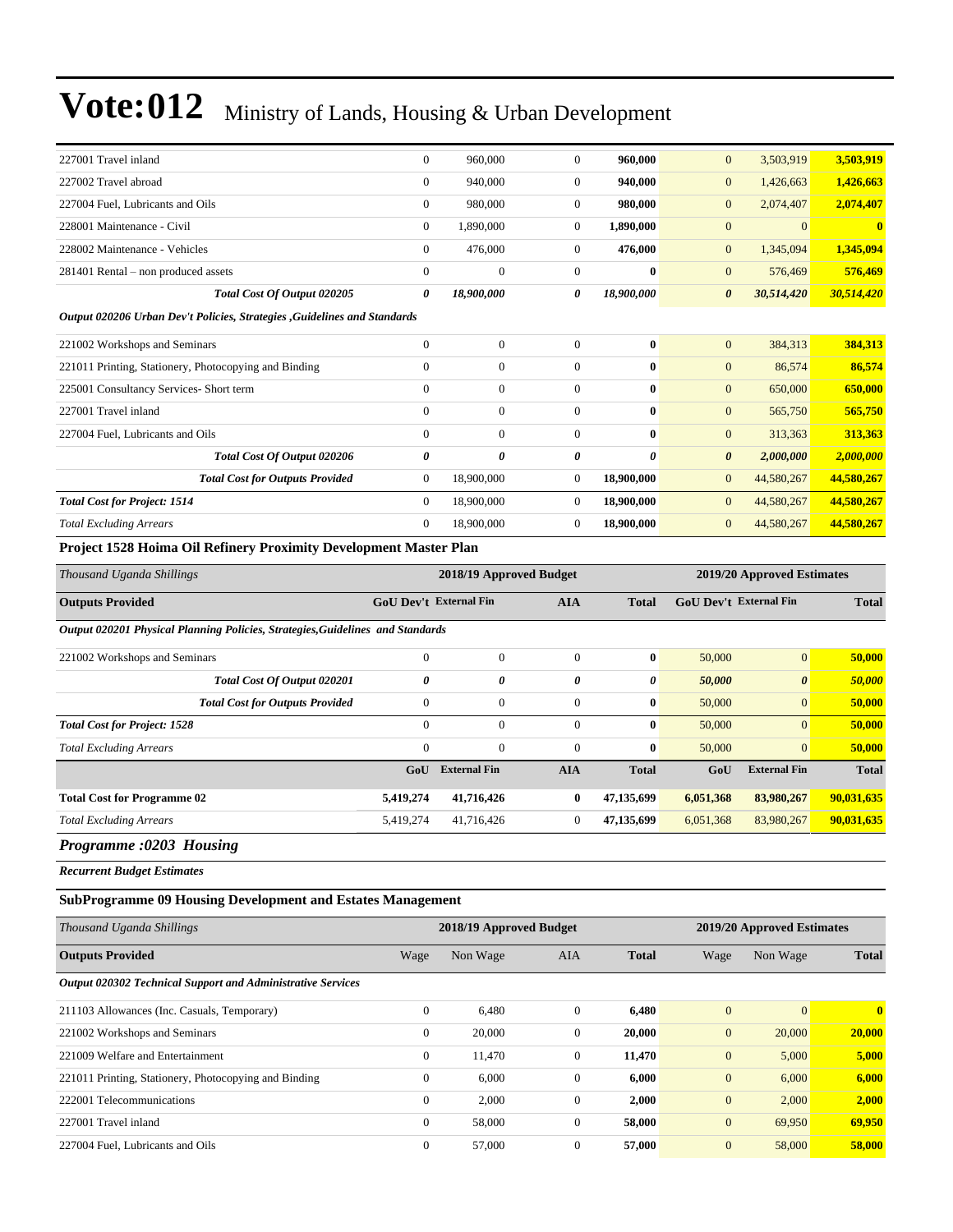| 228002 Maintenance - Vehicles                                 | $\boldsymbol{0}$ | 15,000                  | $\mathbf{0}$     | 15,000       | $\mathbf{0}$          | 15,000                     | 15,000       |
|---------------------------------------------------------------|------------------|-------------------------|------------------|--------------|-----------------------|----------------------------|--------------|
| <b>Total Cost of Output 02</b>                                | 0                | 175,950                 | 0                | 175,950      | $\boldsymbol{\theta}$ | 175,950                    | 175,950      |
| <b>Output 020303 Capacity Building</b>                        |                  |                         |                  |              |                       |                            |              |
| 211103 Allowances (Inc. Casuals, Temporary)                   | $\boldsymbol{0}$ | 7,800                   | $\mathbf{0}$     | 7,800        | $\mathbf{0}$          | 7,800                      | 7,800        |
| 221003 Staff Training                                         | $\boldsymbol{0}$ | 10,000                  | $\mathbf{0}$     | 10.000       | $\mathbf{0}$          | 10,000                     | 10,000       |
| 221009 Welfare and Entertainment                              | $\mathbf{0}$     | 10,000                  | $\mathbf{0}$     | 10,000       | $\mathbf{0}$          | 5,000                      | 5,000        |
| 221011 Printing, Stationery, Photocopying and Binding         | $\boldsymbol{0}$ | 5,000                   | $\mathbf{0}$     | 5,000        | $\mathbf{0}$          | 5,000                      | 5,000        |
| 221017 Subscriptions                                          | $\boldsymbol{0}$ | 20,000                  | $\mathbf{0}$     | 20,000       | $\mathbf{0}$          | 20,000                     | 20,000       |
| 227001 Travel inland                                          | $\boldsymbol{0}$ | 80,000                  | $\mathbf{0}$     | 80,000       | $\mathbf{0}$          | 80,000                     | 80,000       |
| 227004 Fuel, Lubricants and Oils                              | $\boldsymbol{0}$ | 30,000                  | $\mathbf{0}$     | 30,000       | $\mathbf{0}$          | 35,000                     | 35,000       |
| <b>Total Cost of Output 03</b>                                | 0                | 162,800                 | 0                | 162,800      | $\boldsymbol{\theta}$ | 162,800                    | 162,800      |
| Output 020304 Estates Management Policy, Strategies & Reports |                  |                         |                  |              |                       |                            |              |
| 211101 General Staff Salaries                                 | 536,921          | $\boldsymbol{0}$        | $\mathbf{0}$     | 536,921      | 536,921               | $\overline{0}$             | 536,921      |
| 211103 Allowances (Inc. Casuals, Temporary)                   | $\boldsymbol{0}$ | 5,000                   | $\mathbf{0}$     | 5,000        | $\mathbf{0}$          | 5,000                      | 5,000        |
| 221009 Welfare and Entertainment                              | $\boldsymbol{0}$ | 3,000                   | $\mathbf{0}$     | 3,000        | $\mathbf{0}$          | 3,000                      | 3,000        |
| 221011 Printing, Stationery, Photocopying and Binding         | $\boldsymbol{0}$ | 5,000                   | $\mathbf{0}$     | 5,000        | $\mathbf{0}$          | 5,000                      | 5,000        |
| 222001 Telecommunications                                     | $\mathbf{0}$     | 4,500                   | $\mathbf{0}$     | 4,500        | $\mathbf{0}$          | 2,000                      | 2,000        |
| 227001 Travel inland                                          | $\boldsymbol{0}$ | 25,000                  | $\mathbf{0}$     | 25,000       | $\mathbf{0}$          | 27,500                     | 27,500       |
| 227004 Fuel, Lubricants and Oils                              | $\boldsymbol{0}$ | 20,000                  | $\mathbf{0}$     | 20,000       | $\mathbf{0}$          | 12,314                     | 12,314       |
| <b>Total Cost of Output 04</b>                                | 536,921          | 62,500                  | 0                | 599,421      | 536,921               | 54,814                     | 591,735      |
| <b>Total Cost Of Outputs Provided</b>                         | 536,921          | 401,250                 | $\bf{0}$         | 938,171      | 536,921               | 393,564                    | 930,485      |
| <b>Outputs Funded</b>                                         | Wage             | Non Wage                | AIA              | <b>Total</b> | Wage                  | Non Wage                   | <b>Total</b> |
| <b>Output 020351 Support to Housing Development</b>           |                  |                         |                  |              |                       |                            |              |
| 263104 Transfers to other govt. Units (Current)               | $\mathbf{0}$     | $\boldsymbol{0}$        | $\mathbf{0}$     | $\bf{0}$     | $\mathbf{0}$          | 50,000                     | 50,000       |
| o/w Support to Architects Registration Board and AREA-UG      | 0                | 0                       | 0                | $\bf{0}$     | $\boldsymbol{\theta}$ | 50,000                     | 50,000       |
| <b>Total Cost of Output 51</b>                                | 0                | 0                       | 0                | 0            | $\boldsymbol{\theta}$ | 50,000                     | 50,000       |
| <b>Total Cost Of Outputs Funded</b>                           | $\bf{0}$         | 0                       | $\bf{0}$         | $\bf{0}$     | $\bf{0}$              | 50,000                     | 50,000       |
| <b>Total Cost for SubProgramme 09</b>                         | 536,921          | 401,250                 | $\bf{0}$         | 938,171      | 536,921               | 443,564                    | 980,485      |
| <b>Total Excluding Arrears</b>                                | 536,921          | 401,250                 | $\boldsymbol{0}$ | 938,171      | 536,921               | 443,564                    | 980,485      |
| <b>SubProgramme 10 Human Settlements</b>                      |                  |                         |                  |              |                       |                            |              |
| Thousand Uganda Shillings                                     |                  | 2018/19 Approved Budget |                  |              |                       | 2019/20 Approved Estimates |              |
| <b>Outputs Provided</b>                                       | Wage             | Non Wage                | AIA              | <b>Total</b> | Wage                  | Non Wage                   | <b>Total</b> |
| Output 020301 Housing Policy, Strategies and Reports          |                  |                         |                  |              |                       |                            |              |
| 211103 Allowances (Inc. Casuals, Temporary)                   | $\boldsymbol{0}$ | 13,501                  | $\boldsymbol{0}$ | 13,501       | $\boldsymbol{0}$      | $\mathbf{0}$               | $\bf{0}$     |
| 221001 Advertising and Public Relations                       | $\boldsymbol{0}$ | 4,000                   | $\boldsymbol{0}$ | 4,000        | $\boldsymbol{0}$      | $\overline{0}$             | $\bf{0}$     |
| 221009 Welfare and Entertainment                              | $\boldsymbol{0}$ | 5,000                   | $\boldsymbol{0}$ | 5,000        | $\boldsymbol{0}$      | 5,000                      | 5,000        |
| 221011 Printing, Stationery, Photocopying and Binding         | $\boldsymbol{0}$ | 5,000                   | $\boldsymbol{0}$ | 5,000        | $\boldsymbol{0}$      | 5,000                      | 5,000        |
| 222001 Telecommunications                                     | $\boldsymbol{0}$ | 2,500                   | $\boldsymbol{0}$ | 2,500        | $\boldsymbol{0}$      | 2,500                      | 2,500        |
| 227001 Travel inland                                          | $\boldsymbol{0}$ | 68,000                  | $\boldsymbol{0}$ | 68,000       | $\boldsymbol{0}$      | 65,000                     | 65,000       |
| 227004 Fuel, Lubricants and Oils                              |                  |                         |                  |              |                       |                            |              |
|                                                               | $\boldsymbol{0}$ | 15,000                  | $\boldsymbol{0}$ | 15,000       | $\boldsymbol{0}$      | 33,086                     | 33,086       |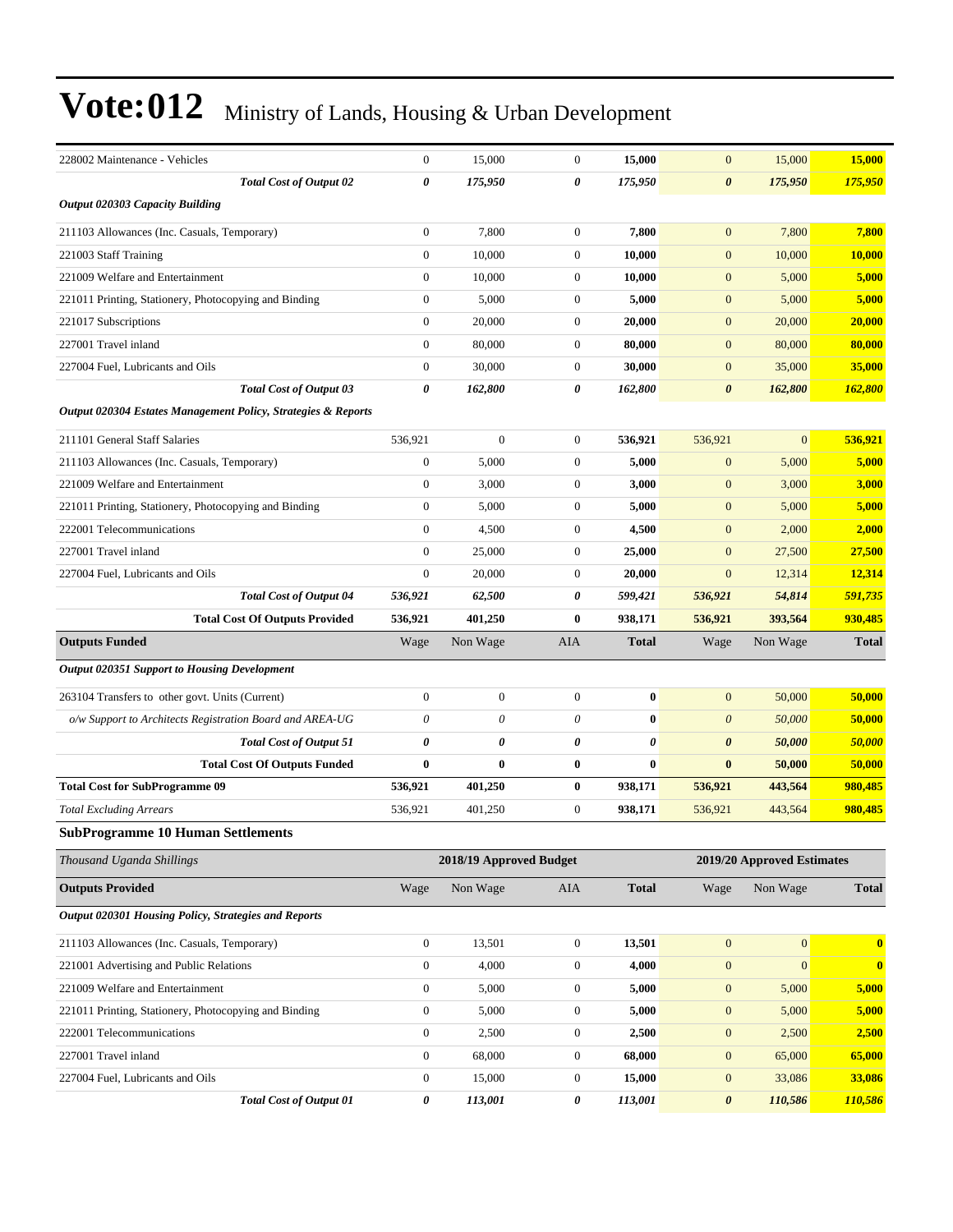#### *Output 020302 Technical Support and Administrative Services*

| 211101 General Staff Salaries                               | 257,893                                               | $\boldsymbol{0}$ | $\boldsymbol{0}$ | 257,893      | 257,893               | $\boldsymbol{0}$    | 257,893       |
|-------------------------------------------------------------|-------------------------------------------------------|------------------|------------------|--------------|-----------------------|---------------------|---------------|
| 211103 Allowances (Inc. Casuals, Temporary)                 | $\boldsymbol{0}$                                      | 2,000            | $\boldsymbol{0}$ | 2,000        | $\mathbf{0}$          | $\boldsymbol{0}$    | $\bf{0}$      |
| 221002 Workshops and Seminars                               | $\mathbf{0}$                                          | 5,000            | $\boldsymbol{0}$ | 5,000        | $\mathbf{0}$          | $\overline{0}$      | $\bf{0}$      |
| 221009 Welfare and Entertainment                            | $\theta$                                              | 10,000           | $\boldsymbol{0}$ | 10,000       | $\mathbf{0}$          | 10,000              | <b>10,000</b> |
| 221011 Printing, Stationery, Photocopying and Binding       | $\overline{0}$                                        | 10,000           | $\boldsymbol{0}$ | 10,000       | $\mathbf{0}$          | 10,000              | <b>10,000</b> |
| 222001 Telecommunications                                   | $\mathbf{0}$                                          | 1,000            | $\boldsymbol{0}$ | 1,000        | $\mathbf{0}$          | 1,000               | 1,000         |
| 227001 Travel inland                                        | $\boldsymbol{0}$                                      | 142,634          | $\boldsymbol{0}$ | 142,634      | $\mathbf{0}$          | 113,750             | 113,750       |
| 227004 Fuel, Lubricants and Oils                            | $\overline{0}$                                        | 53,000           | $\boldsymbol{0}$ | 53,000       | $\mathbf{0}$          | 62,443              | 62,443        |
| 228002 Maintenance - Vehicles                               | $\mathbf{0}$                                          | 5,000            | $\mathbf{0}$     | 5,000        | $\mathbf{0}$          | 26,884              | 26,884        |
| <b>Total Cost of Output 02</b>                              | 257,893                                               | 228,634          | 0                | 486,528      | 257,893               | 224,077             | 481,970       |
| <b>Output 020303 Capacity Building</b>                      |                                                       |                  |                  |              |                       |                     |               |
| 221009 Welfare and Entertainment                            | $\mathbf{0}$                                          | 2,000            | $\boldsymbol{0}$ | 2,000        | $\mathbf{0}$          | 2,000               | 2,000         |
| 221011 Printing, Stationery, Photocopying and Binding       | $\boldsymbol{0}$                                      | 2,000            | $\boldsymbol{0}$ | 2,000        | $\mathbf{0}$          | 2,000               | 2,000         |
| 227001 Travel inland                                        | $\mathbf{0}$                                          | 20,000           | $\boldsymbol{0}$ | 20,000       | $\mathbf{0}$          | 20,000              | 20,000        |
| 227002 Travel abroad                                        | $\theta$                                              | $\mathbf{0}$     | $\boldsymbol{0}$ | $\bf{0}$     | $\mathbf{0}$          | 10,135              | 10,135        |
| 227004 Fuel, Lubricants and Oils                            | $\theta$                                              | 10.135           | $\boldsymbol{0}$ | 10,135       | $\mathbf{0}$          | $\overline{0}$      | $\bf{0}$      |
| <b>Total Cost of Output 03</b>                              | $\boldsymbol{\theta}$                                 | 34,135           | 0                | 34,135       | $\boldsymbol{\theta}$ | 34,135              | 34,135        |
| <b>Total Cost Of Outputs Provided</b>                       | 257,893                                               | 375,770          | 0                | 633,663      | 257,893               | 368,798             | 626,691       |
| <b>Total Cost for SubProgramme 10</b>                       | 257,893                                               | 375,770          | 0                | 633,663      | 257,893               | 368,798             | 626,691       |
| <b>Total Excluding Arrears</b>                              | 257,893                                               | 375,770          | $\boldsymbol{0}$ | 633,663      | 257,893               | 368,798             | 626,691       |
| SubProgramme 15 Office of the Director, Housing             |                                                       |                  |                  |              |                       |                     |               |
| Thousand Uganda Shillings                                   | 2018/19 Approved Budget<br>2019/20 Approved Estimates |                  |                  |              |                       |                     |               |
| <b>Outputs Provided</b>                                     | Wage                                                  | Non Wage         | AIA              | <b>Total</b> | Wage                  | Non Wage            | <b>Total</b>  |
| <b>Output 020301 Housing Policy, Strategies and Reports</b> |                                                       |                  |                  |              |                       |                     |               |
| 211101 General Staff Salaries                               | 31,077                                                | $\mathbf{0}$     | $\boldsymbol{0}$ | 31,077       | 31,077                | $\boldsymbol{0}$    | 31,077        |
| 221009 Welfare and Entertainment                            | $\boldsymbol{0}$                                      | 3,000            | $\boldsymbol{0}$ | 3,000        | $\mathbf{0}$          | 3,000               | 3,000         |
| 221011 Printing, Stationery, Photocopying and Binding       | $\boldsymbol{0}$                                      | 1,000            | $\boldsymbol{0}$ | 1,000        | $\mathbf{0}$          | 1,000               | 1,000         |
| 227001 Travel inland                                        | $\theta$                                              | 9,000            | $\boldsymbol{0}$ | 9,000        | $\mathbf{0}$          | 9,000               | 9,000         |
| 227004 Fuel, Lubricants and Oils                            | $\boldsymbol{0}$                                      | 7,000            | $\mathbf{0}$     | 7,000        | $\mathbf{0}$          | 6,524               | 6,524         |
| Total Cost of Output 01                                     | 31,077                                                | 20,000           | 0                | 51,077       | 31,077                | 19,524              | 50,601        |
| <b>Total Cost Of Outputs Provided</b>                       | 31,077                                                | 20,000           | 0                | 51,077       | 31,077                | 19,524              | 50,601        |
| <b>Total Cost for SubProgramme 15</b>                       | 31,077                                                | 20,000           | $\bf{0}$         | 51,077       | 31,077                | 19,524              | 50,601        |
| <b>Total Excluding Arrears</b>                              | 31,077                                                | 20,000           | $\boldsymbol{0}$ | 51,077       | 31,077                | 19,524              | 50,601        |
| N/A                                                         |                                                       |                  |                  |              |                       |                     |               |
|                                                             |                                                       | GoU External Fin | <b>AIA</b>       | <b>Total</b> | GoU                   | <b>External Fin</b> | <b>Total</b>  |
| <b>Total Cost for Programme 03</b>                          | 1,622,912                                             | $\boldsymbol{0}$ | $\boldsymbol{0}$ | 1,622,912    | 1,657,777             | $\bf{0}$            | 1,657,777     |
| <b>Total Excluding Arrears</b>                              | 1,622,912                                             | $\boldsymbol{0}$ | $\overline{0}$   | 1,622,912    | 1,657,777             | $\overline{0}$      | 1,657,777     |
| Programme :0249 Policy, Planning and Support Services       |                                                       |                  |                  |              |                       |                     |               |
| <b>Recurrent Budget Estimates</b>                           |                                                       |                  |                  |              |                       |                     |               |

**SubProgramme 01 Finance and administration**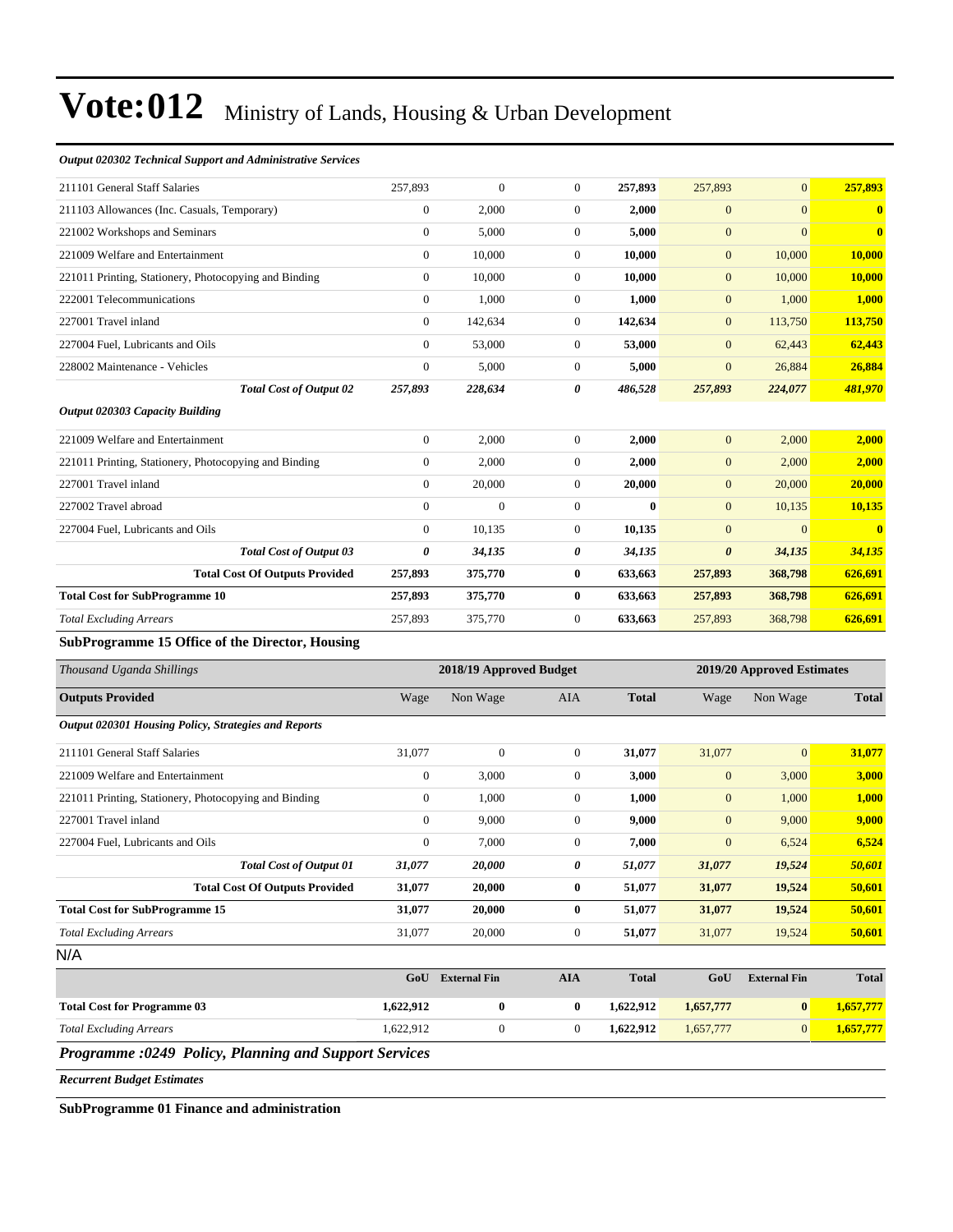| Thousand Uganda Shillings                                                   |                  | 2018/19 Approved Budget |                  |              |                  | 2019/20 Approved Estimates |                |  |
|-----------------------------------------------------------------------------|------------------|-------------------------|------------------|--------------|------------------|----------------------------|----------------|--|
| <b>Outputs Provided</b>                                                     | Wage             | Non Wage                | AIA              | <b>Total</b> | Wage             | Non Wage                   | <b>Total</b>   |  |
| Output 024901 Policy, consultation, planning and monitoring services        |                  |                         |                  |              |                  |                            |                |  |
| 211101 General Staff Salaries                                               | 118,731          | $\boldsymbol{0}$        | $\mathbf{0}$     | 118,731      | 118,731          | $\overline{0}$             | 118,731        |  |
| 211103 Allowances (Inc. Casuals, Temporary)                                 | $\boldsymbol{0}$ | 19,000                  | $\mathbf{0}$     | 19,000       | $\mathbf{0}$     | 19,000                     | 19,000         |  |
| 213001 Medical expenses (To employees)                                      | $\boldsymbol{0}$ | 5,000                   | $\mathbf{0}$     | 5,000        | $\mathbf{0}$     | 10,000                     | 10,000         |  |
| 221002 Workshops and Seminars                                               | $\boldsymbol{0}$ | 40,000                  | $\boldsymbol{0}$ | 40,000       | $\boldsymbol{0}$ | 40,000                     | 40,000         |  |
| 221003 Staff Training                                                       | $\boldsymbol{0}$ | 40,000                  | $\boldsymbol{0}$ | 40,000       | $\boldsymbol{0}$ | 40,000                     | 40,000         |  |
| 221007 Books, Periodicals & Newspapers                                      | $\boldsymbol{0}$ | 12,000                  | $\mathbf{0}$     | 12,000       | $\boldsymbol{0}$ | 12,000                     | 12,000         |  |
| 221008 Computer supplies and Information Technology (IT)                    | $\boldsymbol{0}$ | 25,000                  | $\mathbf{0}$     | 25,000       | $\boldsymbol{0}$ | 25,000                     | 25,000         |  |
| 221009 Welfare and Entertainment                                            | $\boldsymbol{0}$ | 50,000                  | $\mathbf{0}$     | 50,000       | $\mathbf{0}$     | 50,000                     | 50,000         |  |
| 221011 Printing, Stationery, Photocopying and Binding                       | $\boldsymbol{0}$ | 100,000                 | $\mathbf{0}$     | 100,000      | $\boldsymbol{0}$ | 100,000                    | <b>100,000</b> |  |
| 221012 Small Office Equipment                                               | $\boldsymbol{0}$ | 2,700                   | $\boldsymbol{0}$ | 2,700        | $\boldsymbol{0}$ | 2,700                      | 2,700          |  |
| 221017 Subscriptions                                                        | $\boldsymbol{0}$ | 4,000                   | $\mathbf{0}$     | 4,000        | $\mathbf{0}$     | 4,000                      | 4,000          |  |
| 222001 Telecommunications                                                   | $\boldsymbol{0}$ | 4,000                   | $\mathbf{0}$     | 4,000        | $\boldsymbol{0}$ | 4,000                      | 4,000          |  |
| 227001 Travel inland                                                        | $\boldsymbol{0}$ | 40,000                  | $\mathbf{0}$     | 40,000       | $\mathbf{0}$     | 40,000                     | 40,000         |  |
| 227002 Travel abroad                                                        | $\boldsymbol{0}$ | 20,000                  | $\boldsymbol{0}$ | 20,000       | $\boldsymbol{0}$ | 20,000                     | 20,000         |  |
| 227004 Fuel, Lubricants and Oils                                            | $\boldsymbol{0}$ | 30,000                  | $\boldsymbol{0}$ | 30,000       | $\boldsymbol{0}$ | 27,959                     | 27,959         |  |
| 228002 Maintenance - Vehicles                                               | $\boldsymbol{0}$ | 5,000                   | $\mathbf{0}$     | 5,000        | $\mathbf{0}$     | 5,000                      | 5,000          |  |
| 228003 Maintenance – Machinery, Equipment & Furniture                       | $\boldsymbol{0}$ | 2,000                   | $\mathbf{0}$     | 2,000        | $\mathbf{0}$     | 2,000                      | 2,000          |  |
| <b>Total Cost of Output 01</b>                                              | 118,731          | 398,700                 | 0                | 517,431      | 118,731          | 401,659                    | 520,390        |  |
| <b>Output 024902 Ministry Support Services (Finance and Administration)</b> |                  |                         |                  |              |                  |                            |                |  |
| 211101 General Staff Salaries                                               | 1,077,780        | $\boldsymbol{0}$        | $\boldsymbol{0}$ | 1,077,780    | 1,077,780        | $\overline{0}$             | 1,077,780      |  |
| 211103 Allowances (Inc. Casuals, Temporary)                                 | $\boldsymbol{0}$ | 150,000                 | $\mathbf{0}$     | 150,000      | $\boldsymbol{0}$ | 150,000                    | 150,000        |  |
| 212102 Pension for General Civil Service                                    | $\boldsymbol{0}$ | 2,668,976               | $\mathbf{0}$     | 2,668,976    | $\boldsymbol{0}$ | 3,000,799                  | 3,000,799      |  |
| 213001 Medical expenses (To employees)                                      | $\boldsymbol{0}$ | $\boldsymbol{0}$        | $\boldsymbol{0}$ | $\bf{0}$     | $\boldsymbol{0}$ | 50,537                     | 50,537         |  |
| 213002 Incapacity, death benefits and funeral expenses                      | $\boldsymbol{0}$ | 40,000                  | $\mathbf{0}$     | 40.000       | $\boldsymbol{0}$ | 50,000                     | 50,000         |  |
| 213004 Gratuity Expenses                                                    | $\boldsymbol{0}$ | 1,021,671               | $\boldsymbol{0}$ | 1,021,671    | $\mathbf{0}$     | 1,021,671                  | 1,021,671      |  |
| 221002 Workshops and Seminars                                               | $\boldsymbol{0}$ | 70,000                  | $\mathbf{0}$     | 70,000       | $\mathbf{0}$     | 160,000                    | 160,000        |  |
| 221003 Staff Training                                                       | $\boldsymbol{0}$ | 40,000                  | $\mathbf{0}$     | 40,000       | $\mathbf{0}$     | 40,000                     | 40,000         |  |
| 221007 Books, Periodicals & Newspapers                                      | $\boldsymbol{0}$ | 15,000                  | $\boldsymbol{0}$ | 15,000       | $\boldsymbol{0}$ | 15,000                     | 15,000         |  |
| 221009 Welfare and Entertainment                                            | $\boldsymbol{0}$ | 60,000                  | $\boldsymbol{0}$ | 60,000       | $\boldsymbol{0}$ | 76,000                     | 76,000         |  |
| 221011 Printing, Stationery, Photocopying and Binding                       | $\boldsymbol{0}$ | 37,500                  | $\boldsymbol{0}$ | 37,500       | $\boldsymbol{0}$ | 37,500                     | 37,500         |  |
| 221017 Subscriptions                                                        | $\boldsymbol{0}$ | 40,000                  | $\boldsymbol{0}$ | 40,000       | $\boldsymbol{0}$ | 40,000                     | 40,000         |  |
| 221020 IPPS Recurrent Costs                                                 | $\boldsymbol{0}$ | 25,000                  | $\boldsymbol{0}$ | 25,000       | $\boldsymbol{0}$ | 25,000                     | 25,000         |  |
| 222001 Telecommunications                                                   | $\boldsymbol{0}$ | 48,000                  | $\boldsymbol{0}$ | 48,000       | $\boldsymbol{0}$ | 48,000                     | 48,000         |  |
| 222002 Postage and Courier                                                  | $\boldsymbol{0}$ | 12,000                  | $\boldsymbol{0}$ | 12,000       | $\boldsymbol{0}$ | 12,000                     | 12,000         |  |
| 223001 Property Expenses                                                    | $\boldsymbol{0}$ | 10,000                  | $\boldsymbol{0}$ | 10,000       | $\boldsymbol{0}$ | 10,000                     | <b>10,000</b>  |  |
| 223002 Rates                                                                | $\boldsymbol{0}$ | $\boldsymbol{0}$        | $\boldsymbol{0}$ | $\bf{0}$     | $\boldsymbol{0}$ | 10,000                     | 10,000         |  |
| 223004 Guard and Security services                                          | $\boldsymbol{0}$ | 100,000                 | $\boldsymbol{0}$ | 100,000      | $\boldsymbol{0}$ | 100,000                    | 100,000        |  |
| 223005 Electricity                                                          | $\boldsymbol{0}$ | 220,000                 | $\boldsymbol{0}$ | 220,000      | $\boldsymbol{0}$ | 120,000                    | 120,000        |  |
| 223006 Water                                                                | $\boldsymbol{0}$ | 150,000                 | $\boldsymbol{0}$ | 150,000      | $\mathbf{0}$     | 10,000                     | 10,000         |  |
| 224004 Cleaning and Sanitation                                              | $\boldsymbol{0}$ | 107,300                 | $\boldsymbol{0}$ | 107,300      | $\mathbf{0}$     | 107,300                    | 107,300        |  |
| 224005 Uniforms, Beddings and Protective Gear                               | $\boldsymbol{0}$ | 12,000                  | $\boldsymbol{0}$ | 12,000       | $\boldsymbol{0}$ | 12,000                     | 12,000         |  |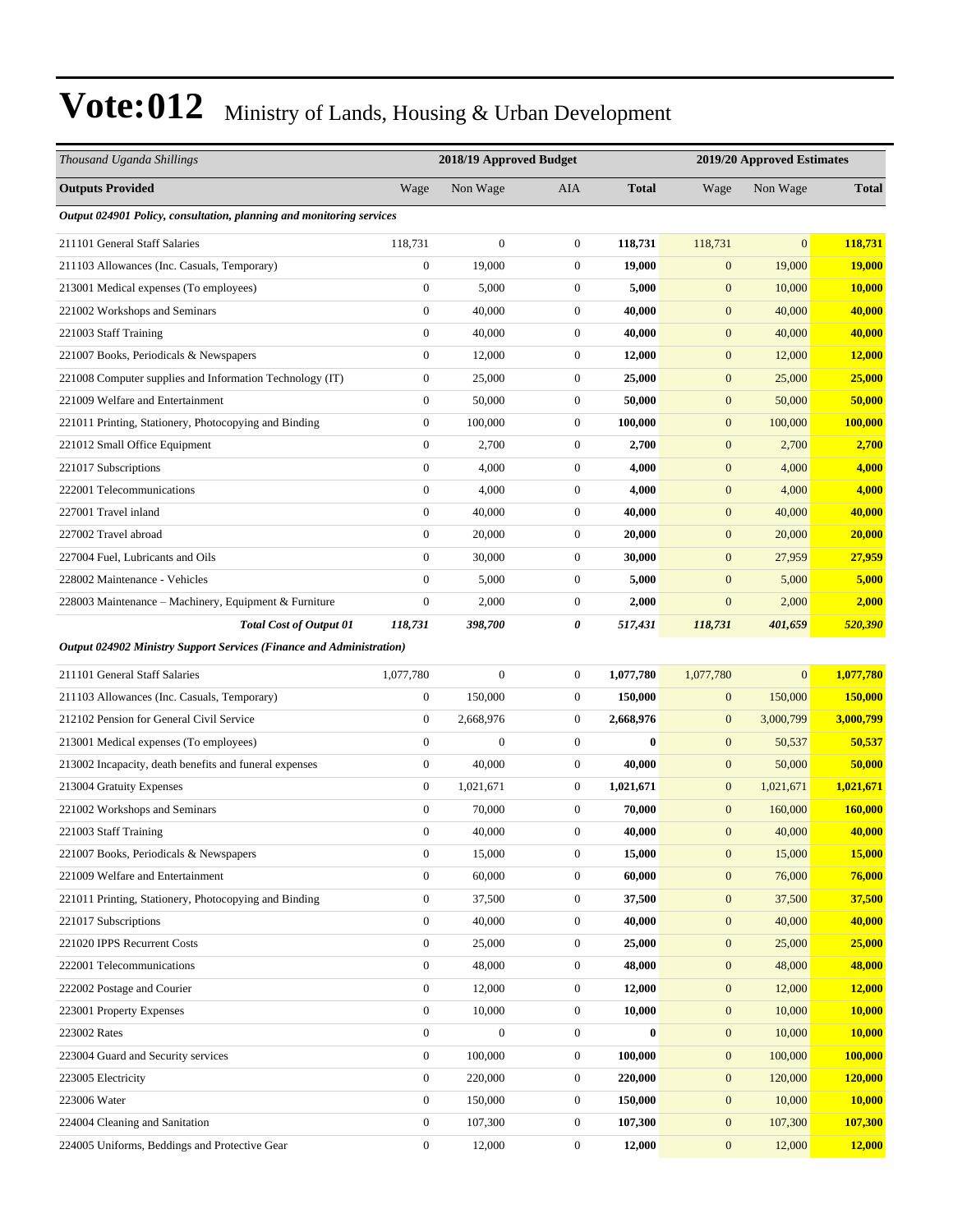| 225001 Consultancy Services- Short term                  | $\boldsymbol{0}$ | $\overline{0}$   | $\boldsymbol{0}$ | $\bf{0}$  | $\mathbf{0}$          | 100,000          | 100,000        |
|----------------------------------------------------------|------------------|------------------|------------------|-----------|-----------------------|------------------|----------------|
| 227001 Travel inland                                     | $\overline{0}$   | 80,000           | $\boldsymbol{0}$ | 80,000    | $\mathbf{0}$          | 80,000           | 80,000         |
| 227002 Travel abroad                                     | $\boldsymbol{0}$ | 22,000           | $\boldsymbol{0}$ | 22,000    | $\boldsymbol{0}$      | 22,000           | 22,000         |
| 227004 Fuel, Lubricants and Oils                         | $\boldsymbol{0}$ | 120,000          | $\boldsymbol{0}$ | 120,000   | $\mathbf{0}$          | 111,838          | 111,838        |
| 228001 Maintenance - Civil                               | $\overline{0}$   | 80,000           | $\mathbf{0}$     | 80,000    | $\mathbf{0}$          | 80,000           | 80,000         |
| 228002 Maintenance - Vehicles                            | $\overline{0}$   | 120,000          | $\mathbf{0}$     | 120,000   | $\mathbf{0}$          | 120,000          | 120,000        |
| 228003 Maintenance – Machinery, Equipment & Furniture    | $\boldsymbol{0}$ | 50,000           | $\boldsymbol{0}$ | 50,000    | $\mathbf{0}$          | 50,000           | 50,000         |
| 282104 Compensation to 3rd Parties                       | $\boldsymbol{0}$ | $\boldsymbol{0}$ | $\mathbf{0}$     | $\bf{0}$  | $\mathbf{0}$          | 20,400,000       | 20,400,000     |
| <b>Total Cost of Output 02</b>                           | 1,077,780        | 5,299,447        | 0                | 6,377,227 | 1,077,780             | 26,059,645       | 27,137,425     |
| Output 024903 Ministerial and Top Management Services    |                  |                  |                  |           |                       |                  |                |
| 211101 General Staff Salaries                            | 54,210           | $\boldsymbol{0}$ | $\boldsymbol{0}$ | 54,210    | 54,210                | $\overline{0}$   | 54,210         |
| 211103 Allowances (Inc. Casuals, Temporary)              | $\boldsymbol{0}$ | 300,000          | $\mathbf{0}$     | 300,000   | $\mathbf{0}$          | 350,000          | 350,000        |
| 213001 Medical expenses (To employees)                   | $\boldsymbol{0}$ | 8,000            | $\mathbf{0}$     | 8,000     | $\mathbf{0}$          | $\overline{0}$   | $\bf{0}$       |
| 213002 Incapacity, death benefits and funeral expenses   | $\boldsymbol{0}$ | 20,000           | $\mathbf{0}$     | 20,000    | $\mathbf{0}$          | $\overline{0}$   | $\bf{0}$       |
| 221002 Workshops and Seminars                            | $\boldsymbol{0}$ | 289,585          | $\boldsymbol{0}$ | 289,585   | $\mathbf{0}$          | 389,585          | 389,585        |
| 221007 Books, Periodicals & Newspapers                   | $\boldsymbol{0}$ | 4,000            | $\mathbf{0}$     | 4,000     | $\boldsymbol{0}$      | 4,000            | 4,000          |
| 221009 Welfare and Entertainment                         | $\boldsymbol{0}$ | 74,000           | $\mathbf{0}$     | 74,000    | $\mathbf{0}$          | 74,000           | 74,000         |
| 221011 Printing, Stationery, Photocopying and Binding    | $\boldsymbol{0}$ | 80,000           | $\boldsymbol{0}$ | 80,000    | $\mathbf{0}$          | 80,000           | 80,000         |
| 222001 Telecommunications                                | $\boldsymbol{0}$ | 20,000           | $\mathbf{0}$     | 20,000    | $\mathbf{0}$          | 20,000           | 20,000         |
| 222003 Information and communications technology (ICT)   | $\boldsymbol{0}$ | 20,000           | $\mathbf{0}$     | 20,000    | $\mathbf{0}$          | 20,000           | 20,000         |
| 227001 Travel inland                                     | $\boldsymbol{0}$ | 353,448          | $\mathbf{0}$     | 353,448   | $\mathbf{0}$          | 483,448          | 483,448        |
| 227002 Travel abroad                                     | $\boldsymbol{0}$ | 200,000          | $\mathbf{0}$     | 200,000   | $\mathbf{0}$          | 180,000          | <b>180,000</b> |
| 227004 Fuel, Lubricants and Oils                         | $\mathbf{0}$     | 240,000          | $\boldsymbol{0}$ | 240,000   | $\mathbf{0}$          | 279,594          | 279,594        |
| 228001 Maintenance - Civil                               | $\boldsymbol{0}$ | 5,893            | $\mathbf{0}$     | 5,893     | $\mathbf{0}$          | 5,893            | 5,893          |
| 228002 Maintenance - Vehicles                            | $\boldsymbol{0}$ | 125,000          | $\mathbf{0}$     | 125,000   | $\mathbf{0}$          | 176,000          | 176,000        |
| <b>Total Cost of Output 03</b>                           | 54,210           | 1,739,926        | 0                | 1,794,136 | 54,210                | 2,062,521        | 2,116,731      |
| <b>Output 024904 Information Management</b>              |                  |                  |                  |           |                       |                  |                |
| 211103 Allowances (Inc. Casuals, Temporary)              | $\boldsymbol{0}$ | 20,000           | $\mathbf{0}$     | 20,000    | $\mathbf{0}$          | 20,000           | 20,000         |
| 221001 Advertising and Public Relations                  | $\overline{0}$   | $\boldsymbol{0}$ | $\boldsymbol{0}$ | $\bf{0}$  | $\mathbf{0}$          | 20,000           | 20,000         |
| 221009 Welfare and Entertainment                         | $\boldsymbol{0}$ | 6,000            | $\mathbf{0}$     | 6,000     | $\mathbf{0}$          | 6,000            | 6,000          |
| 221011 Printing, Stationery, Photocopying and Binding    | $\boldsymbol{0}$ | 20,000           | 0                | 20,000    | $\mathbf{0}$          | 20,000           | 20,000         |
| 221020 IPPS Recurrent Costs                              | $\boldsymbol{0}$ | 20,000           | $\boldsymbol{0}$ | 20,000    | $\mathbf{0}$          | 20,000           | 20,000         |
| 222001 Telecommunications                                | $\overline{0}$   | 2,400            | $\boldsymbol{0}$ | 2,400     | $\mathbf{0}$          | 2,400            | 2,400          |
| 227001 Travel inland                                     | $\overline{0}$   | 15,095           | $\boldsymbol{0}$ | 15,095    | $\mathbf{0}$          | 15,095           | 15,095         |
| 227004 Fuel, Lubricants and Oils                         | $\boldsymbol{0}$ | 20,000           | $\boldsymbol{0}$ | 20,000    | $\boldsymbol{0}$      | 18,640           | 18,640         |
| <b>Total Cost of Output 04</b>                           | 0                | 103,495          | 0                | 103,495   | $\boldsymbol{\theta}$ | 122,135          | 122,135        |
| Output 024905 Procurement and Disposal Services          |                  |                  |                  |           |                       |                  |                |
| 211101 General Staff Salaries                            | 6,010            | $\boldsymbol{0}$ | $\boldsymbol{0}$ | 6,010     | 6,010                 | $\boldsymbol{0}$ | 6,010          |
| 211103 Allowances (Inc. Casuals, Temporary)              | $\boldsymbol{0}$ | 20,000           | $\boldsymbol{0}$ | 20,000    | $\mathbf{0}$          | 20,000           | 20,000         |
| 221007 Books, Periodicals & Newspapers                   | $\boldsymbol{0}$ | 3,000            | $\boldsymbol{0}$ | 3,000     | $\boldsymbol{0}$      | 3,000            | 3,000          |
| 221008 Computer supplies and Information Technology (IT) | $\boldsymbol{0}$ | 4,000            | $\boldsymbol{0}$ | 4,000     | $\mathbf{0}$          | 4,000            | 4,000          |
| 221011 Printing, Stationery, Photocopying and Binding    | $\boldsymbol{0}$ | 22,000           | $\boldsymbol{0}$ | 22,000    | $\mathbf{0}$          | 22,000           | 22,000         |
| 227001 Travel inland                                     | $\boldsymbol{0}$ | 31,000           | $\boldsymbol{0}$ | 31,000    | $\mathbf{0}$          | 31,000           | 31,000         |
| 227004 Fuel, Lubricants and Oils                         | $\boldsymbol{0}$ | 15,000           | $\boldsymbol{0}$ | 15,000    | $\boldsymbol{0}$      | 13,980           | 13,980         |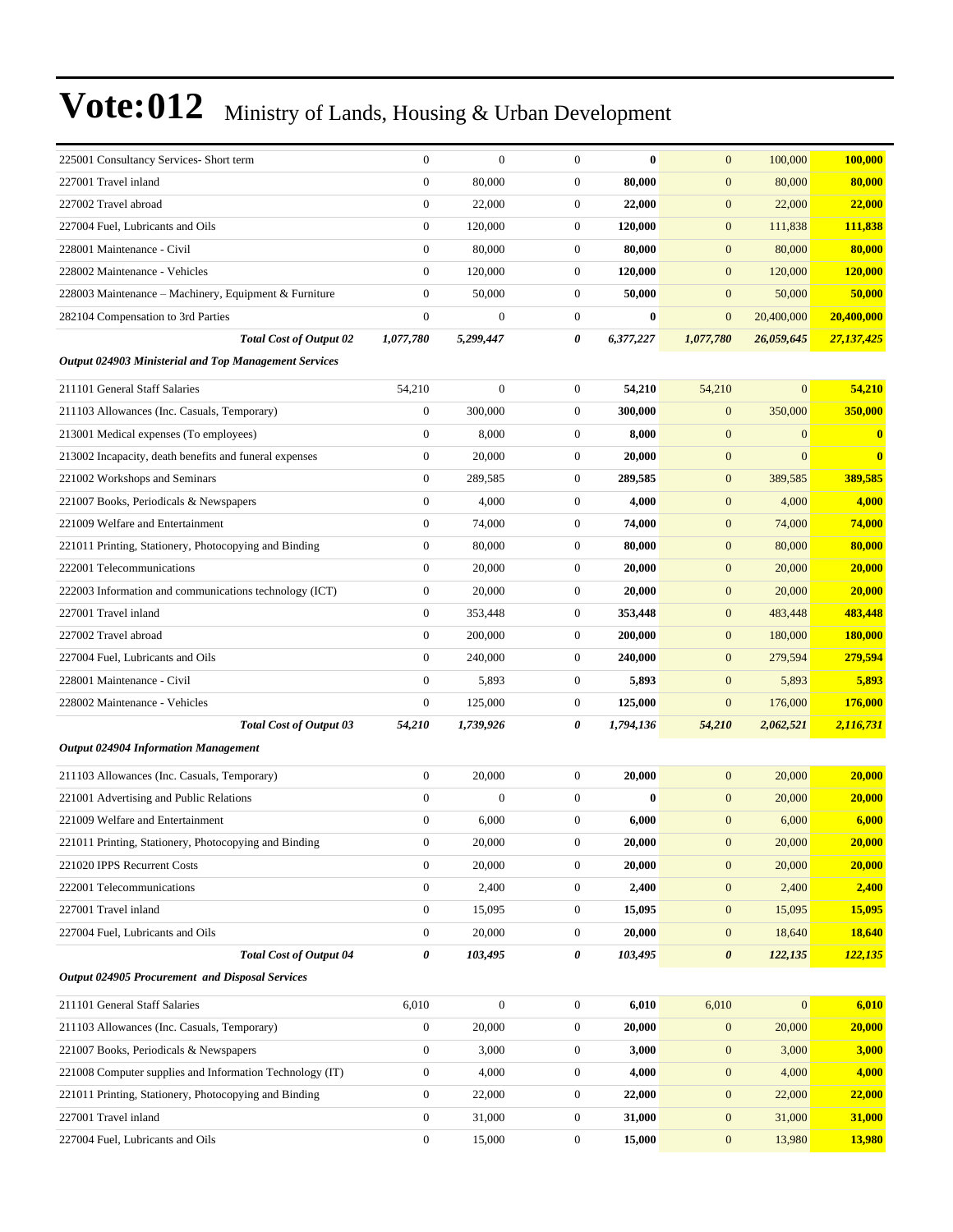| 228002 Maintenance - Vehicles                                          | $\boldsymbol{0}$ | 4,515                   | $\overline{0}$   | 4,515        | $\mathbf{0}$          | 4,515                      | 4,515                 |
|------------------------------------------------------------------------|------------------|-------------------------|------------------|--------------|-----------------------|----------------------------|-----------------------|
| <b>Total Cost of Output 05</b>                                         | 6,010            | 99,515                  | 0                | 105,525      | 6,010                 | 98,494                     | 104,504               |
| <b>Output 024906 Accounts and internal Audit Services</b>              |                  |                         |                  |              |                       |                            |                       |
| 211103 Allowances (Inc. Casuals, Temporary)                            | $\theta$         | 10,500                  | $\mathbf{0}$     | 10,500       | $\mathbf{0}$          | 10,500                     | 10,500                |
| 221007 Books, Periodicals & Newspapers                                 | $\mathbf{0}$     | 2,000                   | $\mathbf{0}$     | 2,000        | $\mathbf{0}$          | 2,000                      | 2,000                 |
| 221009 Welfare and Entertainment                                       | $\boldsymbol{0}$ | 5,000                   | $\mathbf{0}$     | 5,000        | $\boldsymbol{0}$      | 5,000                      | 5,000                 |
| 221011 Printing, Stationery, Photocopying and Binding                  | $\boldsymbol{0}$ | 5,000                   | $\mathbf{0}$     | 5,000        | $\mathbf{0}$          | 20,000                     | 20,000                |
| 221016 IFMS Recurrent costs                                            | $\mathbf{0}$     | 53,700                  | $\mathbf{0}$     | 53,700       | $\mathbf{0}$          | 77,700                     | 77,700                |
| 221017 Subscriptions                                                   | $\mathbf{0}$     | 2,800                   | $\mathbf{0}$     | 2,800        | $\boldsymbol{0}$      | 2,800                      | 2,800                 |
| 222001 Telecommunications                                              | $\mathbf{0}$     | 2,000                   | $\mathbf{0}$     | 2,000        | $\mathbf{0}$          | 2,000                      | 2,000                 |
| 227001 Travel inland                                                   | $\boldsymbol{0}$ | 10,000                  | $\mathbf{0}$     | 10,000       | $\boldsymbol{0}$      | 10,000                     | 10,000                |
| 227004 Fuel, Lubricants and Oils                                       | $\mathbf{0}$     | 14,476                  | $\mathbf{0}$     | 14,476       | $\mathbf{0}$          | 13,491                     | 13,491                |
| 228002 Maintenance - Vehicles                                          | $\mathbf{0}$     | 2,000                   | $\mathbf{0}$     | 2,000        | $\mathbf{0}$          | 2,000                      | 2,000                 |
| <b>Total Cost of Output 06</b>                                         | 0                | 107,476                 | 0                | 107,476      | $\boldsymbol{\theta}$ | 145,491                    | 145,491               |
| <b>Total Cost Of Outputs Provided</b>                                  | 1,256,731        | 7,748,559               | 0                | 9,005,290    | 1,256,731             | 28,889,945                 | 30,146,676            |
| <b>Outputs Funded</b>                                                  | Wage             | Non Wage                | AIA              | <b>Total</b> | Wage                  | Non Wage                   | <b>Total</b>          |
| Output 024951 Support to Housing                                       |                  |                         |                  |              |                       |                            |                       |
| 262101 Contributions to International Organisations (Current)          | $\mathbf{0}$     | $\boldsymbol{0}$        | 2,880,000        | 2,880,000    | $\mathbf{0}$          | 1,715,487                  | 1,715,487             |
| o/w Subscription and payment of arrears to Shelter Afrique             | 0                | 0                       | 2,880,000        | 2,880,000    | $\boldsymbol{\theta}$ | $\boldsymbol{\theta}$      | $\bf{0}$              |
| o/w Subscription of share capital contributions to Shelter-<br>Afrique | $\theta$         | 0                       | 0                | $\bf{0}$     | $\boldsymbol{\theta}$ | 1,715,487                  | 1,715,487             |
| <b>Total Cost of Output 51</b>                                         | $\pmb{\theta}$   | 0                       | 2,880,000        | 2,880,000    | $\boldsymbol{\theta}$ | 1,715,487                  | 1,715,487             |
| <b>Total Cost Of Outputs Funded</b>                                    | $\bf{0}$         | $\bf{0}$                | 2,880,000        | 2,880,000    | $\bf{0}$              | 1,715,487                  | 1,715,487             |
| <b>Arrears</b>                                                         | Wage             | Non Wage                | AIA              | <b>Total</b> | Wage                  | Non Wage                   | <b>Total</b>          |
| Output 024999 Arrears                                                  |                  |                         |                  |              |                       |                            |                       |
| 321605 Domestic arrears (Budgeting)                                    | $\mathbf{0}$     | 9,050,000               | $\mathbf{0}$     | 9,050,000    | $\mathbf{0}$          | $\mathbf{0}$               | $\bf{0}$              |
| 321608 General Public Service Pension arrears (Budgeting)              | $\overline{0}$   | 82,391                  | $\mathbf{0}$     | 82,391       | $\mathbf{0}$          | $\overline{0}$             | $\bf{0}$              |
| <b>Total Cost of Output 99</b>                                         | 0                | 9,132,391               | 0                | 9,132,391    | $\boldsymbol{\theta}$ | $\boldsymbol{\theta}$      | $\boldsymbol{\theta}$ |
| <b>Total Cost Of Arrears</b>                                           | $\bf{0}$         | 9,132,391               | $\bf{0}$         | 9,132,391    | $\bf{0}$              | $\bf{0}$                   | $\bf{0}$              |
| <b>Total Cost for SubProgramme 01</b>                                  | 1,256,731        |                         |                  |              |                       |                            |                       |
|                                                                        |                  | 16,880,950              | 2.880.000        | 21,017,681   | 1,256,731             | 30,605,432                 | 31,862,163            |
| Total Excluding Arrears                                                | 1,256,731        | 7,748,559               | 2,880,000        | 11,885,290   | 1,256,731             | 30,605,432                 | 31,862,163            |
| <b>SubProgramme 02 Planning and Quality Assurance</b>                  |                  |                         |                  |              |                       |                            |                       |
| Thousand Uganda Shillings                                              |                  | 2018/19 Approved Budget |                  |              |                       | 2019/20 Approved Estimates |                       |
| <b>Outputs Provided</b>                                                | Wage             | Non Wage                | AIA              | <b>Total</b> | Wage                  | Non Wage                   | <b>Total</b>          |
| Output 024901 Policy, consultation, planning and monitoring services   |                  |                         |                  |              |                       |                            |                       |
| 211101 General Staff Salaries                                          | 284,795          | $\boldsymbol{0}$        | $\boldsymbol{0}$ | 284,795      | 284,795               | $\mathbf{0}$               | 284,795               |
| 211103 Allowances (Inc. Casuals, Temporary)                            | $\boldsymbol{0}$ | 90,000                  | $\boldsymbol{0}$ | 90,000       | $\boldsymbol{0}$      | 90,000                     | 90,000                |
| 221002 Workshops and Seminars                                          | $\boldsymbol{0}$ | 142,000                 | $\boldsymbol{0}$ | 142,000      | $\boldsymbol{0}$      | 145,818                    | 145,818               |
| 221003 Staff Training                                                  | $\boldsymbol{0}$ | 38,000                  | $\boldsymbol{0}$ | 38,000       | $\boldsymbol{0}$      | 38,000                     | 38,000                |
| 221007 Books, Periodicals & Newspapers                                 | $\boldsymbol{0}$ | 8,000                   | $\boldsymbol{0}$ | 8,000        | $\boldsymbol{0}$      | 10,000                     | 10,000                |
| 221008 Computer supplies and Information Technology (IT)               | $\boldsymbol{0}$ | 25,000                  | $\boldsymbol{0}$ | 25,000       | $\boldsymbol{0}$      | 50,000                     | 50,000                |
| 221009 Welfare and Entertainment                                       | $\boldsymbol{0}$ | 50,000                  | $\boldsymbol{0}$ | 50,000       | $\boldsymbol{0}$      | 60,000                     | 60,000                |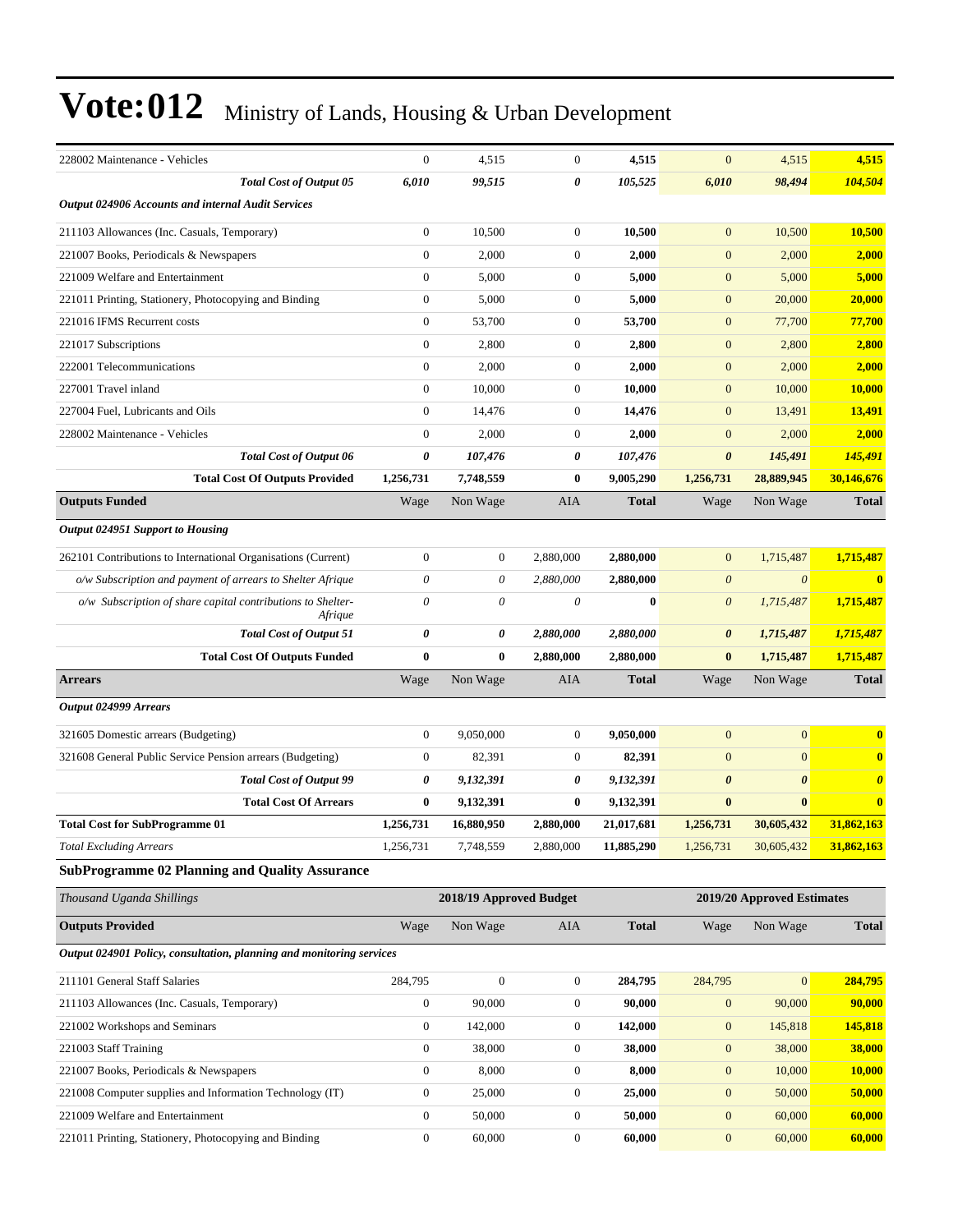| 221012 Small Office Equipment                         | $\boldsymbol{0}$ | 1,000                   | $\overline{0}$ | 1,000     | $\overline{0}$             | 2,000   | 2,000     |
|-------------------------------------------------------|------------------|-------------------------|----------------|-----------|----------------------------|---------|-----------|
| 221017 Subscriptions                                  | $\mathbf{0}$     | 2,000                   | $\overline{0}$ | 2,000     | $\mathbf{0}$               | 2,000   | 2,000     |
| 222001 Telecommunications                             | $\mathbf{0}$     | 18,000                  | $\overline{0}$ | 18,000    | $\mathbf{0}$               | 18,000  | 18,000    |
| 227001 Travel inland                                  | $\overline{0}$   | 250,000                 | $\overline{0}$ | 250,000   | $\mathbf{0}$               | 250,000 | 250,000   |
| 227002 Travel abroad                                  | $\mathbf{0}$     | 10,000                  | $\overline{0}$ | 10,000    | $\mathbf{0}$               | 10,000  | 10,000    |
| 227004 Fuel, Lubricants and Oils                      | $\overline{0}$   | 200,000                 | $\overline{0}$ | 200,000   | $\mathbf{0}$               | 186,396 | 186,396   |
| 228002 Maintenance - Vehicles                         | $\mathbf{0}$     | 35,000                  | $\overline{0}$ | 35,000    | $\mathbf{0}$               | 30,000  | 30,000    |
| 228003 Maintenance – Machinery, Equipment & Furniture | $\mathbf{0}$     | 1,000                   | $\overline{0}$ | 1,000     | $\mathbf{0}$               | 6,000   | 6,000     |
| <b>Total Cost of Output 01</b>                        | 284,795          | 930,000                 | 0              | 1,214,795 | 284,795                    | 958,214 | 1,243,009 |
| <b>Total Cost Of Outputs Provided</b>                 | 284,795          | 930,000                 | $\bf{0}$       | 1,214,795 | 284,795                    | 958,214 | 1,243,009 |
| <b>Total Cost for SubProgramme 02</b>                 | 284,795          | 930,000                 | $\bf{0}$       | 1,214,795 | 284,795                    | 958,214 | 1,243,009 |
| <b>Total Excluding Arrears</b>                        | 284,795          | 930,000                 | $\overline{0}$ | 1,214,795 | 284,795                    | 958,214 | 1,243,009 |
| SubProgramme 16 Internal Audit                        |                  |                         |                |           |                            |         |           |
| Thousand Uganda Shillings                             |                  | 2018/19 Approved Budget |                |           | 2019/20 Approved Estimates |         |           |

| <b>Outputs Provided</b>                               | Wage             | Non Wage         | <b>AIA</b>     | <b>Total</b> | Wage         | Non Wage       | <b>Total</b> |
|-------------------------------------------------------|------------------|------------------|----------------|--------------|--------------|----------------|--------------|
| Output 024906 Accounts and internal Audit Services    |                  |                  |                |              |              |                |              |
| 211101 General Staff Salaries                         | 29,388           | $\boldsymbol{0}$ | $\overline{0}$ | 29,388       | 29,388       | $\overline{0}$ | 29,388       |
| 211103 Allowances (Inc. Casuals, Temporary)           | 0                | 10,000           | $\overline{0}$ | 10,000       | $\mathbf{0}$ | 10,000         | 10,000       |
| 221007 Books, Periodicals & Newspapers                | $\overline{0}$   | 2,000            | 0              | 2,000        | $\mathbf{0}$ | 2,000          | 2,000        |
| 221009 Welfare and Entertainment                      | $\mathbf{0}$     | 5,000            | 0              | 5,000        | $\mathbf{0}$ | 5,000          | 5,000        |
| 221011 Printing, Stationery, Photocopying and Binding | $\mathbf{0}$     | 5,000            | $\overline{0}$ | 5,000        | $\mathbf{0}$ | 5,000          | 5,000        |
| 221017 Subscriptions                                  | $\boldsymbol{0}$ | 2,000            | 0              | 2,000        | $\mathbf{0}$ | 2,000          | 2,000        |
| 222001 Telecommunications                             | $\overline{0}$   | 1,462            | 0              | 1,462        | $\mathbf{0}$ | 1,462          | 1,462        |
| 227001 Travel inland                                  | $\overline{0}$   | 20,000           | $\overline{0}$ | 20,000       | $\mathbf{0}$ | 20,000         | 20,000       |
| 227004 Fuel, Lubricants and Oils                      | $\overline{0}$   | 18,000           | 0              | 18,000       | $\mathbf{0}$ | 16,776         | 16,776       |
| 228002 Maintenance - Vehicles                         | $\mathbf{0}$     | 4,000            | 0              | 4,000        | $\mathbf{0}$ | 4,000          | 4,000        |
| <b>Total Cost of Output 06</b>                        | 29,388           | 67,462           | 0              | 96,850       | 29,388       | 66,238         | 95,626       |
| <b>Total Cost Of Outputs Provided</b>                 | 29,388           | 67,462           | $\bf{0}$       | 96,850       | 29,388       | 66,238         | 95,626       |
| <b>Total Cost for SubProgramme 16</b>                 | 29,388           | 67,462           | $\bf{0}$       | 96,850       | 29,388       | 66,238         | 95,626       |
| <b>Total Excluding Arrears</b>                        | 29,388           | 67,462           | 0              | 96,850       | 29,388       | 66,238         | 95,626       |
|                                                       |                  |                  |                |              |              |                |              |

*Development Budget Estimates*

#### **Project 1331 Support to MLHUD**

| Thousand Uganda Shillings                                            |                               | 2018/19 Approved Budget |              |              | 2019/20 Approved Estimates    |              |              |  |
|----------------------------------------------------------------------|-------------------------------|-------------------------|--------------|--------------|-------------------------------|--------------|--------------|--|
| <b>Outputs Provided</b>                                              | <b>GoU Dev't External Fin</b> |                         | <b>AIA</b>   | <b>Total</b> | <b>GoU Dev't External Fin</b> |              | <b>Total</b> |  |
| Output 024901 Policy, consultation, planning and monitoring services |                               |                         |              |              |                               |              |              |  |
| 211102 Contract Staff Salaries                                       | 43,200                        | $\mathbf{0}$            | $\mathbf{0}$ | 43,200       | 43,200                        | $\mathbf{0}$ | 43,200       |  |
| 211103 Allowances (Inc. Casuals, Temporary)                          | $\theta$                      | $\mathbf{0}$            | $\mathbf{0}$ | $\bf{0}$     | 109,400                       | $\mathbf{0}$ | 109,400      |  |
| 212101 Social Security Contributions                                 | 4,320                         | $\boldsymbol{0}$        | $\mathbf{0}$ | 4,320        | 4,320                         | $\mathbf{0}$ | 4,320        |  |
| 221002 Workshops and Seminars                                        | 60,000                        | $\mathbf{0}$            | $\mathbf{0}$ | 60,000       | 60,000                        | $\mathbf{0}$ | 60,000       |  |
| 221003 Staff Training                                                | 40,000                        | $\mathbf{0}$            | $\Omega$     | 40,000       | 40,000                        | $\mathbf{0}$ | 40,000       |  |
| 221017 Subscriptions                                                 | $\theta$                      | $\mathbf{0}$            | $\mathbf{0}$ | $\mathbf{0}$ | 200,000                       | $\mathbf{0}$ | 200,000      |  |
| 222003 Information and communications technology (ICT)               | 23,400                        | $\mathbf{0}$            | $\mathbf{0}$ | 23,400       | 23,400                        | $\mathbf{0}$ | 23,400       |  |
| 227001 Travel inland                                                 | 63,000                        | $\mathbf{0}$            | $\mathbf{0}$ | 63,000       | 63,000                        | $\mathbf{0}$ | 63,000       |  |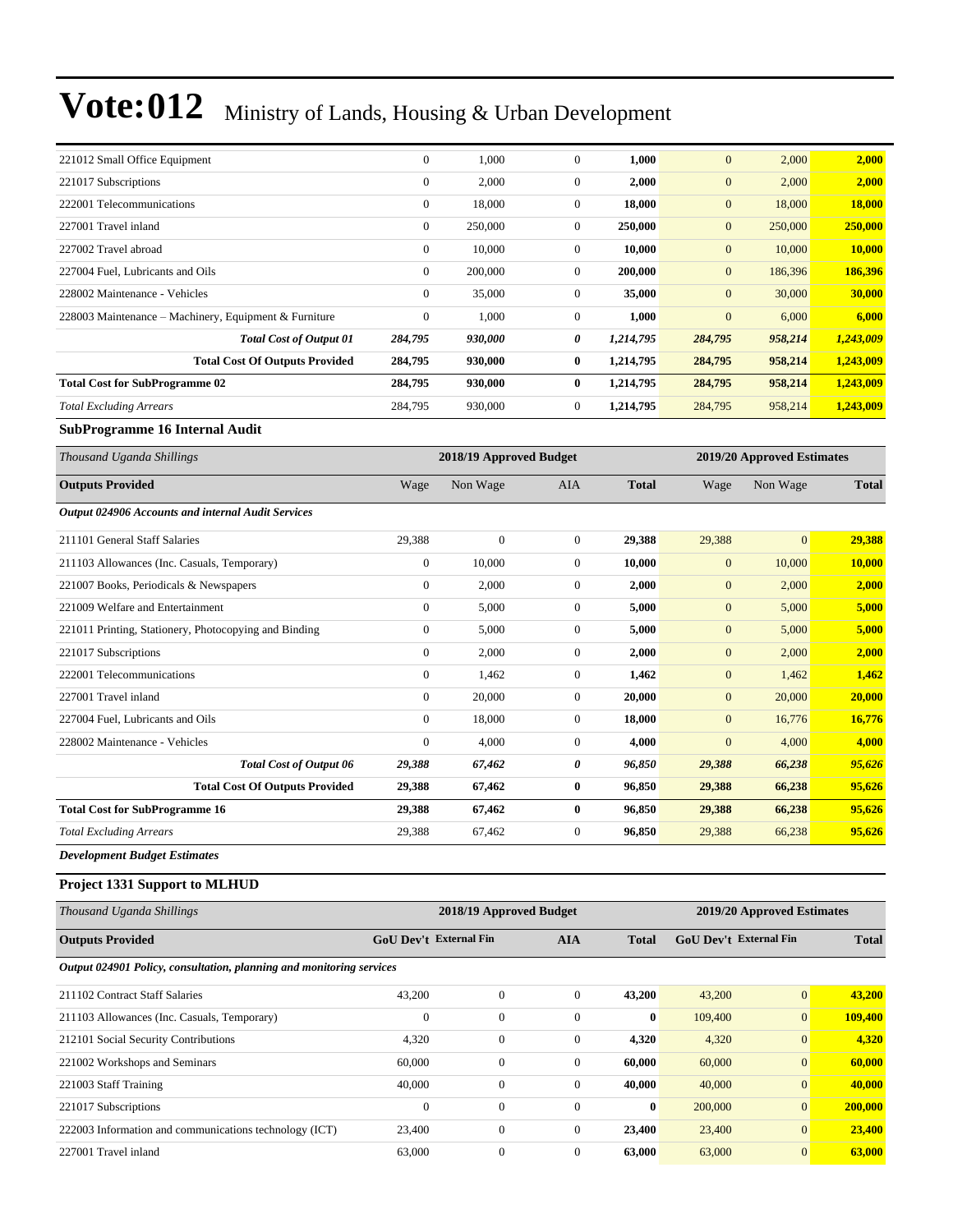| 227004 Fuel. Lubricants and Oils                                       | 70.260     | $\overline{0}$                | $\theta$              | 70,260       | 70,260                        | $\mathbf{0}$          | 70,260                |  |  |  |
|------------------------------------------------------------------------|------------|-------------------------------|-----------------------|--------------|-------------------------------|-----------------------|-----------------------|--|--|--|
| 228001 Maintenance - Civil                                             | $\theta$   | $\Omega$                      | $\theta$              | $\mathbf{0}$ | 300,000                       | $\Omega$              | 300,000               |  |  |  |
| Total Cost Of Output 024901                                            | 304,180    | 0                             | $\boldsymbol{\theta}$ | 304,180      | 913,580                       | $\boldsymbol{\theta}$ | 913,580               |  |  |  |
| Output 024902 Ministry Support Services (Finance and Administration)   |            |                               |                       |              |                               |                       |                       |  |  |  |
| 282104 Compensation to 3rd Parties                                     | 10,400,000 | $\overline{0}$                | $\mathbf{0}$          | 10,400,000   | $\overline{0}$                | $\overline{0}$        |                       |  |  |  |
| Total Cost Of Output 024902                                            | 10,400,000 | 0                             | 0                     | 10,400,000   | $\boldsymbol{\theta}$         | $\boldsymbol{\theta}$ | $\boldsymbol{\theta}$ |  |  |  |
| <b>Total Cost for Outputs Provided</b>                                 | 10,704,180 | $\overline{0}$                | $\overline{0}$        | 10,704,180   | 913,580                       | $\overline{0}$        | 913.580               |  |  |  |
| <b>Capital Purchases</b>                                               |            | <b>GoU Dev't External Fin</b> | <b>AIA</b>            | <b>Total</b> | <b>GoU Dev't External Fin</b> |                       | <b>Total</b>          |  |  |  |
| Output 024975 Purchase of Motor Vehicles and Other Transport Equipment |            |                               |                       |              |                               |                       |                       |  |  |  |
| 312201 Transport Equipment                                             | 1,002,000  | $\overline{0}$                | $\theta$              | 1,002,000    | $\overline{0}$                | $\overline{0}$        | $\mathbf{0}$          |  |  |  |
| Total Cost Of Output 024975                                            | 1,002,000  | 0                             | $\boldsymbol{\theta}$ | 1,002,000    | $\boldsymbol{\theta}$         | $\boldsymbol{\theta}$ | $\boldsymbol{\theta}$ |  |  |  |
| Output 024976 Purchase of Office and ICT Equipment, including Software |            |                               |                       |              |                               |                       |                       |  |  |  |
| 281504 Monitoring, Supervision & Appraisal of capital works            | 238,400    | $\overline{0}$                | $\theta$              | 238,400      | 133,000                       | $\overline{0}$        | 133,000               |  |  |  |
| 312202 Machinery and Equipment                                         | 657,200    | $\overline{0}$                | $\overline{0}$        | 657,200      | 274,120                       | $\overline{0}$        | 274,120               |  |  |  |
| 312203 Furniture & Fixtures                                            | 322,000    | $\overline{0}$                | $\theta$              | 322,000      | 402,500                       | $\Omega$              | 402,500               |  |  |  |
| 312213 ICT Equipment                                                   | 630,020    | $\overline{0}$                | $\mathbf{0}$          | 630,020      | 630,000                       | $\mathbf{0}$          | 630,000               |  |  |  |
| Total Cost Of Output 024976                                            | 1,847,620  | 0                             | 0                     | 1,847,620    | 1,439,620                     | $\boldsymbol{\theta}$ | 1,439,620             |  |  |  |
| <b>Total Cost for Capital Purchases</b>                                | 2,849,620  | $\overline{0}$                | $\boldsymbol{0}$      | 2,849,620    | 1,439,620                     | $\overline{0}$        | 1,439,620             |  |  |  |
| <b>Total Cost for Project: 1331</b>                                    | 13,553,800 | $\overline{0}$                | $\boldsymbol{0}$      | 13,553,800   | 2,353,200                     | $\overline{0}$        | 2,353,200             |  |  |  |
| <b>Total Excluding Arrears</b>                                         | 13,553,800 | $\overline{0}$                | $\overline{0}$        | 13,553,800   | 2,353,200                     | $\overline{0}$        | 2,353,200             |  |  |  |
|                                                                        | GoU        | <b>External Fin</b>           | <b>AIA</b>            | <b>Total</b> | GoU                           | <b>External Fin</b>   | <b>Total</b>          |  |  |  |
| <b>Total Cost for Programme 49</b>                                     | 33,003,126 | 0                             | 2,880,000             | 35,883,126   | 35,553,997                    | $\bf{0}$              | 35,553,997            |  |  |  |
| <b>Total Excluding Arrears</b>                                         | 23,870,735 | $\overline{0}$                | 2,880,000             | 26,750,735   | 35,553,997                    | $\Omega$              | 35,553,997            |  |  |  |
|                                                                        | GoU        | <b>External Fin</b>           | <b>AIA</b>            | <b>Total</b> | GoU                           | <b>External Fin.</b>  | <b>Total</b>          |  |  |  |
| <b>Grand Total for Vote 012</b>                                        | 59,560,637 | 136,216,426                   | 2,880,000             | 198,657,063  | 61,555,688                    | 116,650,267           | 178,205,955           |  |  |  |
| <b>Total Excluding Arrears</b>                                         | 50,428,246 | 136,216,426                   | 2,880,000             | 189,524,672  | 61,555,688                    | 116,650,267           | 178,205,955           |  |  |  |
|                                                                        |            |                               |                       |              |                               |                       |                       |  |  |  |